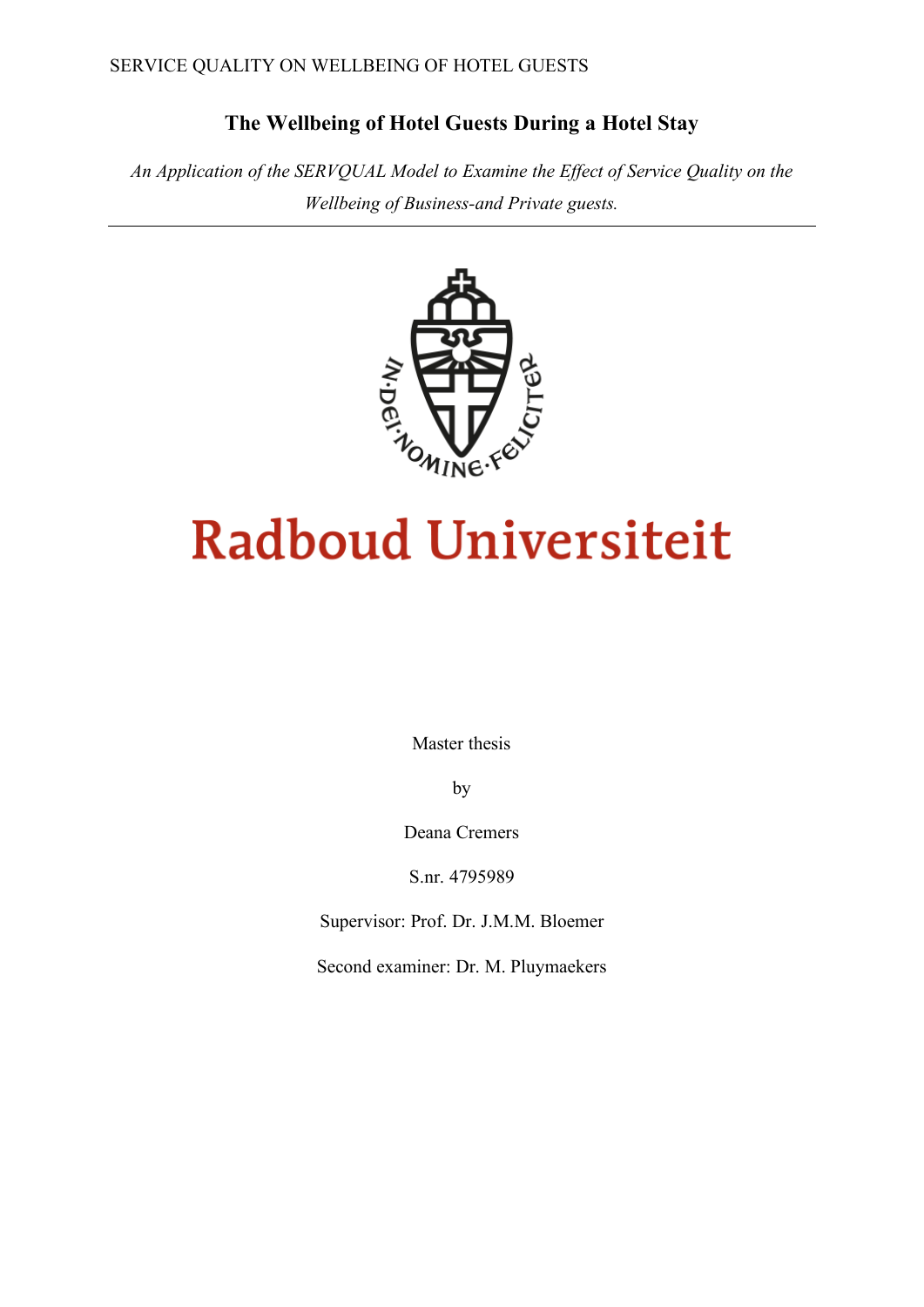# **Personal Information**

Name: Student number: E-mail: Deana Cremers 4795989 d.cremers@student.ru.nl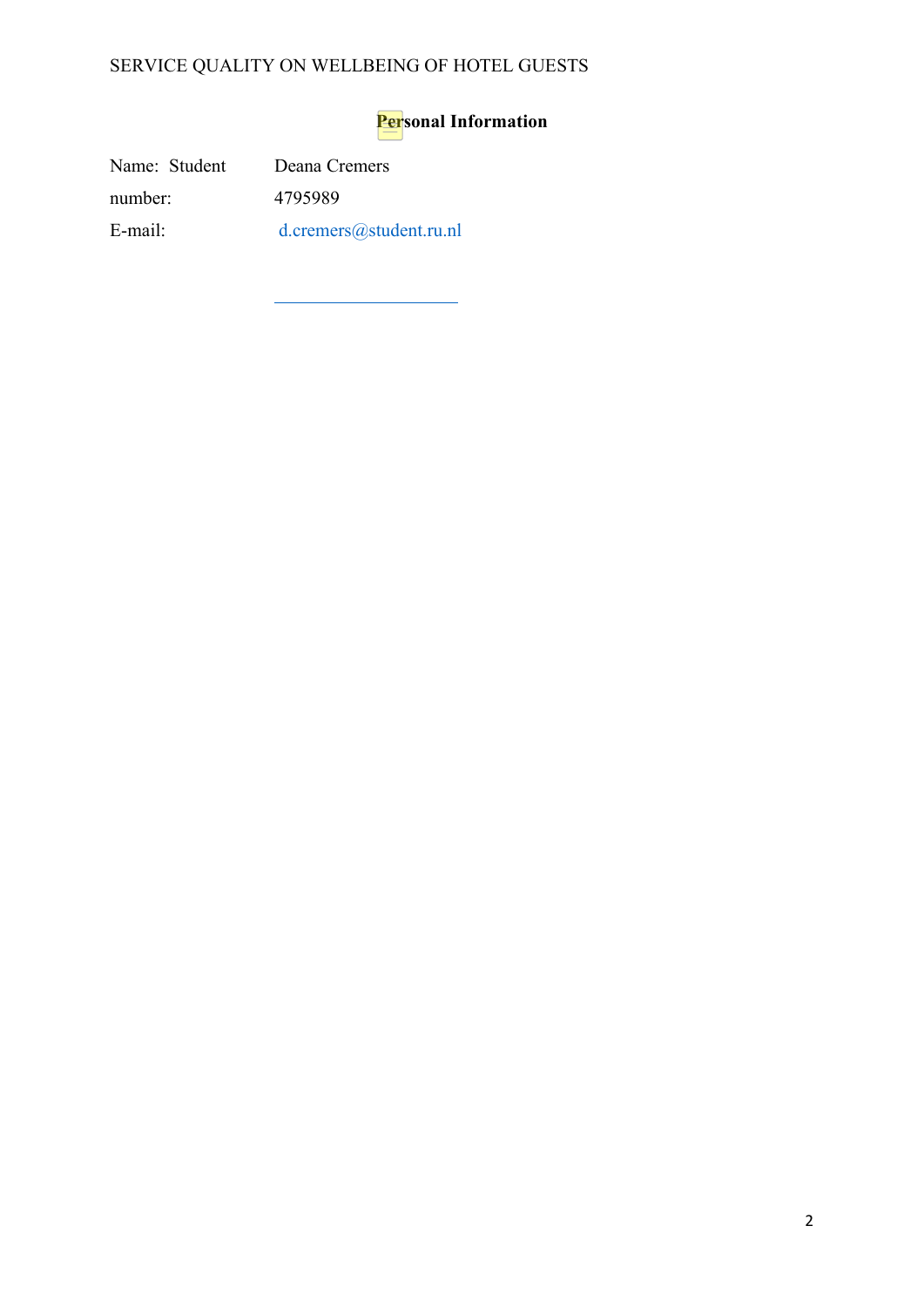# **Abstract**

The purpose of this research is to examine the relationship of service quality and wellbeing of hotel guests. The SERVQUAL model of Parasuraman et al (1985) is applied to measure service quality. In addition, a domain-specific perspective is used to measure wellbeing in the hotel industry. Furthermore, this research includes a comparison of businessand private guests, as the two major guest segments in hotels. For hotel managers, the findings are relevant for organizing practices that contribute to the wellbeing of both businessand private guests. Having an interest in the wellbeing of hotel guests can have a positive impact on the image of the hotel. This is explained as the hotel is then not only known for its interest in managerial matters, but also for its interest in the society. A multiple regression analysis is performed to attain to the presented results. The respondents were required to have stayed in a hotel for at least once. Subsequently, they were asked to provide answers based on their last hotel stay. Depending on whether the last hotel stay was work-related, the respondents were labelled as a business- or private guest. The findings suggest that different dimensions of service quality predict the wellbeing of business- and private guests. Among the five dimensions of service quality, 'responsiveness' has emerged as the predictor of wellbeing for business guests. This implies, that hotel managers should focus on the extent to which they respond to business guests adequately and on time. For private guests, the best predictor of wellbeing is 'tangibles', followed by 'assurance' and 'empathy'. Therefore, with private guests it is especially important that the tangibles look well maintained and service employees appear well. Besides, hotel managers have to make sure that the service employees are reliable and provide enough attention to private guests.

*Keywords: TSR, wellbeing, service quality, SERVQUAL dimensions, hotels, hotel industry, hotel guests, business- and private guests*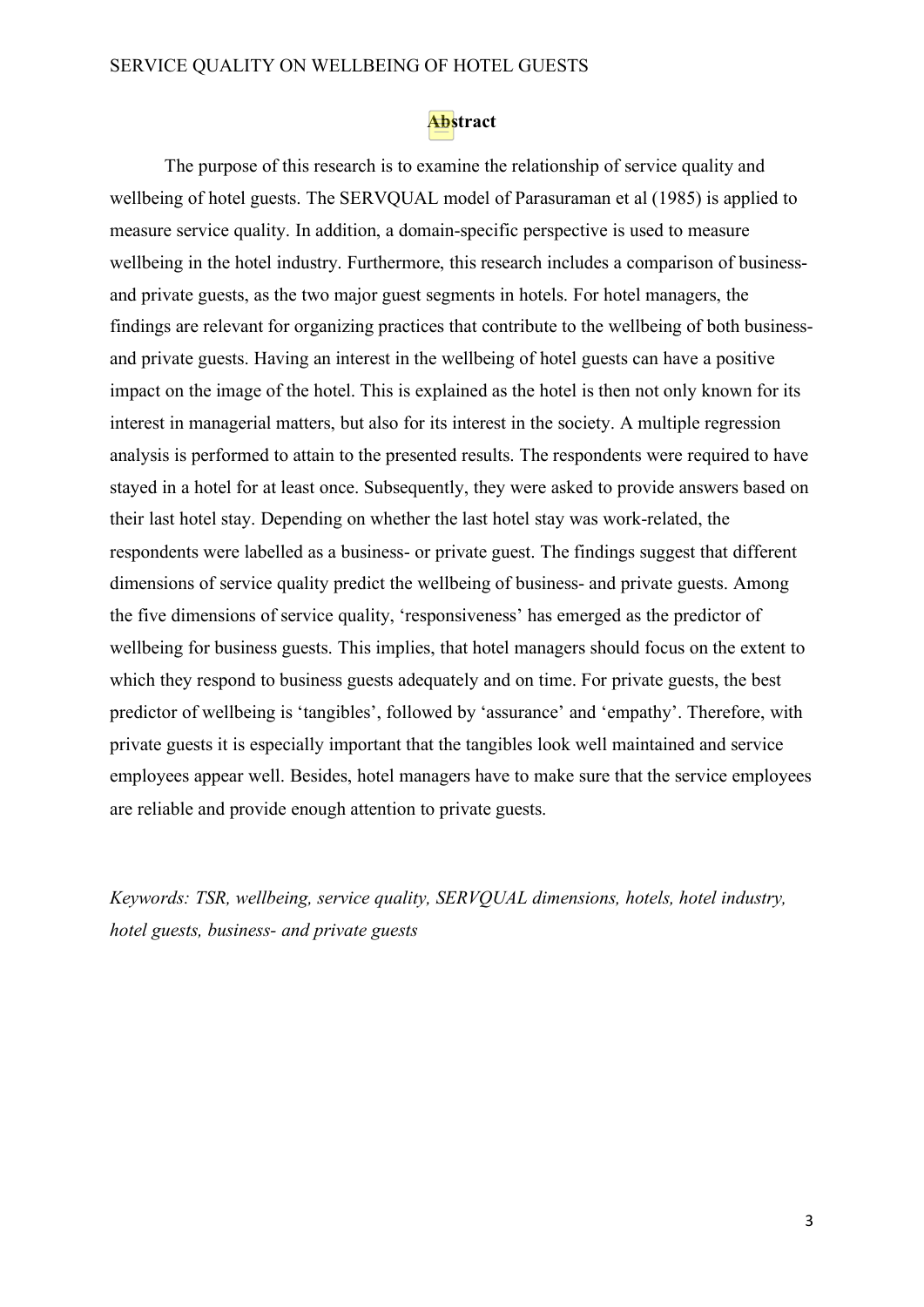# **Preface**

In front of you lies the last part of my master Marketing at Radboud University, Nijmegen. Writing this master thesis about the wellbeing of hotel guests was a nice end of my study, and a nice start for my further career within the hotel industry.

The whole journey brought a lot of tension, uncertainty and stress. Simply, it was the toughest challenge I have completed in my life so far. Meanwhile, through this experience I was able to enhance my endurance, positive mindset and collaboration skills. Besides, I have learned how to yell, which I never did before.

I would like to thank Prof. Dr. J.M.M. Bloemer for her guidance and support. She made sure that I would get to the end, which I am thankful for. Besides, I would like to thank Dr. M. Pluymaekers as my second examiner, for reading my master thesis and helping me graduate. Moreover, I would like to thank my family, friends, and fellow students for their support and advice. I especially would like to thank Glenn Vervoort for sharing his experience and knowledge with me. Finally, I would like to thank my roommate Floor Blom who was there for me every time I needed.

From now on, I can look back on a great student time and forward to an even better future.

Deana Cremers Nijmegen (The Netherlands), 2021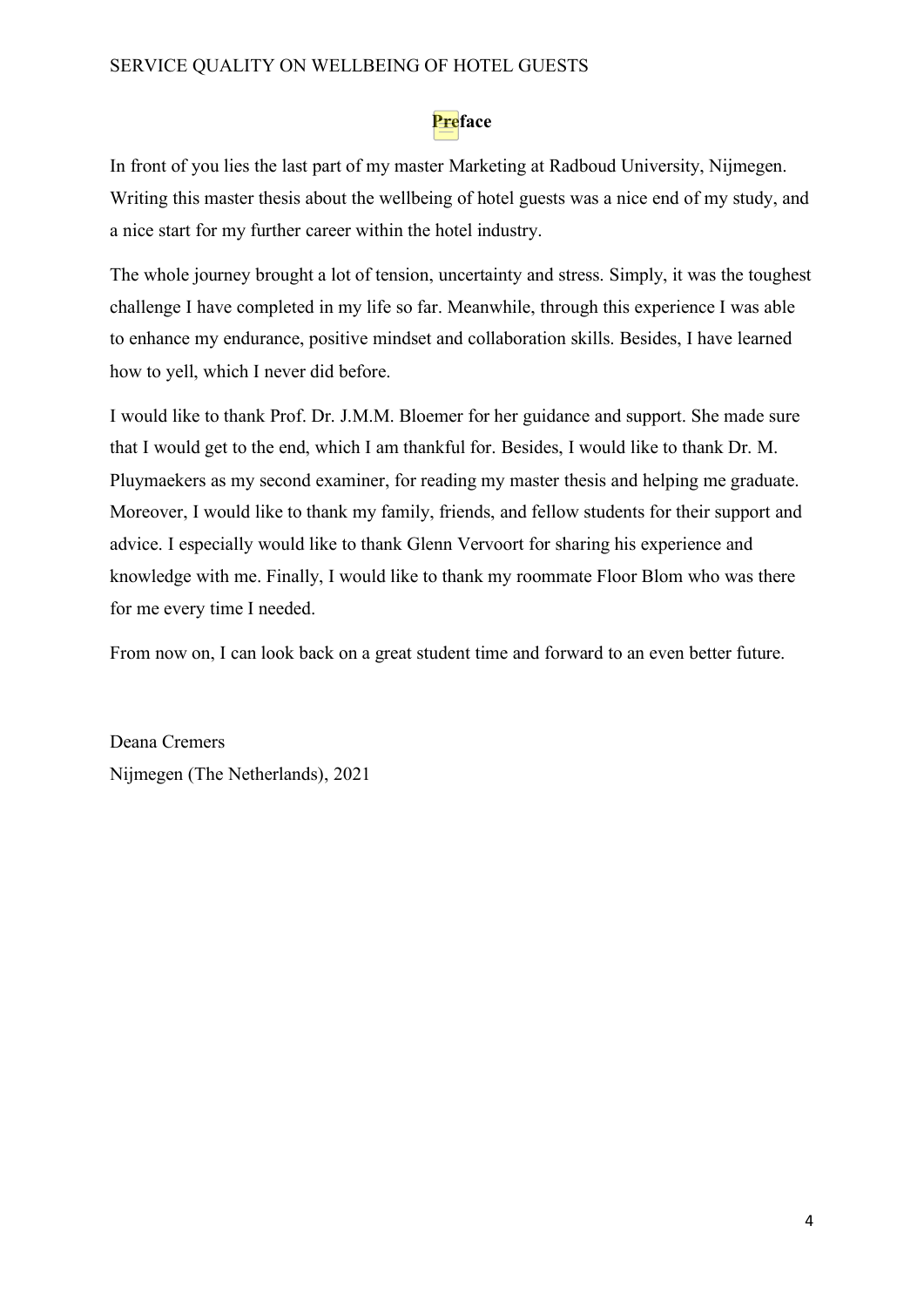# **Table of Contents**

| <b>Introduction</b>                | p.7     |
|------------------------------------|---------|
| Wellbeing in Service Organizations | p. 7    |
| Evaluation of Services in Hotels   | p. 7    |
| Research Problem                   | p. 8    |
| Scientific Relevance               | p. 9    |
| Societal Relevance                 | p. 9    |
| Outline of the Thesis              | p. $10$ |

| <b>Theoretical background</b>                                 | p. 11   |
|---------------------------------------------------------------|---------|
| Introduction                                                  | p. $11$ |
| <b>Transformative Service Research</b>                        | p.11    |
| Wellbeing in Transformative Service Research                  | p. 12   |
| Domain-specific Wellbeing                                     | p. 12   |
| Service Quality                                               | p. 13   |
| Evaluation of Service Quality by Business- and Private Guests | p. 15   |
| Conceptual Model                                              | p. 18   |

| <b>Methodology</b>     | p.19  |
|------------------------|-------|
| Introduction           | p. 19 |
| Data Collection        | p. 19 |
| <b>Measures</b>        | p. 20 |
| <b>Research Ethics</b> | p. 21 |

| <b>Analyses and Results</b>                        | p. 22 |
|----------------------------------------------------|-------|
| Introduction                                       | p. 22 |
| <b>Descriptive Statistical Analysis</b>            | p. 22 |
| <b>Factor Analysis</b>                             | p. 24 |
| Reliability Analysis                               | p. 25 |
| Assumptions in the Regression Analysis             | p. 26 |
| Assumption 1: Linearity of the Phenomenon Measured | p. 26 |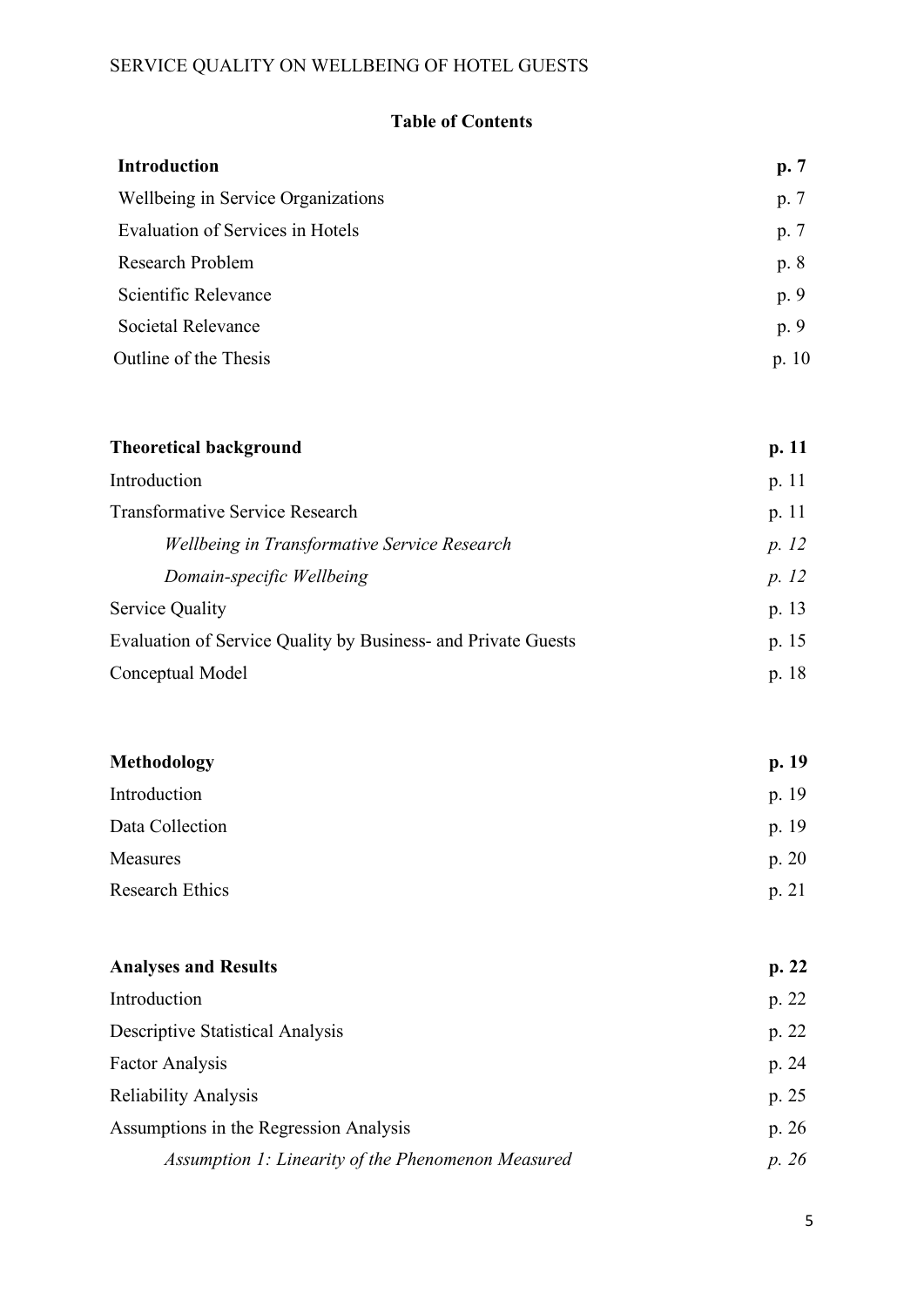| <b>Assumption 2: Constant Variance of the Error Terms</b>    | p. 27 |
|--------------------------------------------------------------|-------|
| Assumption 3: Independence of the Error Terms                | p. 27 |
| Assumption 4: Normality of the Error Term Distribution       | p. 27 |
| Assumption 5: Multicollinearity of the Independent Variables | p. 28 |
| <b>Regression Analysis</b>                                   | p. 28 |
| Goodness of Model Fit                                        | p. 28 |
| Results of the Regression Analysis                           | p. 29 |
| <b>Hypotheses Testing</b>                                    | p. 30 |
| <b>Additional Explorative Analyses</b>                       | p. 30 |
| <b>Discussion and Conclusion</b>                             | p. 31 |
| Introduction                                                 | p. 31 |
| Discussion                                                   | p. 31 |
| Conclusion                                                   | p. 33 |
| <b>Research Limitations and Avenues for Future Research</b>  | p. 33 |
| Introduction                                                 | p. 33 |
| <b>Limitations and Future Research</b>                       | p. 34 |
| <b>Implications</b>                                          | p. 35 |
| Introduction                                                 | p. 35 |
| Scientific Implications                                      | p. 35 |
| Societal Implications                                        | p. 36 |
| <b>References</b>                                            | p. 38 |
| <b>Appendices</b>                                            | p. 42 |
| Appendix 1. Design of the survey                             | p. 42 |
| Appendix 2. Factor Analysis                                  | p. 45 |
| Appendix 3. Reliability Analysis                             | p. 46 |
| Appendix 4. Assumptions in the Regression Analysis           | p. 47 |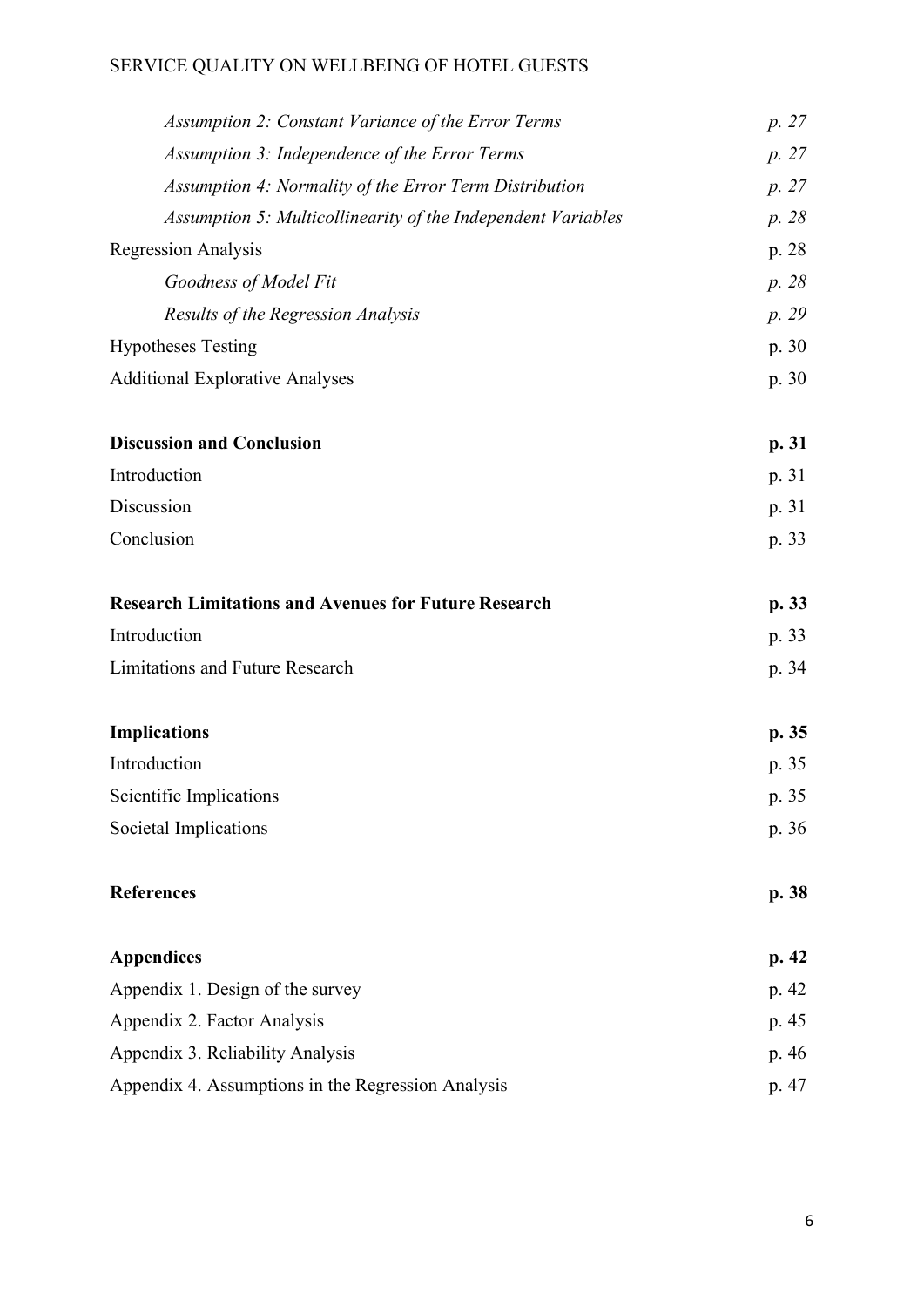### **Introduction**

#### **Wellbeing in Service Organizations**

Over the years, extensive research has been conducted on wellbeing, yet the definitions of wellbeing remain ambiguous. The World Health Organization (WHO) states that wellbeing is not merely about the absence of disease, but that the overall state of wellbeing should be addressed (Chavez et al., 2005). However, since multiple researchers used different approaches, wellbeing now is viewed as a multi-dimensional construct (Dodge et al., 2012). In Health Research it is argued that diverse sectors have interest in the enhancement of wellbeing, implying that further development is still relevant (Chavez et al., 2015). Similarly, in service organizations wellbeing has become an important focal point. Around the year of 2013, the transformative service research (TSR) movement was created, with the underlying reason that consumer research should focus more on wellbeing. TSR started to advocate the wellbeing of consumers as the central issue in the service contexts (Santos, 2019). Herewith, the intention of TSR is that the interest in the managerial relevant outcomes such as consumer loyalty, satisfaction and commitment will be released and that service organizations take a closer look at the consumers and their state of wellbeing in particular (Santos, 2019; Rahman, 2020).

Within TSR, the central focus is mainly on understanding how services can affect the wellbeing of consumer entities (Davis & Pechmann, 2013). More specifically, service entities have been challenged by TSR, through the notion that service providers can bring uplifting and positive changes in consumers' lives (Anderson et al., 2013; Finsterwalder & Kuppelwieser, 2020). In this research, the TSR approach is applied to the hotel industry to embrace the wellbeing of hotel guests. Subsequently, the domain-specific perspective is used to investigate how wellbeing in this context can be explained. Therefore, wellbeing referred to as the subjective appraisal of the hotel setting, is based on the personal experiences and measured right after the hotel stay.

#### **Evaluation of Services in Hotels**

In order to elaborate on the wellbeing of hotel guests, it is important to know how the service is evaluated. What matters most in the evaluation of services is the quality as perceived by consumers (Amin et al., 2013). For service organizations, the SERVQUAL model developed by Parasuraman, Berry & Zeithaml (1985), is the most appropriate instrument that examines service quality. This model is developed because of the intangibility, heterogeneity and inseparability of services which make the assessment of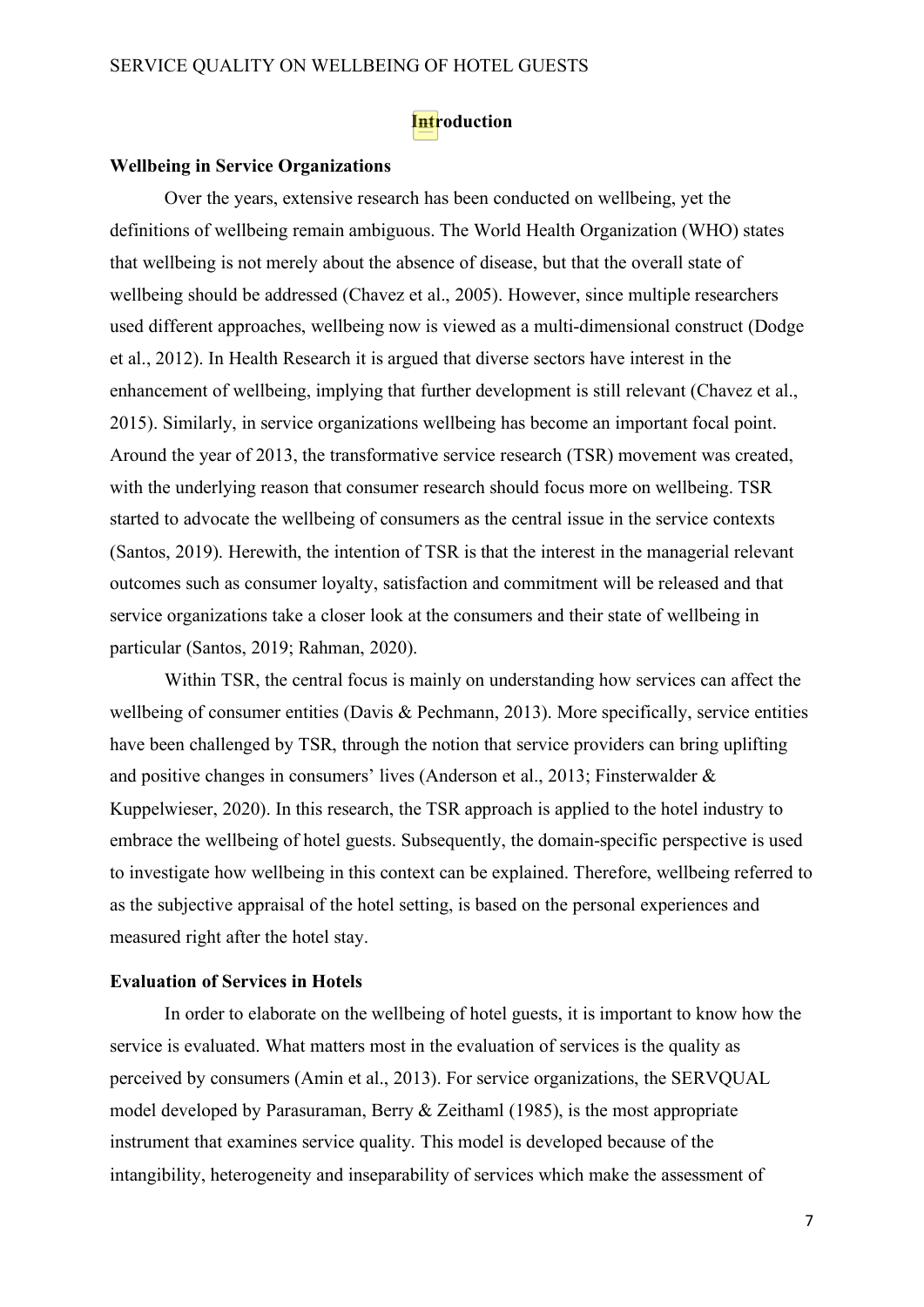service quality difficult. The hotel industry in particular, but also other service sectors have frequently used the model to investigate the predictors of for instance consumer satisfaction or loyalty. For hotels, the purpose of managing these outcomes is mainly to retain consumers and boost the profits and market share (Amin et al., 2013). However, little is known about how service quality can affect, or even better, enhance the wellbeing of those involved in the hotel industry.

Since there are many reasons for people to stay in a hotel, including work-related matters or vacations, other studies have attempted to explore the different preferences of hotel guests (Amin et al., 2013). Herewith, it turns out that business- and private guests are the two major segments served by hotels (Yavas & Babakus, 2005). For this research, the SERVQUAL model is applied to study the effect of service quality on wellbeing in the hotel industry. Following up on prior research, a different effect of service quality on wellbeing is assumed for business- and private guests. Hence, a distinction is made between these two segments, in which business guests refer to individuals who stay in a hotel due to workrelated matters. Private guests, on the other hand, are identified as individuals who stay in a hotel for reasons that are non-work-related.

#### **Research Problem**

So far research has focused on the importance of service quality in hotels. In addition, multiple positive effects of service quality have been found on the satisfaction and loyalty of consumers. According to TSR, it is plausible that services can also affect the wellbeing of consumers (Anderson et al., 2013; Finsterwalder & Kuppelwieser, 2016; Finsterwalder & Kuppelwieser, 2020). For the hotel industry, little research has been conducted on this topic. The SERVQUAL model is often applied to evaluate the quality of service delivered by hotels. The five dimensions are seen as the criteria hotel guests use to assess the service quality. The evaluation of these SERVQUAL dimensions then influences various outcomes, as studied for satisfaction and loyalty.

Rosenbaum et al (2013) suggest that wellbeing is another important outcome determined by services. The SERVQUAL model is not often used in combination with consumer wellbeing as the intended outcome. Therefore, up to now it is unknown for hotels, as a widely used service organization, how their quality of service can affect or uplift the wellbeing of hotel guests. Hence, to supplement this current void, the following research question has been formulated: ''*What is the effect of service quality on the wellbeing of hotel guests during a hotel stay?''* The preferences and needs of hotel guests have an important role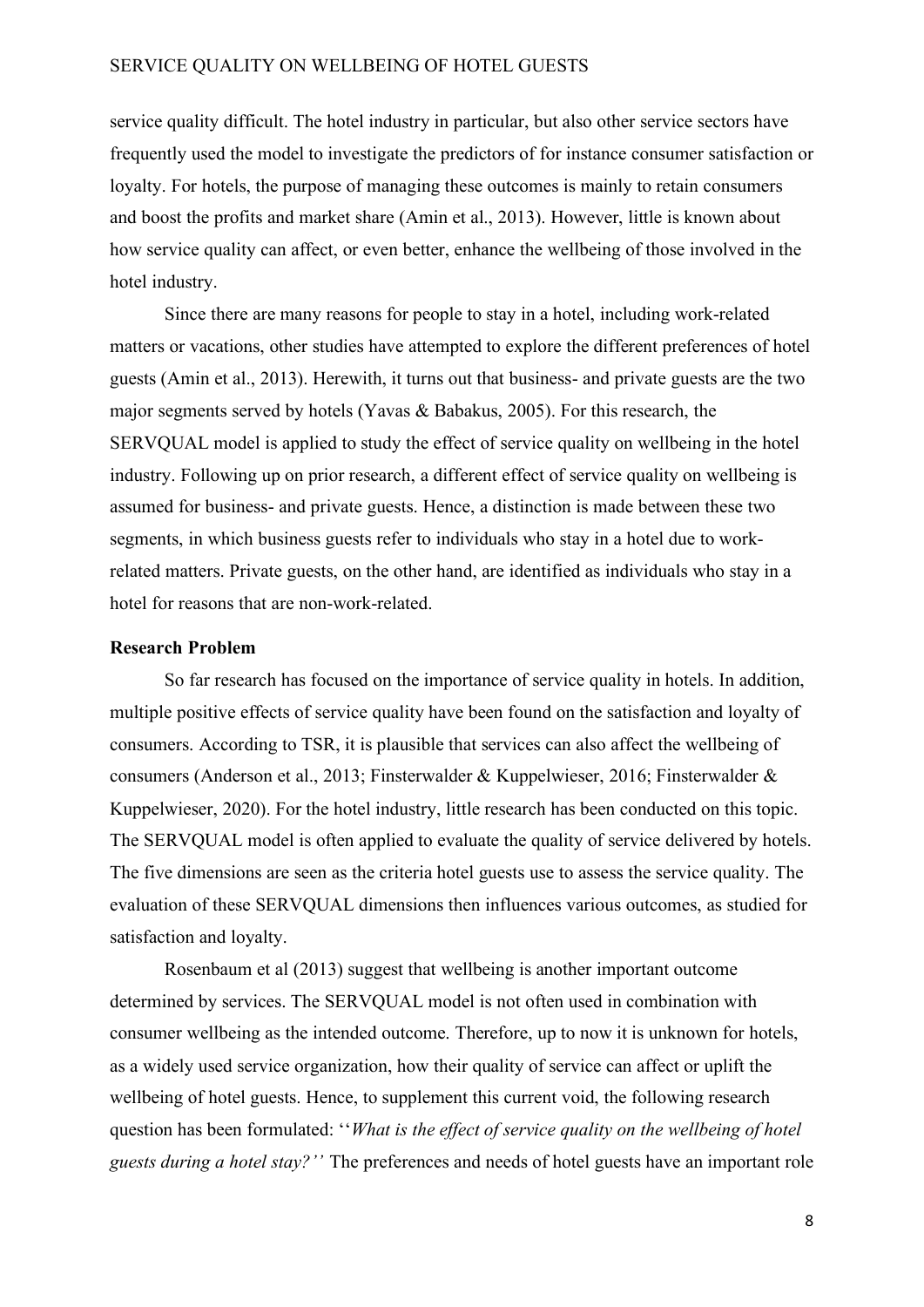in their evaluation of the service quality. Given that these preferences and needs are not always similar for all guests, a clear distinction is made for business- and private guests as the two major segments served by hotels (Yavas & Babakus, 2005). Therefore, the aim of this research is to explore how service quality differently affects the wellbeing of business- and private guests, based on their preferences and needs. With this, prior research is followed up that emphasize the importance for hotels to serve both segments separately.

#### **Scientific Relevance**

The scientific relevance of this research concerns the application of the SERVQUAL model to investigate the wellbeing of hotel guests as an outcome of service quality. With this research subject, various contributions are made to existing studies. First, since the SERVQUAL model is mainly used to predict managerial relevant outcomes, this research supplements with knowledge on how the dimensions of service quality can also drive wellbeing, as a consumer-relevant outcome. The overview with outcomes of service quality in the literature will this way be expanded.

In addition, since the focus in this research is on hotels, the knowledge field in transformative services is also supplemented by investigating how consumer wellbeing can be managed within the hotel industry. Finally, with this research insight is given to the SERVQUAL dimensions that are most important to the wellbeing of business- and private guests. Herewith, prior studies are complemented arguing that both segments should be served separately by hotels, which now also applies to ensure their wellbeing.

#### **Societal Relevance**

The societal relevance of this research concerns directing managers to new practices related to the wellbeing of hotel guests. By pinpointing the dimensions of service quality which are important for the wellbeing of business- and private guests, managers are helped in setting new standards for their provision of service. In addition, managers are provided the opportunity to better tailor their service to both segments, as this research provides several examples for practice. Meanwhile, managers can consider whether they should take additional actions next to the recommended practices. This allows managers to optimize the conditions in the hotel setting for both business- and private guests.

The responsibility taken by hotels for wellbeing is important to deliver exceptional service and show pure interests to the guests. In this way, hotel guests get the impression that they are taken care of. Simultaneously, hotels as a widely used service organization, are able to contribute to the wellbeing within the society as a whole. This can improve the image of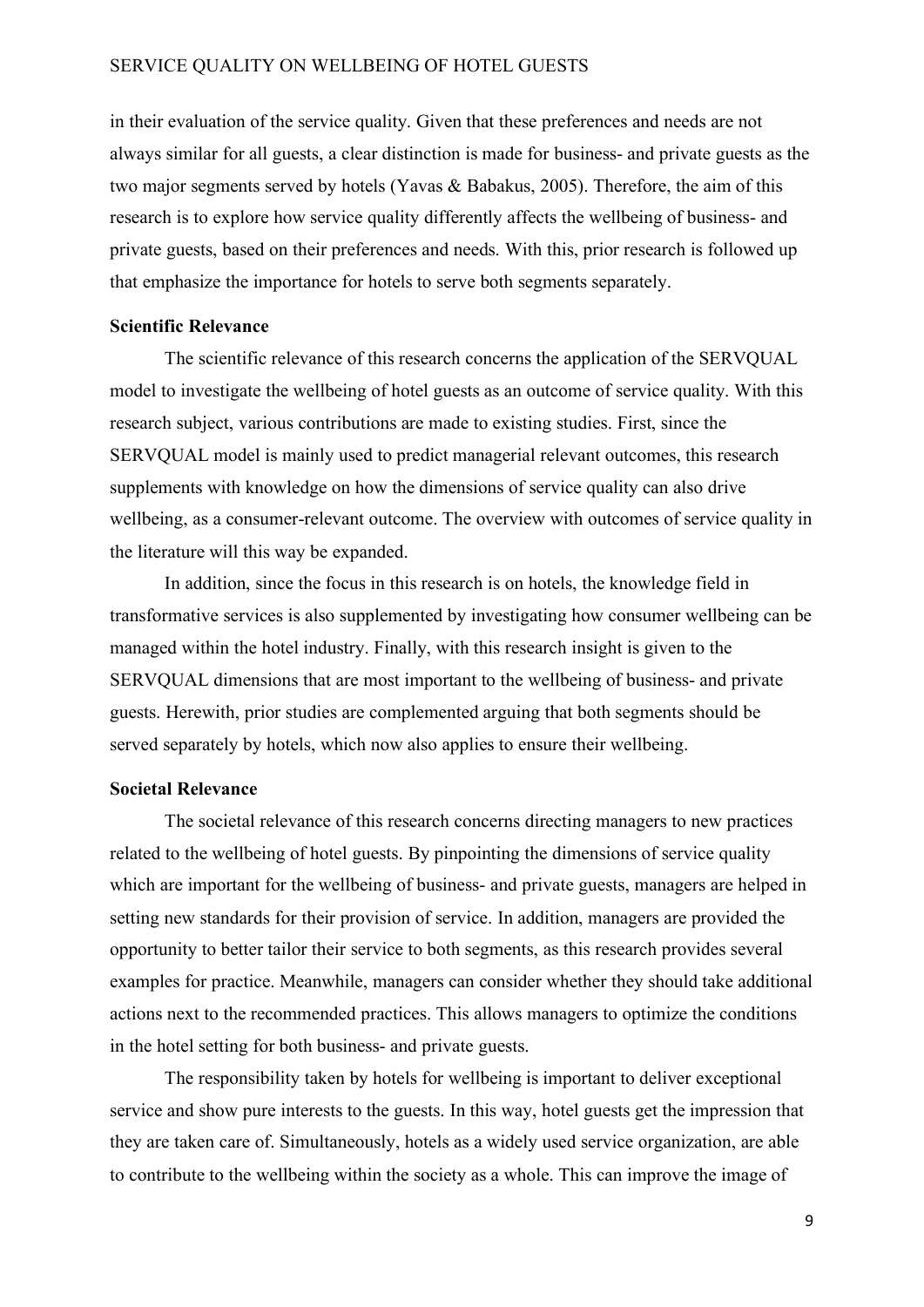the hotel as they are no longer known for having managerial interest only, but also interest in the society. Subsequently, with this reputation, managers are better able to attract employees who have concerns that align with where the hotel stands for. From this, other beneficial outcomes for the hotel can follow such as saving time on employee selection, training and retention. Moreover, when hotels take social responsibility, it can potentially help them excel in the growing hospitality industry.

Furthermore, when hotels take responsibility for the wellbeing of their hotel guests, they can avoid harming the wellbeing during the hotel stay. This is important as damaging the wellbeing of hotel guests, may have long-term consequences. The long-term consequences can relate to their work- and private life. This can be explained by for instance: Absenteeism, home crises and being out of the running in general. Subsequently, harming the wellbeing of many hotel guests can this way put pressure on care providers. For hotels as a widely used service organization, it is thus also important to ensure the wellbeing of hotel guests to prevent the major implications for the individual and society.

#### **Outline of the Thesis**

This thesis is further structured as follows. First, theoretical background on TSR, service quality and the two major guest segments in hotels is discussed extensively. Besides, the relationship between service quality and wellbeing in the hotel industry is addressed. Subsequently, the hypotheses for this research are formulated. Thereafter, the methodology is described and the findings of the analyses are presented. To conclude, a discussion is provided with subsequent scientific and societal implications. Finally, the limitations of this research are provided, as well as the potential avenues for future research.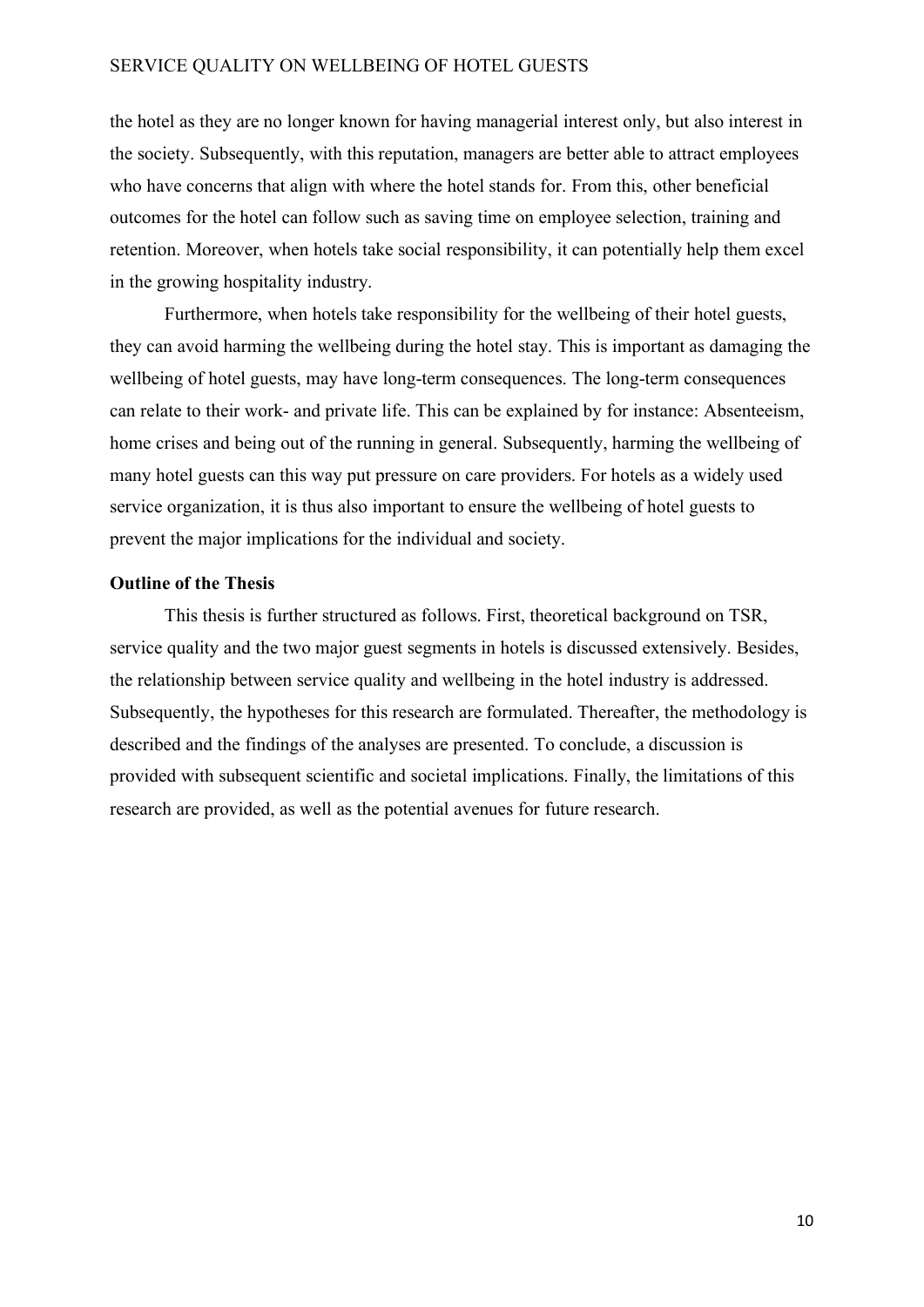#### **Theoretical Background**

#### **Introduction**

In this section the theoretical background relevant for this research is provided. First, the importance for service organizations to focus on wellbeing is emphasized through TSR. Then, the evaluation of service quality is discussed on the basis of the SERVQUAL model. Thereafter, theory is provided on the two major guest segments (i.e., business- and private guests) within hotels. Furthermore, the hypotheses formulated for this research are presented. Finally, the conceptual model is demonstrated.

#### **Transformative Service Research**

Transformative services focus on creating uplifting changes and improvements in the wellbeing of both individuals and communities (Enquist & Johnston, 2010; Rosenbaum et al 2011; Finsterwalder & Kuppelwieser, 2020). TSR is an integration of consumer and service research and originates from the criticism on service organizations for ignoring or even harming consumer wellbeing. Over the years, many researchers have focused extensively on the drivers of consumer satisfaction, loyalty and commitment (Rosenbaum, 2015). However, little attention was paid to the implications of services with respect to the wellbeing of consumers (Anderson & Ostrom, 2013). TSR has complemented to this void by especially focusing on the enhancement of human conditions (Rosenbaum, 2015). As consumers engage in service transactions daily, from interactions with restaurants to requests for healthcare, the actions of service organizations can largely affect consumers' daily lives. Service organizations therefore have the opportunity to positively or negatively affect consumer wellbeing (Anderson et al., 2013). Hence, transformative services argue that service is a determinant of consumer wellbeing (Finsterwalder & Kuppelwieser, 2020). With wellbeing as the outcome of investigation, TSR can be distinguished from previous service research (Anderson et al., 2013).

According to TSR, wellbeing specifically arises from the interaction between service entities and consumer entities. The service entities refer to the supply side of a service, which can be represented by organizations, service processes, service sectors or employees of a service firm. With consumer entities, different levels can be represented namely: the individual consumers, collective consumer entities, social networks, communities, neighbourhoods, cities and nations. The interaction, in a very broad sense, can be defined as any contact between the service entities and consumer entities (Finsterwalder &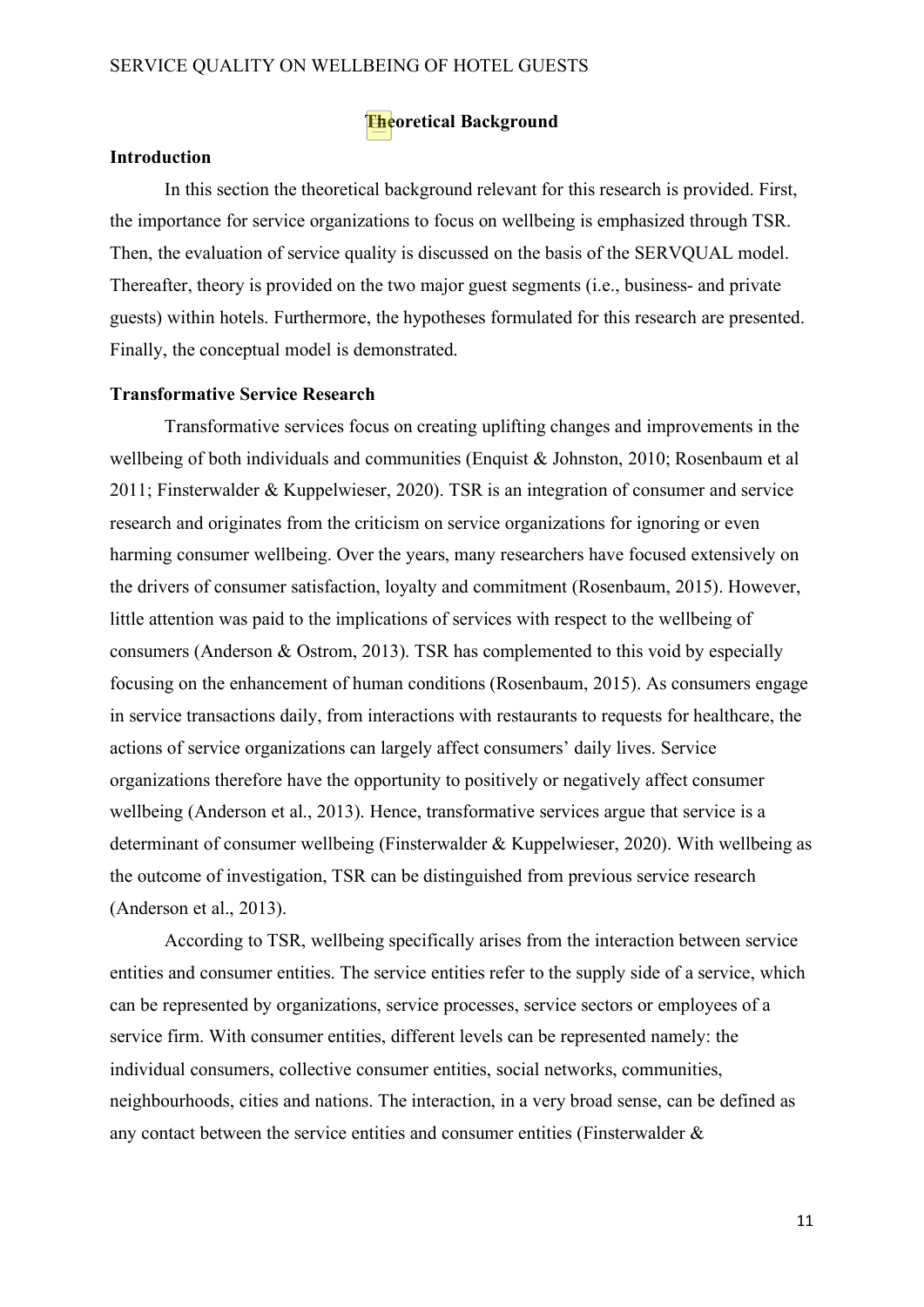Kuppelwieser, 2020). In this research, the hotels and corresponding service employees reflect the service entities, and the individual hotel guests reflect the consumer entities.

#### *Wellbeing in Transformative Service Research*

As earlier mentioned, services are pervasive in the consumer environment and therefore extensively affect consumer wellbeing. Within TSR, wellbeing has been conceptualized and measured from several perspectives (Rahman, 2020). Rath & Harter (2010) state that wellbeing embraces everything that is important for our thinking and experiences in lives. From the psychological perspective, wellbeing is concerned with actualising one's inherent ability or potential in the pursuit of meaningful goals (Ryan & Deci, 2001; Henderson, Knight & Richardson, 2013). In addition, affective-based aspects of wellbeing can be distinguished such as feelings of pleasure and happiness (Rahman, 2020). More specifically, the maximisation of pleasurable moments is considered the pathway to happiness (Henderson et al., 2013).

In general, the framework of TSR distinguishes between two broad categories of wellbeing, namely: Hedonic- and eudaimonic wellbeing (Anderson et al., 2013). Hedonic wellbeing is rooted in the ideas of pleasure and happiness while avoiding pain, which can be referred to as subjective wellbeing (Anderson et al., 2013; Ostrom et al., 2015; Finsterwalder & Kuppelwieser, 2016). The quality of life, positive affect and the absence of negative affect also pertain to the category of hedonic wellbeing (Anderson et al., 2013). Hedonic wellbeing thus refers to the affective-based aspects of wellbeing. Eudaimonic wellbeing, is more aligned with the notion of psychological wellbeing and can be defined in terms of personal growth, environmental mastery, and purpose in life (Ryff, 1989). Dimensions such as disparity, inclusion, access, literacy, harmony, power, respect, support and health are among others reflected in the orientation of eudaimonic wellbeing (Anderson et al., 2013; Finsterwalder & Kuppelwieser, 2020). The investigation of pathways to wellbeing generally took a unilateral approach, taking either the hedonic or eudaimonic category in isolation. Although hedonia and eudaimonia are highly related, the two categories remain different and contribute to wellbeing in unique ways (Henderson et al., 2013). TSR mainly measures its categories of wellbeing on an overall level. Within this framework, hedonic wellbeing refers to the individuals' overall assessment of quality of life, including satisfaction and happiness. Eudaimonic wellbeing refers to the individuals' overall assessment of functioning in life, in terms of personal growth, environmental mastery and purpose in life (Rahman, 2020).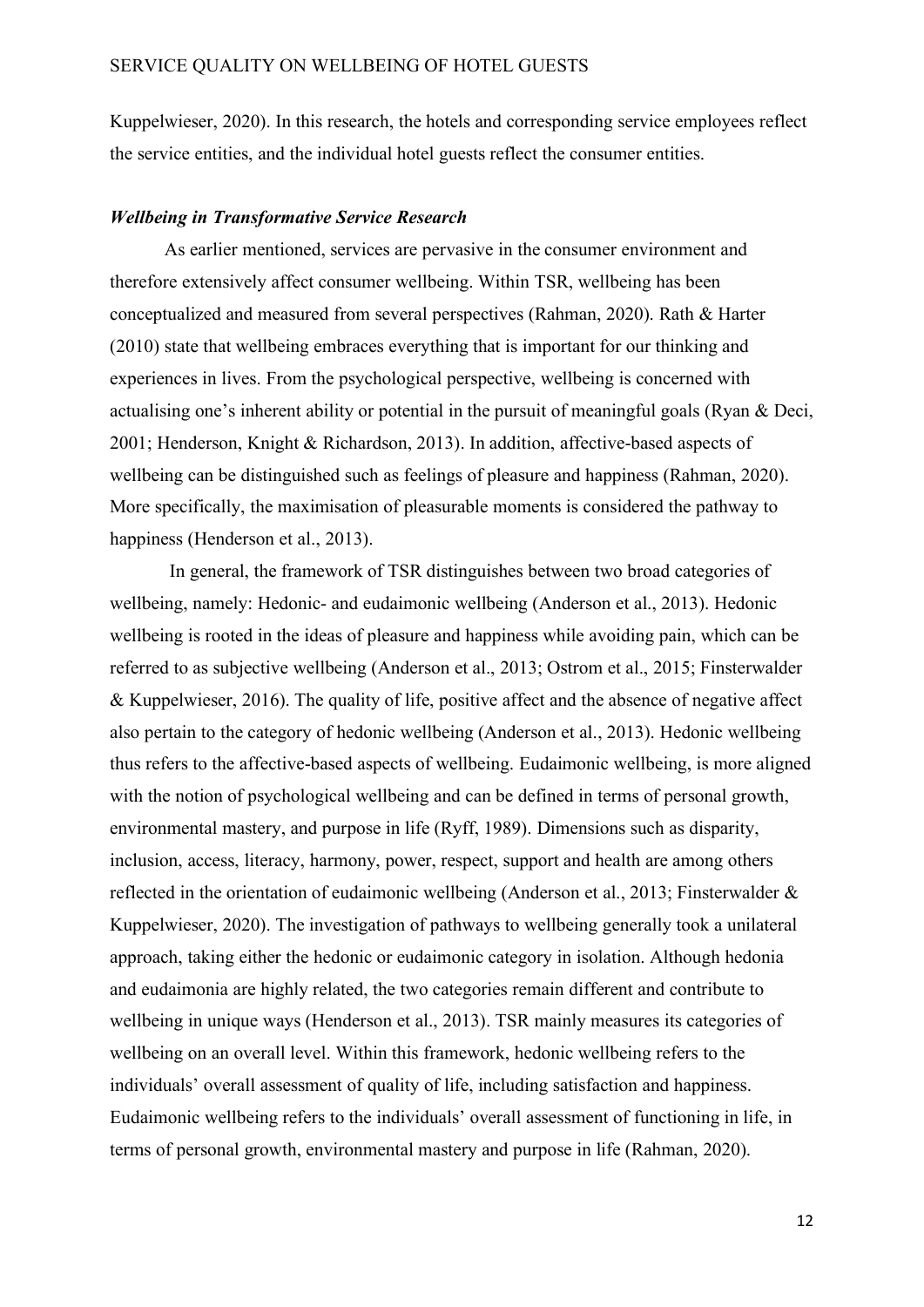#### *Domain-specific Wellbeing*

Domain-specific wellbeing is another category of wellbeing, which concerns domainspecific aspects in relation to individuals and collectives (Rahman, 2020). Lent (2004) also refers to domain-specific wellbeing as a context-free perspective, seen that it can be applied in any domain such as work, school, family, social life, leisure, health and finances. Whereas with the overall assessment of wellbeing the time span is unspecified, immediate wellbeing or also called domain-specific wellbeing embraces a momentary assessment. This means that the assessment of wellbeing is more malleable and responsive to situational factors and life events (Lent, 2004).

The domain-specific perspective of wellbeing is defined as the subjective appraisal of a specific setting (Rahman, 2020). In general, domain-specific wellbeing can be measured on the basis of affective- and cognitive aspects. This means that individuals or collectives are required to reflect on their affective- and cognitive experience, to achieve their assessment of wellbeing in a specific setting (Lent, 2004). It can be asserted that the experience of a positive feeling, such as happiness, refers to the affective aspect of wellbeing. The appraisal of satisfaction on the other hand, reflects the cognitive aspect of wellbeing (Steptoe, 2019).

This research includes a domain-specific perspective that examines the wellbeing of hotel guests right after the time of stay in a hotel. From now on, reference is made to the experience of affective- and cognitive aspects of wellbeing, when it comes to the wellbeing of hotel guests. The definition of wellbeing for this research is demonstrated in Table 1. In the next section it is discussed how the wellbeing of hotel guests can be influenced by services.

|                           | Definition of wellbeing compiled from Rahman (2020) |  |
|---------------------------|-----------------------------------------------------|--|
| <b>Wellbeing</b>          | <b>Definition</b>                                   |  |
| Domain-specific Wellbeing | the subjective appraisal of the hotel setting       |  |

Table 1.

#### **Service Quality**

In measuring service quality, the SERVQUAL model is the most used instrument that has been applied to many studies. The SERVQUAL model is designed by Parasuraman, Zeithaml & Berry (1985) because of the intangibility, heterogeneity and inseparability of the service, which make it difficult for service providers to understand how consumers evaluate the service quality. The SERVQUAL model allows the assessment of perceived quality in service organizations (Parasuraman et al., 1988). Perceived quality is defined as: 'The consumer's judgement about an entity's overall excellence or superiority' (Parasuraman et al.,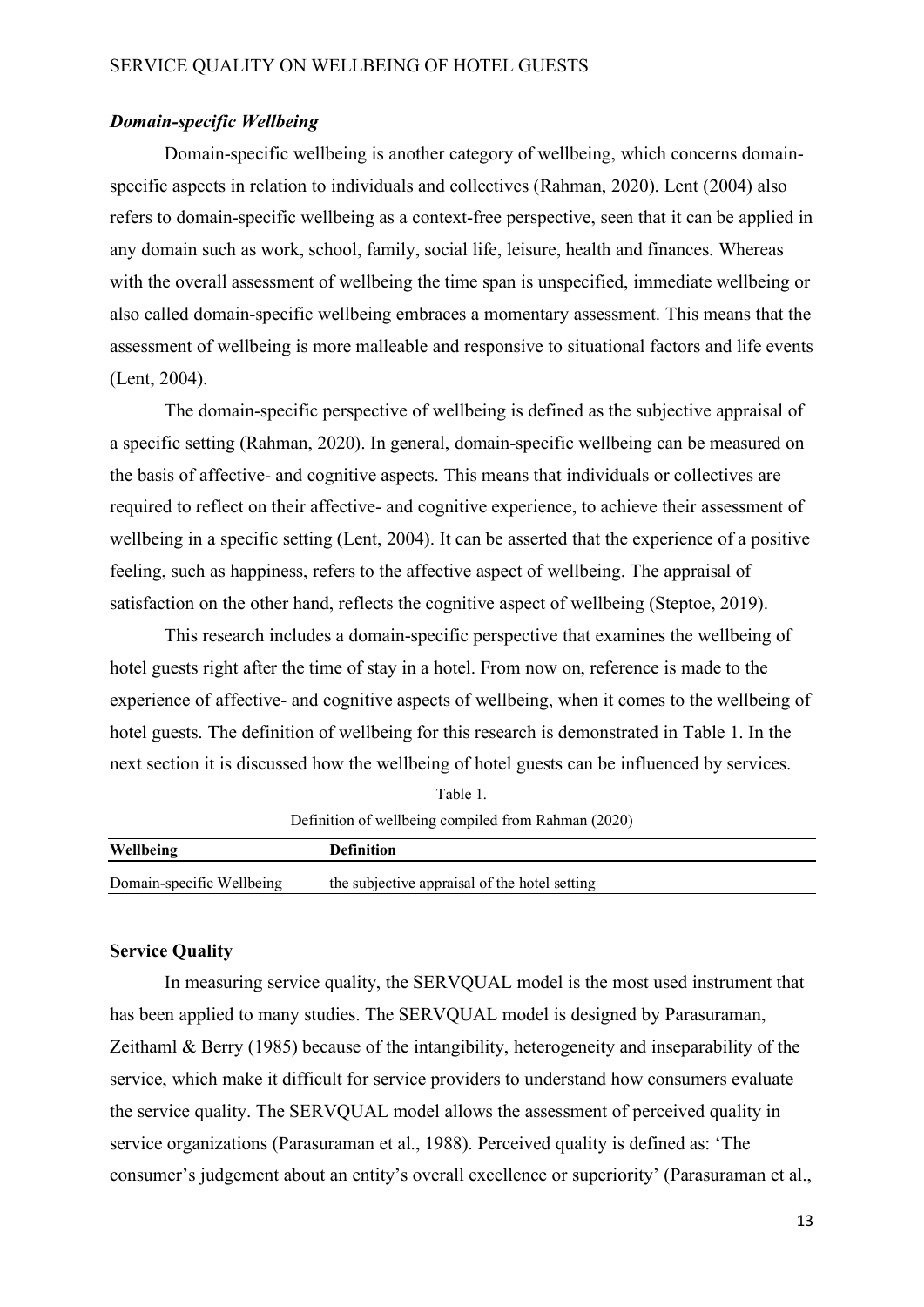1988, p.15). The delivery of superior service quality appears to be a prerequisite for success and survival of the business (Parasuraman et al., 1988). Parasuraman et al (1985) in the first instance based their model on ten dimensions and later refined the model to five dimensions of service quality, namely: Tangibles, reliability, responsiveness, assurance and empathy. These five dimensions of service quality turn out to be the most common criteria consumers use in evaluating the service, regardless of the type of service (Parasuraman, 1985). Hence, Parasuraman et al (1985) argue that the SERVQUAL model is applicable for any type of service organization.

The SERVQUAL model is used several times for research on the hotel industry. Amin et al (2013) investigated the relationship between service quality and consumer satisfaction. Their findings showed that 'tangibles' was emerged as the most important factor for consumer satisfaction, followed by 'responsiveness' and 'assurance'. Meanwhile, Gržinić (2007) found that 'empathy' had the strongest effect on consumer satisfaction, followed by 'assurance'. Ramzi & Badaruddin (2010) focused on the effect of service quality on consumer loyalty. Here, the results showed that 'tangibles' was the best predictor of consumer loyalty, followed by 'empathy', 'reliability' and 'responsiveness'. Furthermore, multiple researchers have also applied the SERVQUAL model to see how hotel guests evaluate the importance of the five dimensions of service quality. Hartline & Jones (1996) and Akbaba (2006) found that 'tangibility' is the most important dimension for hotel guests in evaluating the service quality. Marković & Jancović (2010) demonstrated that the highest value was for 'responsiveness', 'tangibles' and 'empathy' whereas the findings of Al-Ababneh (2016) showed that the highest value was for 'assurance'.

Next to these results, it is expected that the SERVQUAL model can also be used in predicting wellbeing. Hence, this research focuses on the influence of service quality on the wellbeing of hotel guests. Based on previous research, a difference in the effects of the SERVQUAL dimensions on wellbeing is expected. More explicitly, it is taken into account that not all dimensions of service quality may be predictors of wellbeing. In Table 2 an overview is provided with the definitions of the SERVQUAL dimensions. From now on, reference will be made to the SERVQUAL dimensions when it comes to service quality. In the next section it is discussed how a difference in the effects can be attributed to the two major guest segments served by hotels.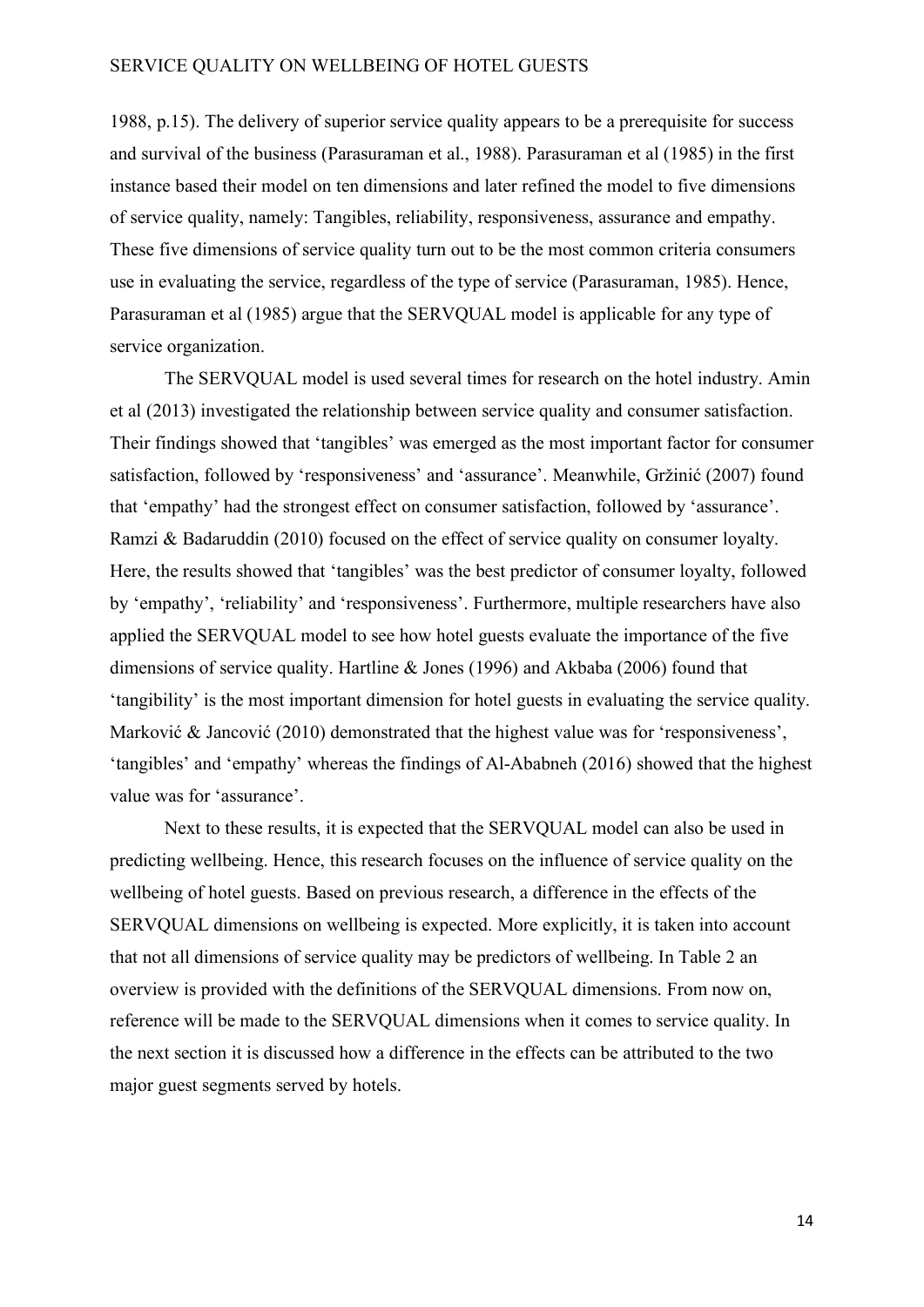| <b>SERVOUAL dimension</b> | <b>Definitions</b>                                                                          |
|---------------------------|---------------------------------------------------------------------------------------------|
| Tangibles                 | the physical facilities, equipment and appearance of service employees                      |
| Reliability               | the performance of the promised service dependably and accurately                           |
| Responsiveness            | the provision of help and prompt service                                                    |
| Assurance                 | the courtesy, knowledge and ability of service employees to inspire<br>trust and confidence |
| Empathy                   | the caring and individualized service hotels provide to its guests                          |

Table 2. Definitions of the SERVQUAL dimensions compiled from Parasuraman et al (1988)

## **Evaluation of Service Quality by Business- and Private Guests**

In general, business- and private guests are recognized as the two major guest segments served by hotels (Yavas & Babakus, 2005). Although the number of business guests in hotels is fewer than private guests, the intensity by which they utilize the service of hotels is much higher than with private guests (Fawzy, 2010). Ramanathan (2010) has concluded that hotels should differentiate in their provision of service to business- and private guests. This is explained as prior studies investigated that business- and private guests, have different preferences and needs regarding the service provided to them. Based on these preferences and needs, it can be reasoned how both segments evaluate the service quality differently. Subsequently, it is assumed that if the dimension of service quality is evaluated higher by a particular segment, the effect of this dimension on their wellbeing is stronger than with the other segment.

In this research the distinction between business- and private guests is made to examine the different effect of service quality on their wellbeing. Reference will be made to individuals who stay in a hotel due to work-related matters, when it comes to business guests. Private guests are referred to as individuals who stay in a hotel for other reasons, which are not work-related. In Table 3 an overview is provided with the definitions of hotel guests.

Table 3. Definitions of the two major guest segments in hotels

| <b>Guest Segment</b> | <b>Definition</b>                                                     |
|----------------------|-----------------------------------------------------------------------|
| Business guests      | individuals who stay in a hotel due to work-related matters           |
| Private guests       | individuals who stay in a hotel for reasons that are non-work-related |

Based on the findings of previous research, it is reasoned that tangibles are evaluated high by business guests. First, it is found that the in-room amnesties are highly preferred and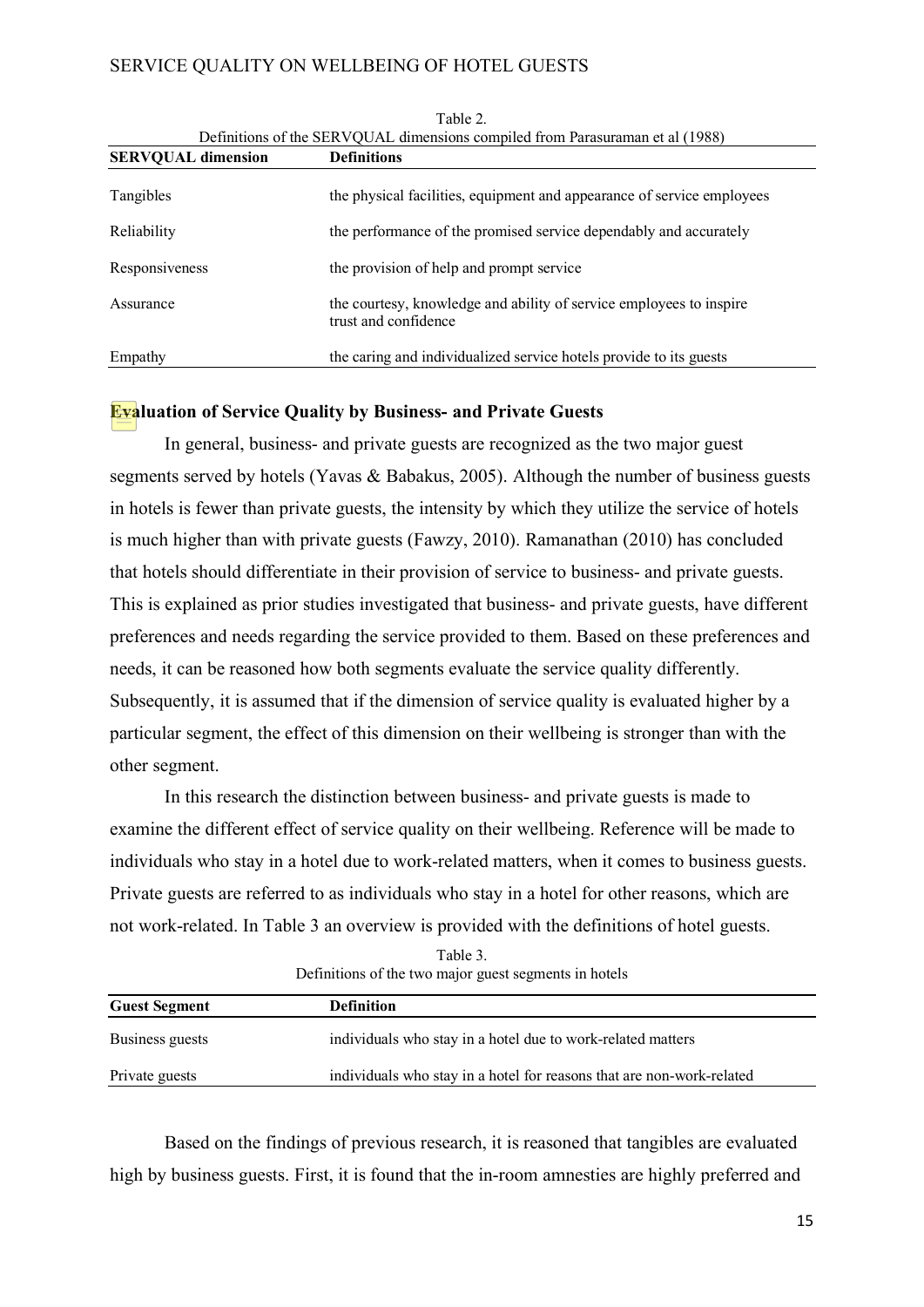refer to the quality of towels, mattress, bed and pillows (Lockyer, 2002; Fawzy, 2010; Kivuva, Kihima, Nzioka, 2014), but also the presence of a mini-bar, hair dryer, radio, tv and air-conditioning (Lockyer, 2002; Ramanathan, 2010; Kivuva et al., 2014; Tsai et al., 2015; Zhang, Seo & Ann, 2019). In addition, it turns out that business guests prefer special facilities such as a conference room, quiet areas, meeting areas and technical resources for a convenient working environment (Yavas & Babakus, 2005; Fawzy, 2010; Kivuva et al., 2014; Masiero, Yoonjoung & Pan, 2015; Umasuthan et al., 2017). Meanwhile it is asserted that tangible aspects of the service are not highly preferred with private guests (Yavas & Babakus, 2005; Ramanathan & Ramanathan, 2009; Ramanathan, 2010; Tsai et al., 2015). However, this does not mean that tangibles are not important to private guests. Umasuthan et al (2017) indicate that cleanliness and convenience of the room are also standards for private guests, but these are not highly preferred compared to other aspects of the service. In this research it is argued, that the intention for the stay possibly influences how business- and private guests evaluate tangibles. By this is meant, that business guests are more likely to stay within the hotel due to work-related purposes. Private guests, on the other hand, are expected to go out more often for cultural activities and will therefore have less presence in the hotel. This leads to the possibility that tangibles are more utilized by business guests, and therefore are evaluated higher by them during a hotel stay. Therefore, the following hypothesis is formulated:

*H1*: The positive effect of tangibles on wellbeing is stronger for business guests.

Similarly, based on the findings of previous research (Lockyer, 2002; Fawzy, 2010; Ramanathan, 2010; Kivuva et al., 2014; Rajaguru & Hassanli, 2017) it is expected that reliability is evaluated higher by business guests. Their findings show that, although private guests prefer the provision of an adequate core service, business guests also mention that the service should be available at all times and have an excellent quality. Other research also shows that reliability is not highly preferred by private guests in contrast to other aspects of the service (Ramanathan & Ramanathan, 2009; Ramanathan, 2010; Tsai et al., 2015; Rajaguru & Hassanli, 2017). Rajaguru & Hassanli (2017) state that private guests mainly focus on the value for money, whereas business guests evaluate whether the service is reliable in its entirety. Business guests are expected to assess the reliability more critically and can therefore evaluate reliability higher during a hotel stay than private guests do. Based on previous literature, the next hypothesis is formulated: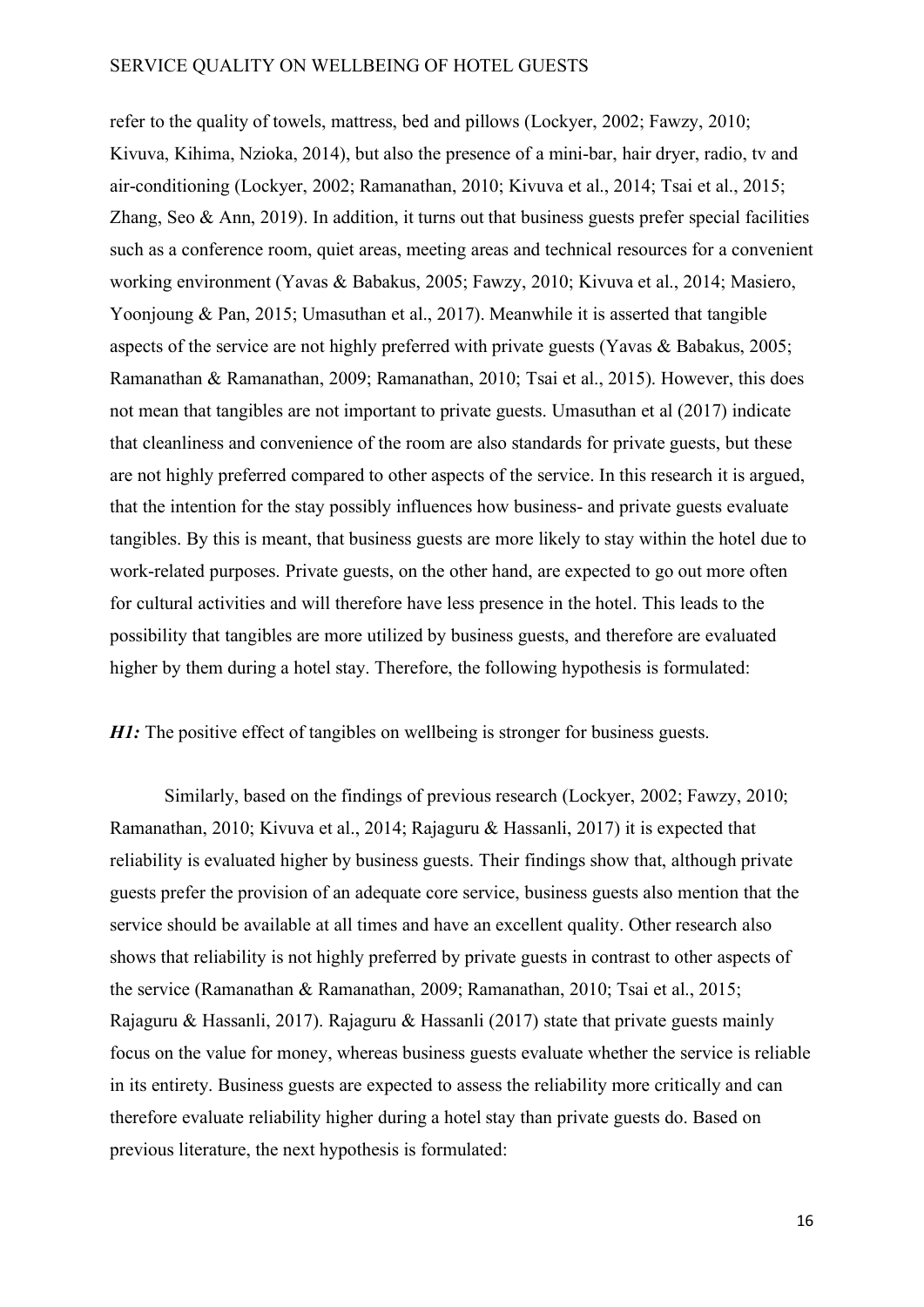*H2*: The positive effect of reliability on wellbeing is stronger for business guests.

The findings of Lockyer (2002) and Masiero et al (2015) demonstrate that the degree to which claims are handled is considered as important by business guests, as well as the extent to which extra service is delivered. Therefore, it is expected that business guests highly evaluate responsiveness. Although it is reasonable that private guests also possess standards for the responsiveness, this topic is little discussed by other researchers. As business guests will probably spend much time within the hotel, it is plausible that they make requests regularly. Given the fact that private guests, on the other hand, will be more outside the hotel, it is expected that the number of requests they make will be fewer than with business guests. Subsequently, it is assumed that business guests evaluate responsiveness higher during a hotel stay than private guests do. Based on previous findings, the following hypothesis is formulated:

*H3*: The positive effect of responsiveness on wellbeing is stronger for business guests.

The findings of previous research (Lockyer, 2002; Yavas & Babakus, 2005; Ramanathan & Ramanathan, 2009; Fawzy, 2010; Ramanathan, 2010; Lehto et al., 2014; Masiero et al., 2015; Umasuthan et al., 2017) demonstrate that business- and private guests both prefer aspects that relate to assurance. For instance, business- and private guests prefer convenience in the hotel and feeling safe. The extent to which service employees are friendly, well-mannered and polite, contribute to a feeling of convenience (Lockyer, 2002; Yavas & Babakus, 2005; Fawzy, 2010; Umasuthan et al., 2017). Meanwhile, the feeling of safety is guaranteed by the extent to which security is provided (Lockyer, 2002; Yavas & Babakus, 2005; Ramanathan & Ramanathan, 2009; Fawzy, 2010; Ramanathan, 2010; Lehto et al., 2014; Masiero et al., 2015). As it is very natural that one wants to feel comfortable and safe in any particular environment, it can be assumed that business- and private guests both evaluate assurance during a hotel stay highly. Hence, the following hypothesis is formulated:

*H4*: The positive effect of assurance on wellbeing is equal for business- and private guests.

The findings of previous research (Yavas & Babakus, 2005; Lehto et al., 2017; Umasuthan et al., 2017; Zhang et al., 2019) show that private guests highly prefer aspects related to empathy. More explicitly, private guests prefer the personal attention of, and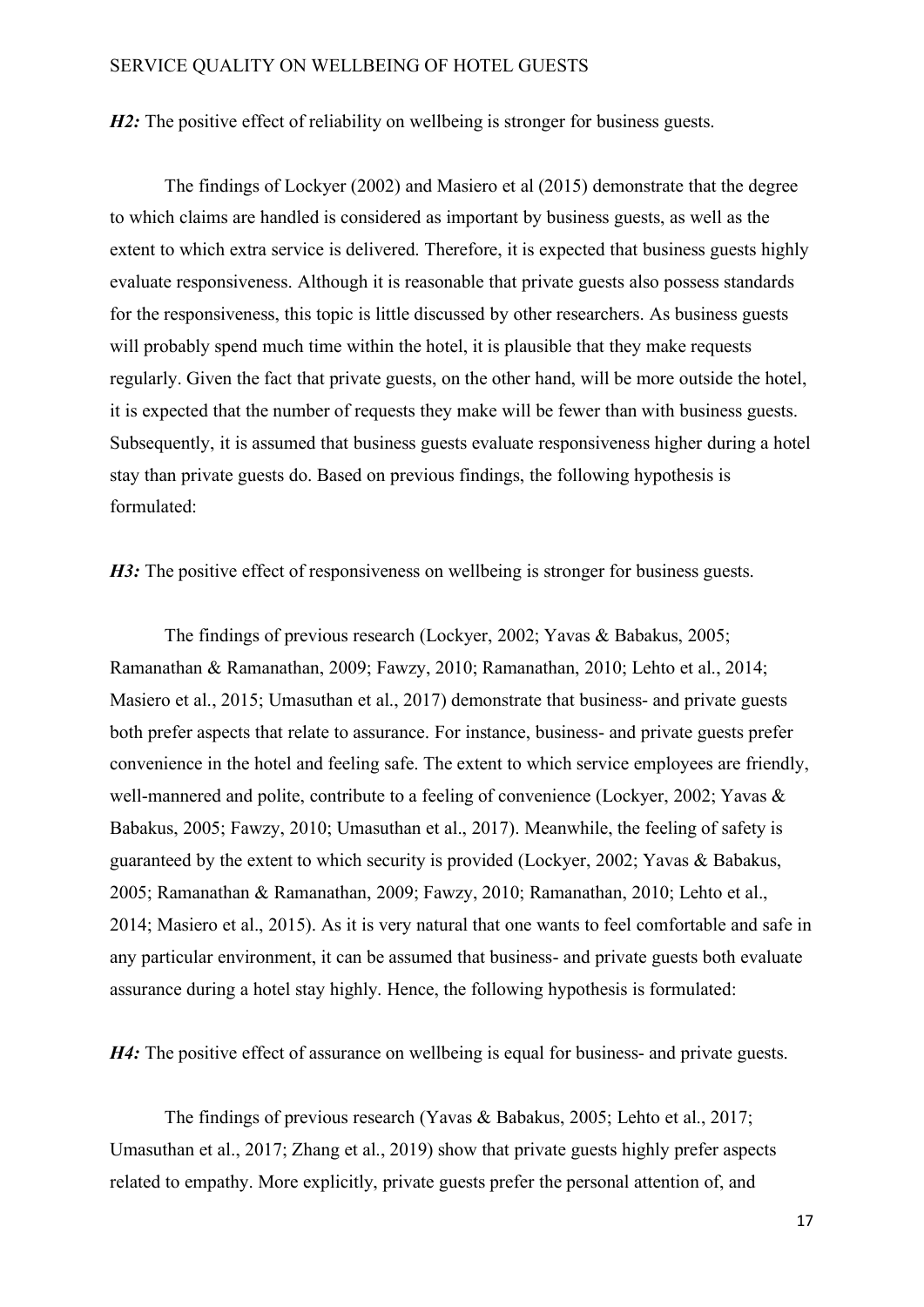emotional interaction with service employees, which make the situation more informal. However, there is little evidence on how business guests prefer theses aspects of the service. It can be reasoned that business guests will be more occupied with work-related activities, whereby the attention or entertainment from service employees is not a need. Private guests on the other hand, can be more cultural oriented and therefore may be more interested in meeting local people. Service employees are likely to be seen as one of the locals, considering that they can often provide a lot of information about the environment. Therefore, it is assumed that private guests higher evaluate empathy during a hotel stay. This leads to the final hypothesis formulated for this research:

*H5*: The positive effect of empathy on wellbeing is stronger for private guests.

## **Conceptual Model**

There are five dimensions compiled from the SERVQUAL model of Parasuraman et al (1985) regarding the service quality in hotels. These dimensions are tangibles, reliability, responsiveness, assurance and empathy and are the five criteria most used by consumers in evaluating service quality. Prior studies with regard to the hotel industry have used the SERVQUAL model to investigate the relationship of service quality and consumer satisfaction or loyalty. Besides, it is explored how hotel guests attach different importance to the dimensions of service quality.

Figure 1 demonstrates the focus of this research, which concerns the examination of the positive effect of service quality on the wellbeing of hotel guests. The focus on wellbeing, allows hotels to respond to the prevailing criticism on service organizations for ignoring or even harming consumer wellbeing (Rosenbaum, 2015). The effect of service quality on wellbeing is moderated by the segments of hotel guests, consisting of business- and private guests. This is explained as business- and private guests have different preferences and needs, and can therefore evaluate the dimensions of service quality differently. Depending on how the SERVQUAL dimensions are evaluated by business- and private guests, the effects are expected to be stronger for one of the segments or equal for both segments. The asterisks in the conceptual model, represent the segment for which the effect is expected to be stronger. Accordingly, one asterisk addresses a stronger effect for business guests, whereas two asterisks show that the effect is stronger for private guests. When there are both one and two asterisks displayed, this indicates that the effect is equal for business- and private guests.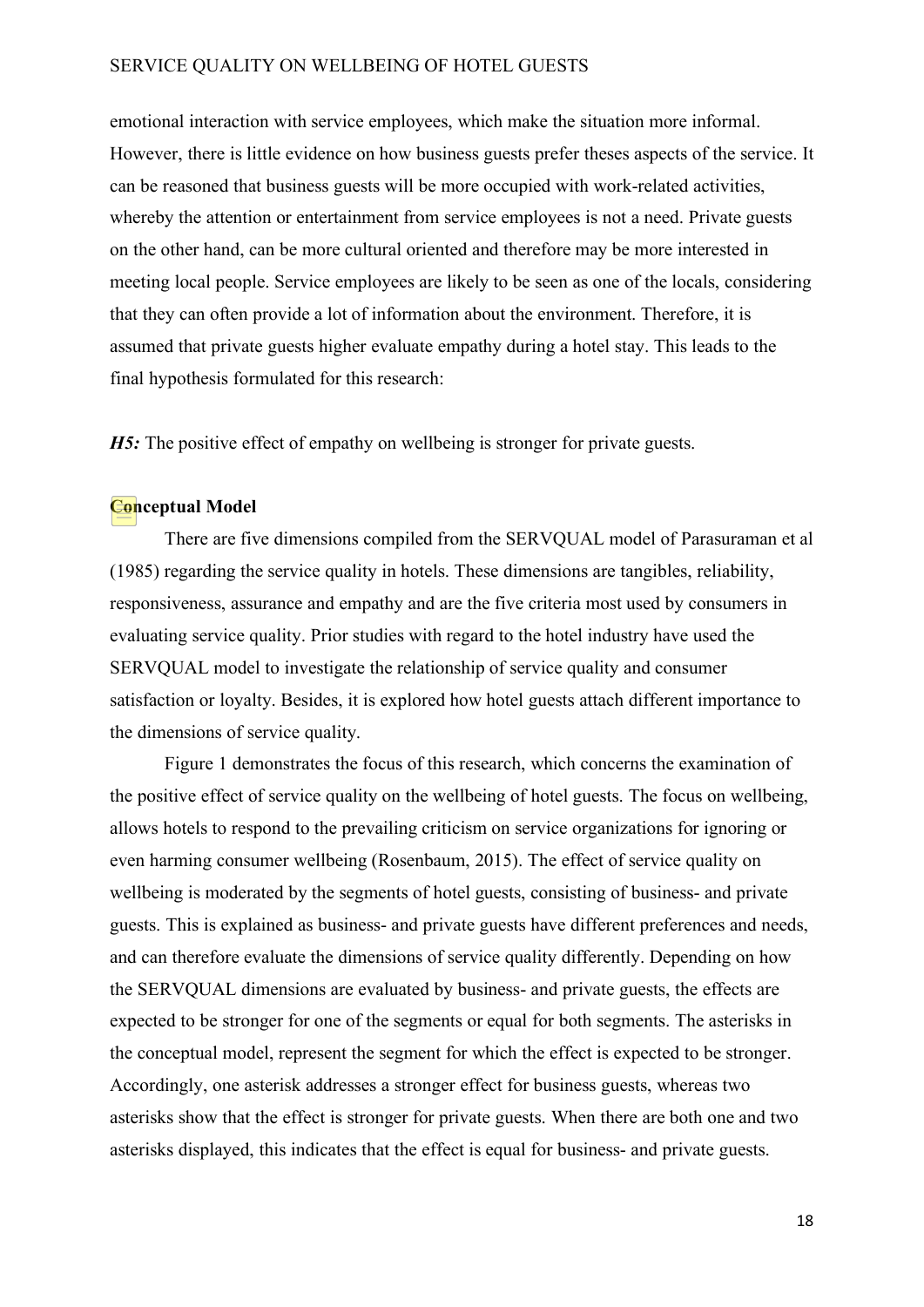

#### *Figure 1: Conceptual model.*

*Note. The asterisks represent the segment for which the effect is stronger. (\* = effect is stronger for business guests, \*\* = effect is stronger for private guests, \* \*\* = effect is equal for business- and private guests).* 

#### **Methodology**

#### **Introduction**

The method of the research is described in this section. Research was conducted to examine the effect of service quality on the wellbeing of hotel guests. A distinction was made between business- and private guests to examine a difference in the effects for both segments. In order to analyse the data, a quantitative research method was used.

#### **Data Collection**

The data used in this research was collected from a survey distributed on LinkedIn and Facebook. LinkedIn was expected to be a suitable manner to reach business guests, as the audience on this platform is mainly business oriented. Despite a wide range of private guests was also expected on LinkedIn, the survey was in addition shared on Facebook to ensure that an extensive number of respondents was obtained. The survey was open for seven days, from April 20 to April 27 2021, and can be found in Appendix 1. Participation of the respondents was completely voluntary, assuming that the survey would be completed sincerely. Data was collected from 184 respondents. Because of missing or unusable responses, the analyses included 144 respondents.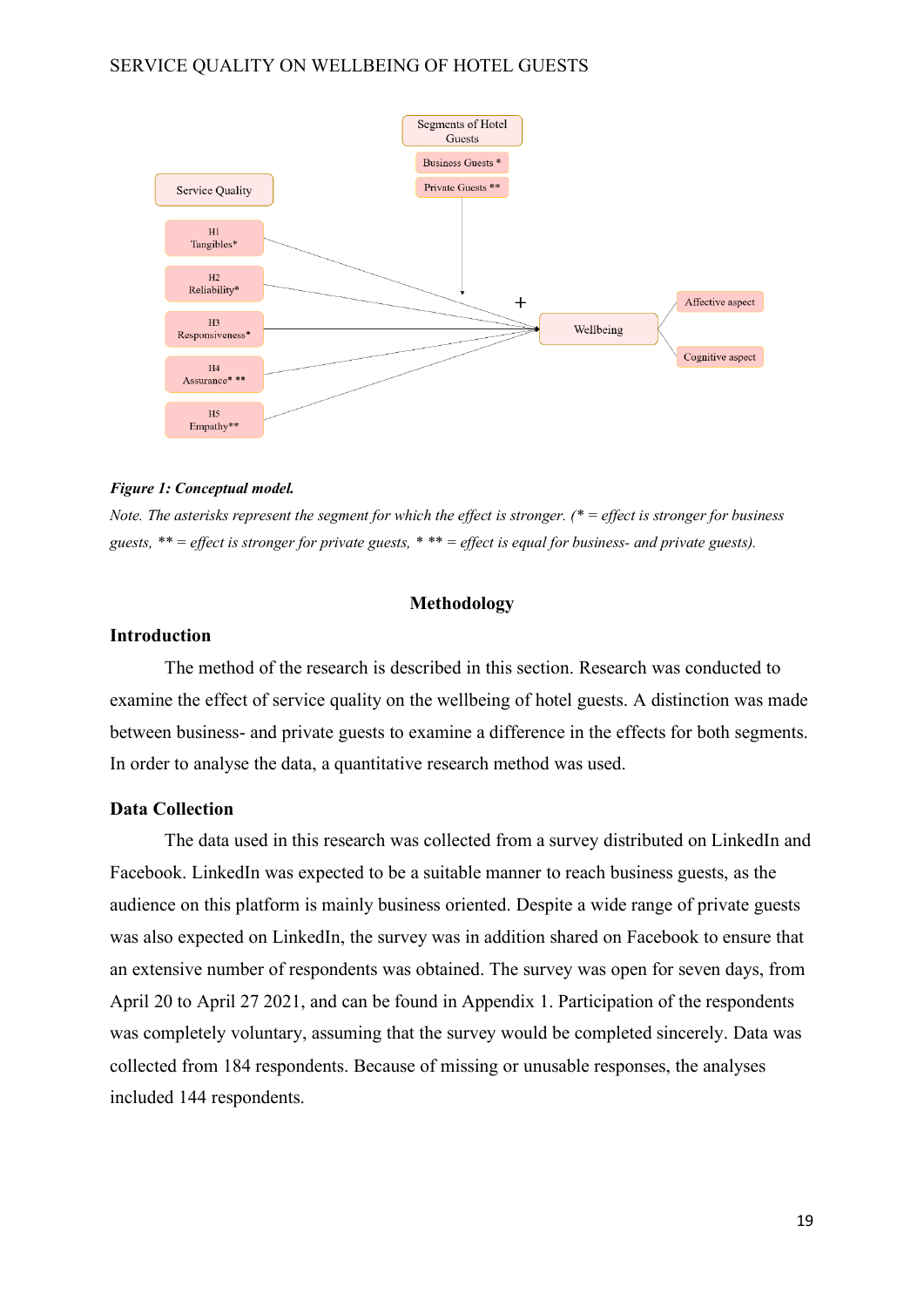#### **Measures**

As Table 4 displays, the SERVQUAL scale of Parasuraman et al (1988) was used to measure the evaluation of service quality by respondents after their last hotel stay. The five constructs of service quality were assessed by 22 items. The existing questionnaire was used as it is the most common instrument that measures service quality. As the SERVQUAL scale showed high reliability and validity scores in previous research, it was assumed that the items would measure its constructs adequately. The scale was modified in a way that suits the context of hotels. In addition, a 7-item scale was preferred to ensure an extensive variance. Wellbeing was measured using two items compiled from Steptoe (2019), which cover the affective- and cognitive aspects in terms of happiness and satisfaction. A 7-item scale was used for the same reason as with service quality, to guarantee a wide variance.

The relation of service quality and wellbeing was supposed to be moderated by the segments of hotel guests. Hence, the first part of the questionnaire consisted of questions that differentiate the business guests from the private guests. In the second part service quality and wellbeing were measured. In the final part, respondents were asked about socio-demographic related questions such as their gender and age.

| Construct                                                          | <b>Items</b>                                                                                                                                                                                                                                                                                                                                            |
|--------------------------------------------------------------------|---------------------------------------------------------------------------------------------------------------------------------------------------------------------------------------------------------------------------------------------------------------------------------------------------------------------------------------------------------|
| <b>Tangibles</b><br>Source: compiled from Parasuraman et al (1988) | 1. The hotel had up-to-date equipment $(+)$<br>2. The physical facilities were visually appealing $(+)$<br>3. The service employees were well dressed and appeared neat (+)<br>4. The appearance of physical facilities was in keeping with the hotel $(+)$                                                                                             |
|                                                                    |                                                                                                                                                                                                                                                                                                                                                         |
| <b>Reliability</b>                                                 | 5. The service employees were doing things by the time they promised me<br>$(+)$<br>6. Whenever I faced a problem, the service employees were sympathetic and<br>reassuring $(+)$<br>7. The service employees were dependable $(+)$<br>8. The hotel provided the service at the time they promised me $(+)$<br>9. The hotel kept accurate records $(+)$ |
| Source: compiled from Parasuraman et al (1988)                     |                                                                                                                                                                                                                                                                                                                                                         |
| <b>Responsiveness</b>                                              | 10. The hotel told me when the services will be performed $(+)$<br>11. The service employees provided prompt service $(+)$<br>12. The service employees were willing to help me $(+)$<br>13. The service employees were not too busy to respond to my requests<br>promptly $(+)$                                                                        |
| Source: compiled from Parasuraman et al (1988)                     |                                                                                                                                                                                                                                                                                                                                                         |
| <b>Assurance</b>                                                   | 14. I had trust in the service employees $(+)$<br>15. I felt safe in the transactions with the service employees $(+)$<br>16. The service employees were polite $(+)$                                                                                                                                                                                   |

Table 4. Measurement of the variables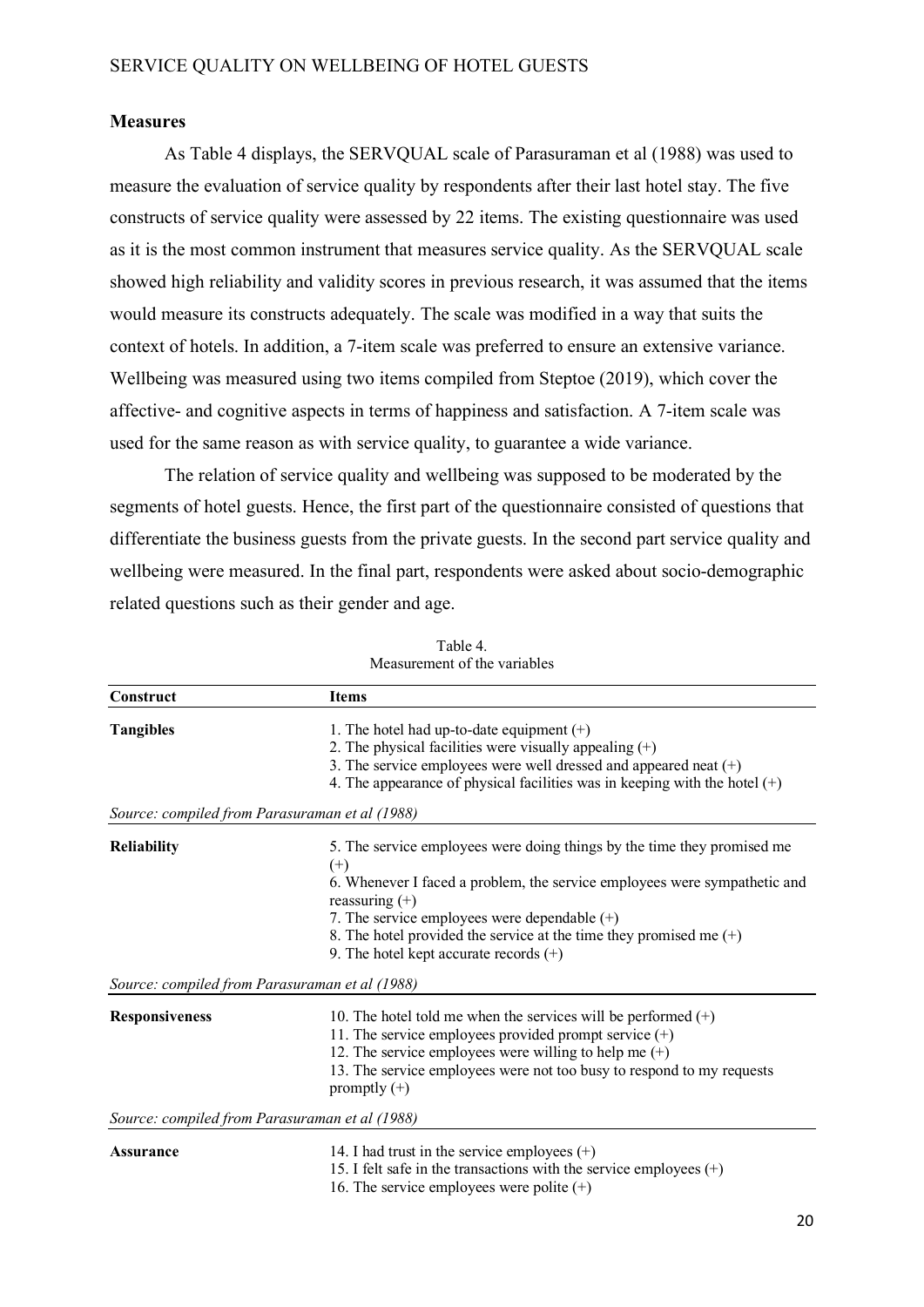17. The service employees were provided adequate support to do their jobs well  $(+)$ 

| Empathy                                        | 18. The hotel gave me individual attention $(+)$<br>19. The service employees gave me personal attention $(+)$<br>20. The service employees knew what my needs were $(+)$<br>21. The service employees had my best interests at heart $(+)$<br>22. The service employees had operating hours that were convenient to me<br>$^{(+)}$ |
|------------------------------------------------|-------------------------------------------------------------------------------------------------------------------------------------------------------------------------------------------------------------------------------------------------------------------------------------------------------------------------------------|
| Source: compiled from Parasuraman et al (1988) |                                                                                                                                                                                                                                                                                                                                     |
| Wellbeing                                      | 1. I felt happy                                                                                                                                                                                                                                                                                                                     |

*Source: compiled from Steptoe (2019)*

*Note. Items were measured on a 7-item scale (1= strongly disagree, 4= neutral, 7= strongly agree). All questions were asked in a confirmative way (indicated by the +).*

2. I was satisfied

#### **Research Ethics**

This research adheres to the five principles of ethics published by the American Psychological Association (Cherry, 2020). These five principles are identified by:

- The Beneficence and Nonmaleficence
- Fidelity and Responsibility
- ❖ Integrity
- Justice
- $\triangle$  Respect for people's rights and dignity

#### *The Principle of Beneficence and Nonmaleficence*

In this research, respondents were provided the voluntariness to participate. In addition, respondents were notified with the right to withdraw from the survey at any time. Furthermore, respondents were assured that their participation was registered as anonymous.

Moreover, the bias and prejudice were also eliminated through the voluntary participation. This means that the respondents participated independently and were not constrained in any area. Herewith, it can also be deemed that the results were not manipulated.

#### *The Principle of Fidelity and Responsibility*

During the research close contact has been maintained with colleagues to see whether the procedure is conducted in a proper way. Through the many interactions and consulting research was conducted in the most appropriate manner.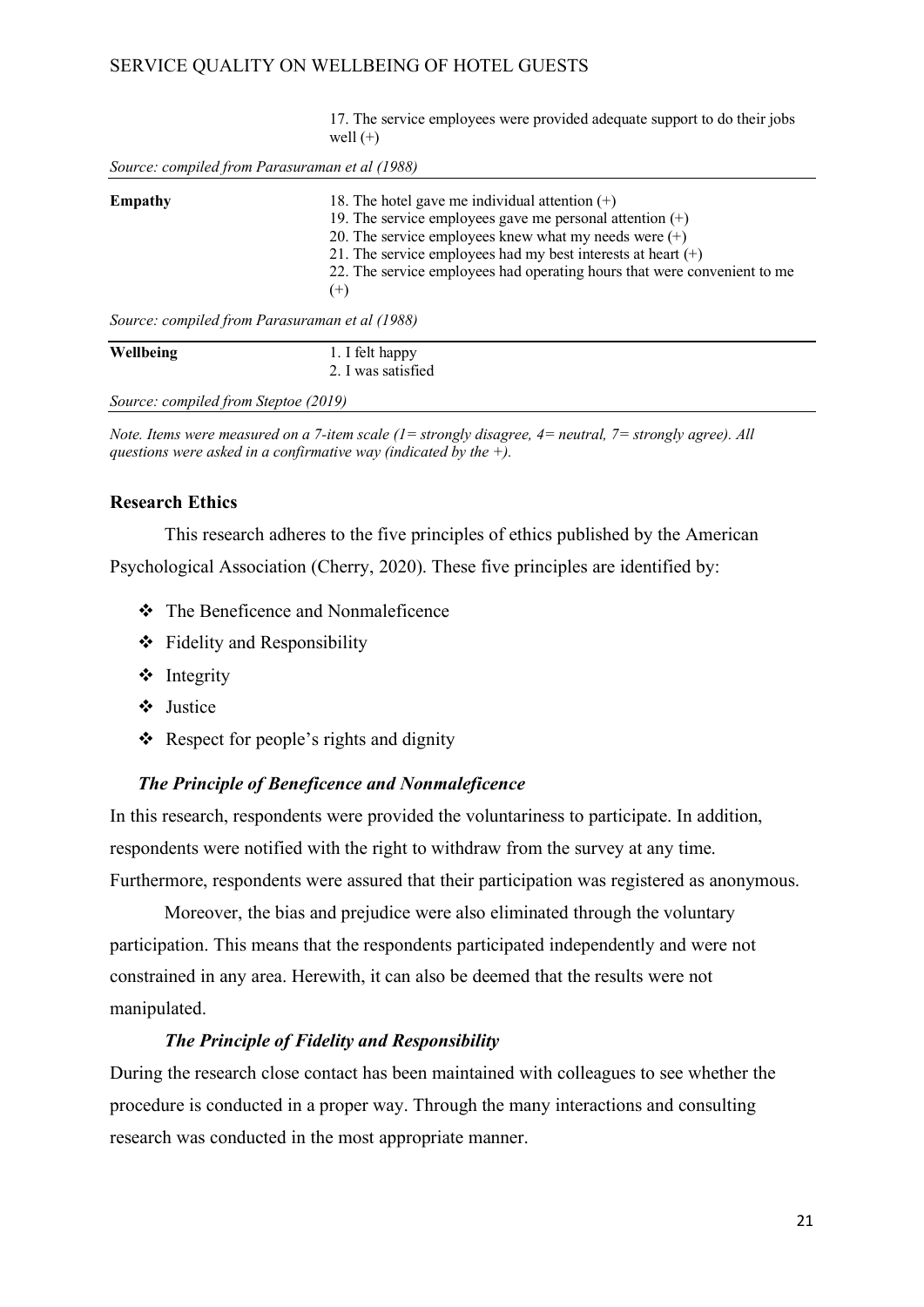#### *The Principle of Integrity*

With this research it is confirmed that participants were not deceived in their participation. Furthermore, the respondents were notified a contact person in case there were questions or any doubts.

#### *The Principle of Justice*

In this research, no restricts were taken that would indicate on discrimination. This means that anyone who can be representative as a hotel guests was allowed to participate in the survey. Besides, everyone´s answers are included to get the results for this research.

#### *The Principle of Respect for People's Rights and Dignity*

Final, the answers of every respondent who participated in this research, were included to affirm that everyone's opinion or perspective is valid. In this way, the equivalence of all respondents is guaranteed.

#### **Analyses and Results**

#### **Introduction**

The analyses of the collected data were performed through various statistical techniques such as the descriptive statistical analysis, factor analysis, reliability analysis and regression analysis. All analyses were performed using the Statistical Package for the Social Sciences (SPSS). Based on the results of the regression analysis, the established hypotheses for this research are confirmed or rejected.

#### **Descriptive Statistical Analysis**

Descriptive statistics analysis was used to identify the respondents and acquire additional information about them. Table 5 shows the demographics of the respondents who were representative for business guests. 34 respondents identified themselves as a business guest during their last hotel stay, of which 79% were male and 21% were female. In all, 24% were younger than age 25, 15% were between ages 26 and 35, 21% were between ages 36 and 45, 29% were between ages 46 and 55 and 9% were between ages 56 and 65. In addition, 2% of missing values were noted for age.

The last stay varied, with approximately 29% who had their last stay less than one year ago, 65% indicated one to three years ago and 6% mentioned that their last stay was three to five years ago. Of the respondents, 44% hold a managerial position during their last stay and 56% did not. Besides, the duration of the last stay was for 71% of the respondents one to three days, 23% stayed for three to five days and 6% had a stay of more than one week. Finally, the level of service was by 15% of the respondents identified as World-Class service (Luxury -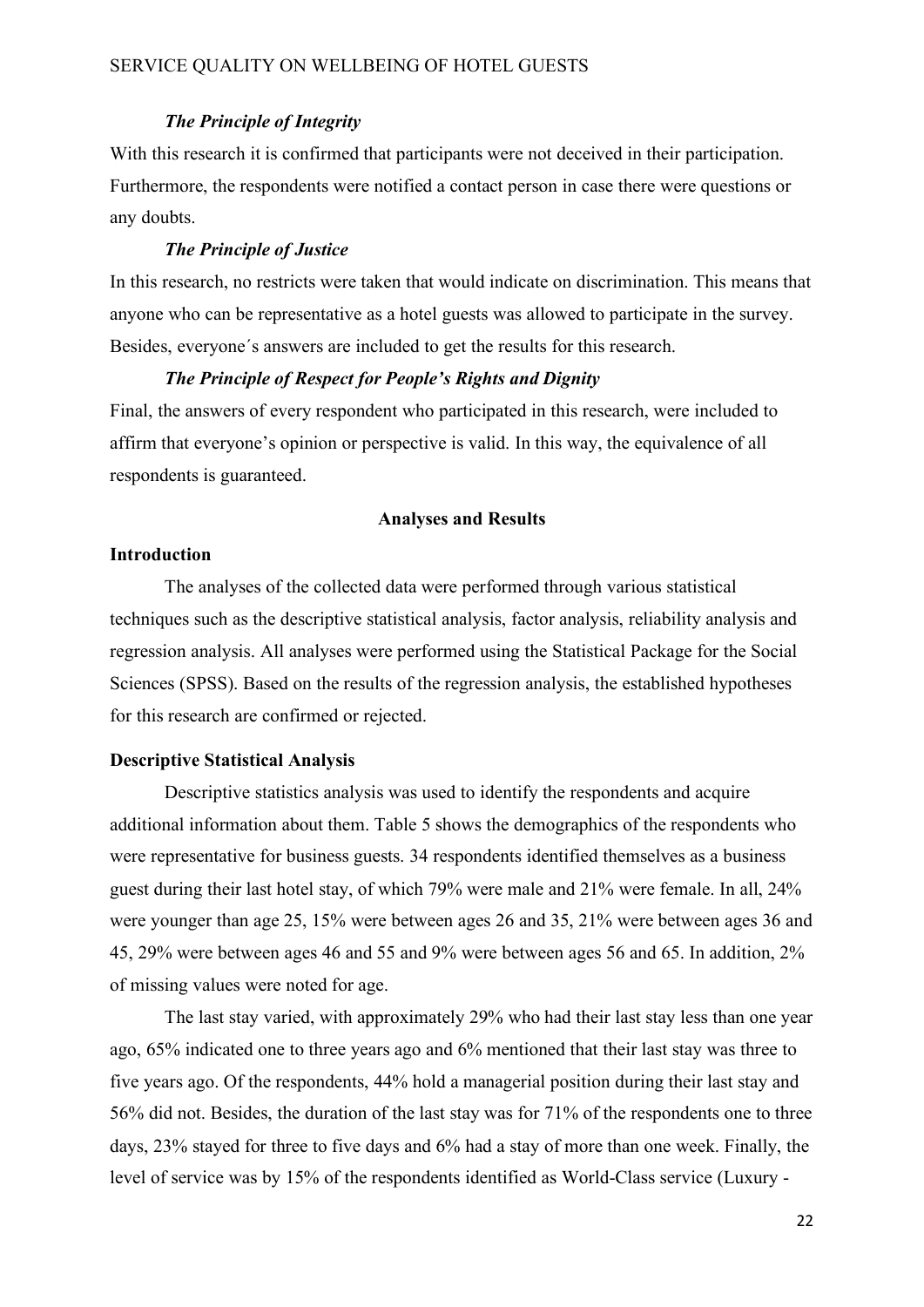Five stars hotel), 79% of the respondents identified the service as Mid-Range (3 to 4 stars hotel) and 6% acknowledged their last stay to have a Budget/Limited service.

| Variable        | Category            | Frequency | Percent |
|-----------------|---------------------|-----------|---------|
| Gender          | Male                | 27        | 79%     |
|                 | Female              | 7         | 21%     |
| Age             | Lowest thru 25      | 8         | 24%     |
|                 | $26 \rightarrow 35$ |           | 15%     |
|                 | $36 \rightarrow 45$ | 7         | 21%     |
|                 | $46 \rightarrow 55$ | 10        | 29%     |
|                 | $56 \rightarrow 65$ | 3         | 9%      |
|                 | Missing             |           | $2\%$   |
| <b>Position</b> | Managerial          | 15        | 44%     |
|                 | Not Managerial      | 19        | 54%     |

Table 5. Profile of the representatives for business guests  $(N=34)$ 

Table 6 shows the demographics of the respondents who were representative for private guests. 110 respondents identified themselves as a private guest during their last hotel stay, of which 36% were male, 58% were female and 1% did prefer not to say. In addition, 5% of missing values were noted for gender. In all, 55% were younger than age 25, 15% were between ages 26 and 35, 8% were between ages 36 and 45, 13% were between ages 46 and 55 and 5% were between ages 56 and 65. Here again, 4% of missing values were noted.

The last stay was for approximately 57% of the respondents less than one year ago, 40% had their last stay one to three years ago, 2% mentioned three to five years ago and about 1% indicated more than five years ago. The duration of the last stay was for 67% one to three days, 20% mentioned their last stay to have a duration of three to five days, about 4% indicated five to seven days and for 9% the last stay had a duration of more than a week. Finally, about 16% mentioned that their last stay had a level of World-Class service (Luxury - Five stars hotel), 61% indicated the service to be Mid-Range (3 to 4 stars hotel) and approximately 24% acknowledged a Budget/Limited service.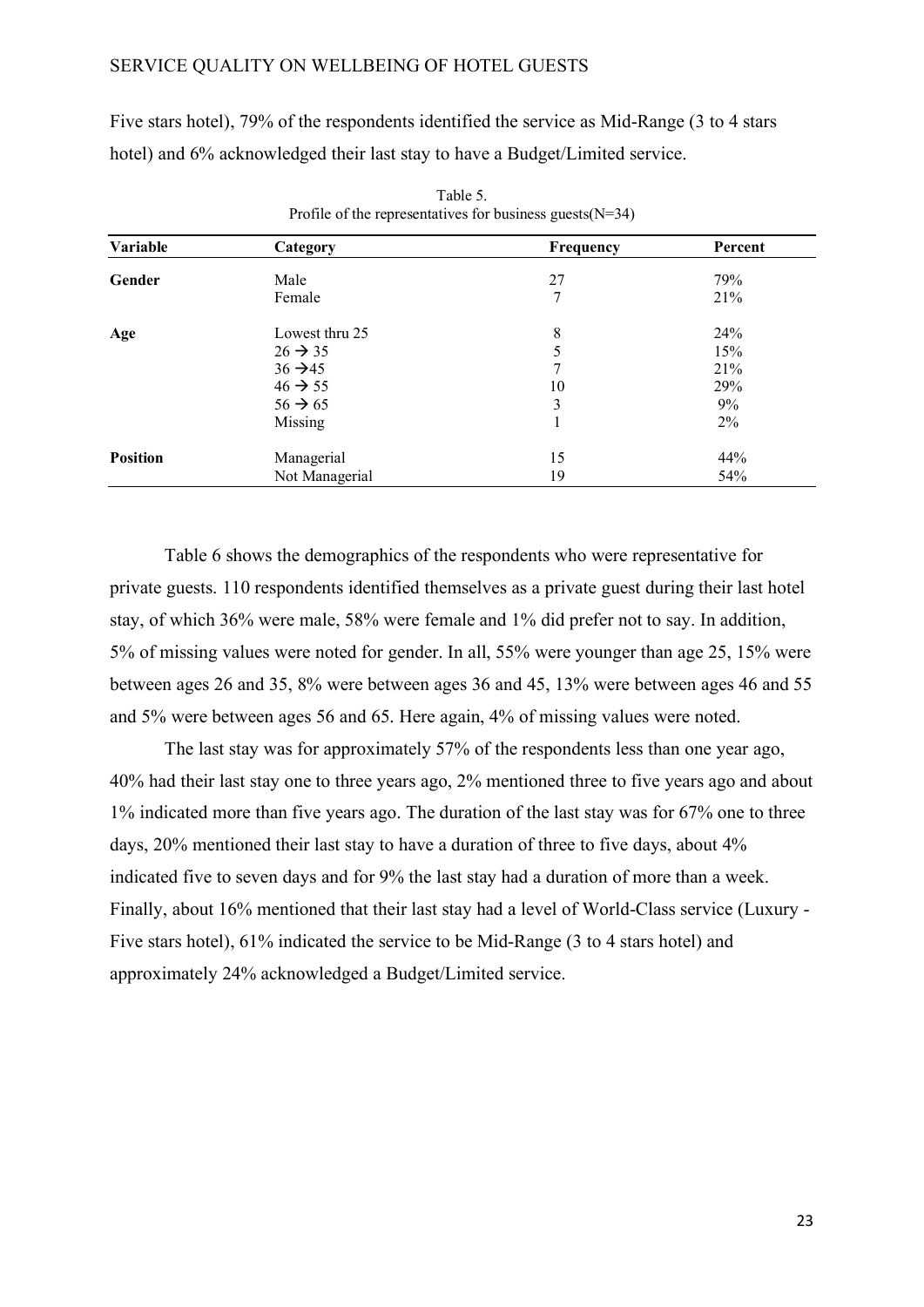| Variable | Category            | Frequency | Percent |  |
|----------|---------------------|-----------|---------|--|
| Gender   | Male                | 40        | 36%     |  |
|          | Female              | 64        | 58%     |  |
|          | Prefer not to say   |           | $1\%$   |  |
|          | Missing             | 5         | $5\%$   |  |
| Age      | Lowest thru 25      | 60        | 55%     |  |
|          | $26 \rightarrow 35$ | 16        | 15%     |  |
|          | $36 \rightarrow 45$ | 9         | 8%      |  |
|          | $46 \rightarrow 55$ | 14        | 13%     |  |
|          | $56 \rightarrow 65$ | 6         | 5%      |  |
|          | Missing             |           | 4%      |  |

Table 6. Profile of the representatives for private guests  $(N=110)$ 

#### **Factor Analysis**

The principal axis factoring technique with a direct oblimin rotation is performed, to assess the validity of the dimensions. In addition, it is checked whether a large number of items had to be reduced into a fewer number of dimensions. For this research, it is decided to remain all items since there were no indications for validity problems shown.

First, it was tested whether the factor analysis can be performed. This is done by assessing the adequacy of the sample size. The adequacy of the sample size is confirmed using the Kaiser-Meyer Olkin (KMO) test and Barlett's Test of Sphericity. Table 7 demonstrates that KMO has a value of 0.801, indicating that there are sufficient intercorrelations. In addition, the Barlett's Test of Sphericity is significant which implies that the correlation matrix is suitable for factor analysis. This implies that the factor analysis can be performed and the results are deemed usable.

| $\cdots$<br>KMO and Barlett's Test of Sphericity |                    |     |       |  |
|--------------------------------------------------|--------------------|-----|-------|--|
| <b>KMO</b>                                       | Approx. Chi-Square | df. | Sig.  |  |
| .801                                             | 230,281            | 10  | 0.000 |  |

Table 7.

*Note: P<0.001*

In this research, the number of respondents included in the factor analysis was above 100, therefore factor loadings in the range of 0.30 to 0.40 indicate the minimum required level. Loadings larger than 0.50 are considered significant and loadings exceeding 0.70 represent a desired loading (Hair et al., 2019). The results of the factor analysis demonstrate that all items have significant loadings  $(0.50)$  on the intended construct, as represented in Table 8. The explained variance for all factors exceeds the recommended 60% of the total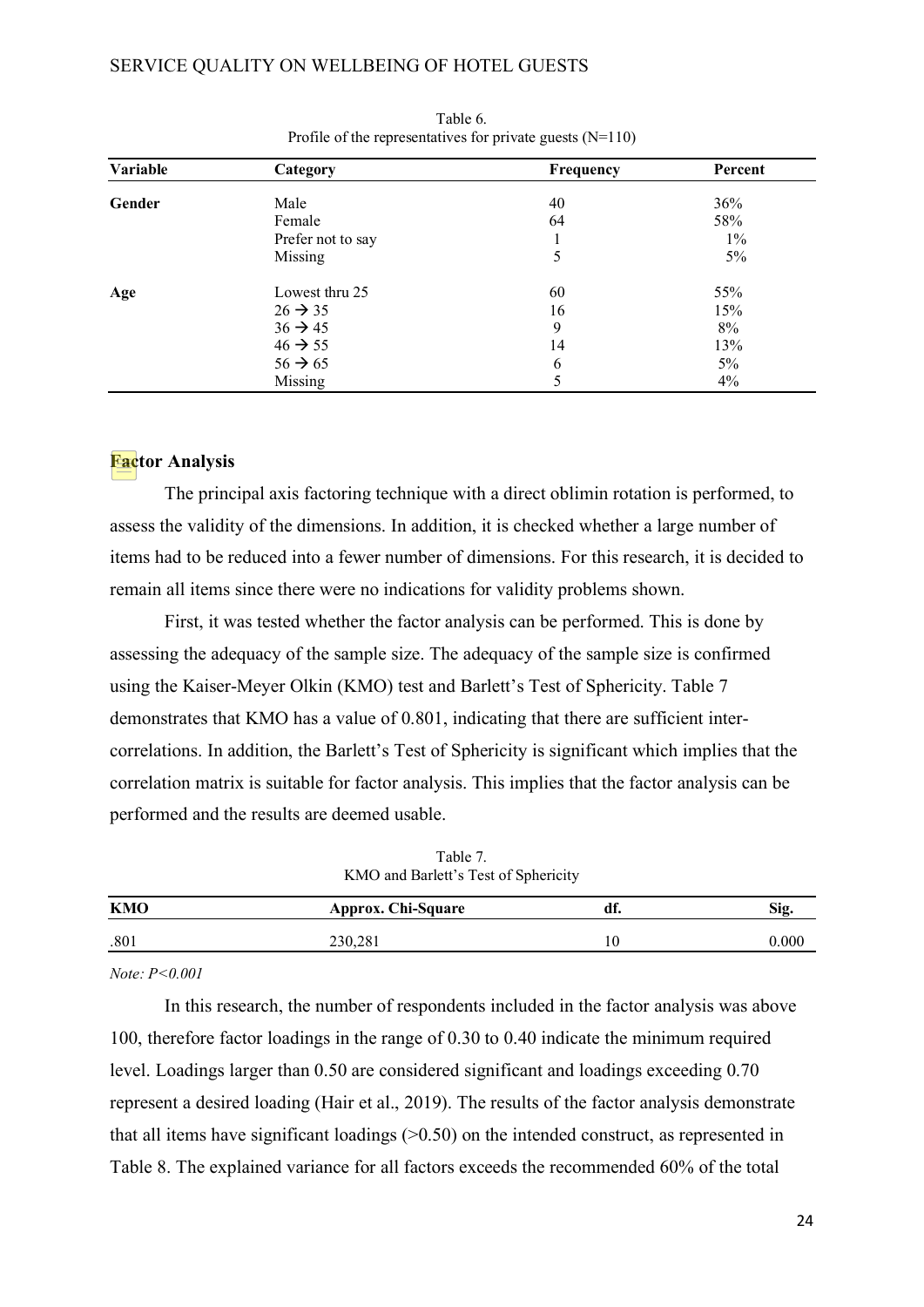variance, except for tangibles (52,798%). Since this value is not extremely deviating, it is decided to continue. Besides, it is evident that the communalities are all above the recommended 0.20, indicating that sufficient variance of the variables can be explained by the factors. Moreover, the correlation matrix is identified to check how the variables correlate with each other. Since the determinant indicates a value of 0.135, which is above the recommended value of 0.0001 of Hair et al (2014), it is deemed that the variables are correlated. The results of the total variance explained, communalities and correlation matrix can be found in Appendix 2.

|                 | Factor 1 | Factor 2 | Factor 3 | Factor4 | Factor 5 | Factor 6 |
|-----------------|----------|----------|----------|---------|----------|----------|
| T1              | 0.774    |          |          |         |          |          |
| T <sub>2</sub>  | 0.886    |          |          |         |          |          |
| T <sub>3</sub>  | 0.670    |          |          |         |          |          |
| T <sub>4</sub>  | 0.815    |          |          |         |          |          |
| RL1             |          | 0.737    |          |         |          |          |
| RL2             |          | 0.688    |          |         |          |          |
| RL3             |          | 0.639    |          |         |          |          |
| RL4             |          | 0.868    |          |         |          |          |
| RL5             |          | 0.722    |          |         |          |          |
| RS1             |          |          | 0.538    |         |          |          |
| RS <sub>2</sub> |          |          | 0.737    |         |          |          |
| RS3             |          |          | 0.831    |         |          |          |
| RS4             |          |          | 0.662    |         |          |          |
| ASS1            |          |          |          | 0.753   |          |          |
| ASS2            |          |          |          | 0.819   |          |          |
| ASS3            |          |          |          | 0.842   |          |          |
| ASS4            |          |          |          | 0.612   |          |          |
| EM1             |          |          |          |         | 0.787    |          |
| EM <sub>2</sub> |          |          |          |         | 0.800    |          |
| EM3             |          |          |          |         | 0.743    |          |
| EM4             |          |          |          |         | 0.745    |          |
| EM5             |          |          |          |         | 0.559    |          |
| WB1             |          |          |          |         |          | 0.895    |
| WB <sub>2</sub> |          |          |          |         |          | 0.895    |

Table 8. Factor Matrix

*Extraction Method: Principal Axis Factoring. Note. The factors represent the variables (Factor 1 = Tangibles, Factor 2 = Reliability, Factor 3 = Responsiveness, Factor 4 = Assurance, Factor 5 = Empathy). Vertically the items are represented (T1-T4 pertain to Tangibles, RL1-RL5 pertain to Reliability, RS1-RS4 pertain to Responsiveness, ASS1-ASS4 pertain to Assurance, EM1-EM5 pertain to Empathy, WB1-WB2 pertain to Wellbeing).*

#### **Reliability Analysis**

The results of the reliability analysis using Cronbach's Alpha can be found in Appendix 3. The reliability for the variables is found to be 0.864 for tangibles, 0.848 for reliability, 0.784 for responsiveness, 0.833 for assurance, 0.846 empathy and 0.887 for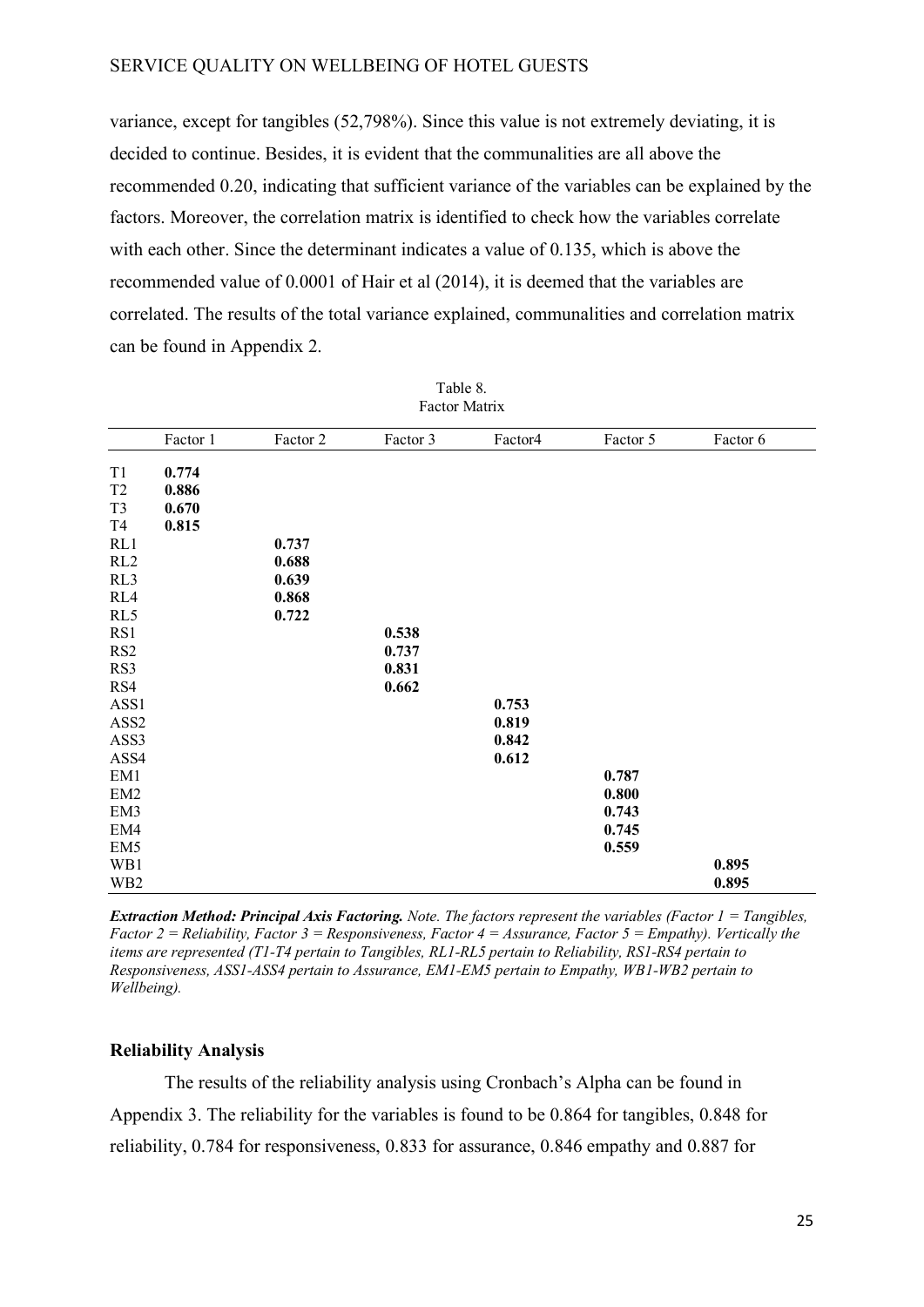wellbeing. Since the values are higher than the value of 0.70, as recommended by Hair et al (2019), all constructs are found to be reliable.

#### **Assumptions in the Regression Analysis**

Since the validity and reliability of the dimensions so far show sufficient results, the regression analysis can be performed. The statistical method used for the regression analysis is a multiple regression since the dependent variable (wellbeing) is predicted by five independent variables (SERVQUAL dimensions). By conducting a multiple regression analysis, the contribution of each SERVQUAL dimension on wellbeing is explored. For the multiple regression analysis to proceed, five assumptions are tested according to Hair et al (2005):

- Linearity of the Phenomenon Measured
- Constant Variance of the Error Terms
- Independence of the Error Terms
- Normality of the Error Term Distribution
- Multicollinearity of the Independent Variables

#### *Assumption 1: Linearity of the Phenomenon Measured*

The linearity of the regression model is tested by a scatterplot (entered: ZRESID on the y-axis vs ZPRED on the x-axis) which shows whether the points are equally distributed. In Figure 2 it is shown that the dots are fairly widespread and therefore do not form a clear pattern. Hence, it is assumed that the assumption is met and the model can be considered to be linear.



*Figure 2: Scatterplot.* 

Regression Standardized Predicted Value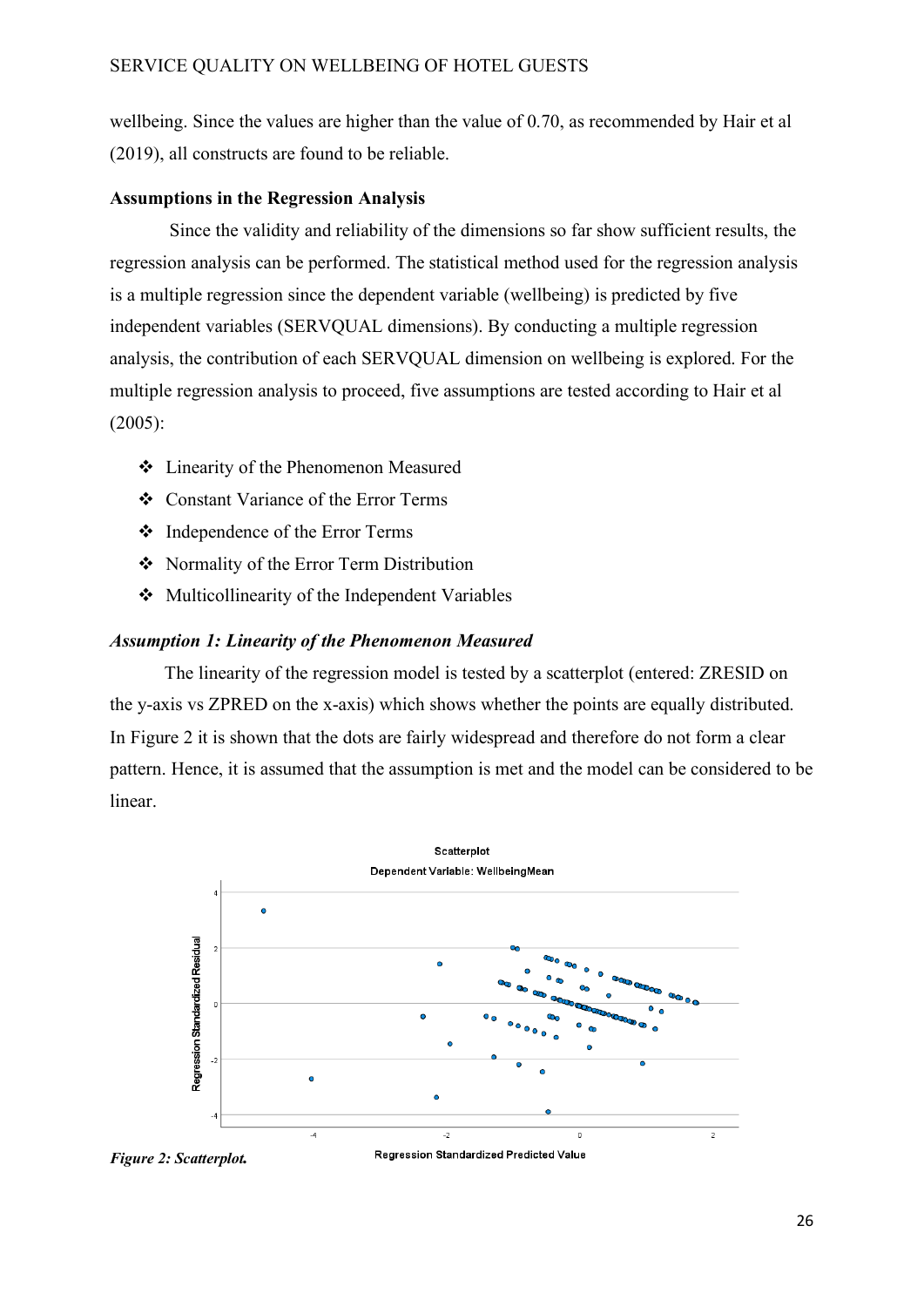#### *Assumption 2: Constant Variance of the Error Terms*

The constant variance of the error terms is examined to check if the data is homoscedastic. According to Hair et al (2005), homoscedasticity indicates whether the variance of the data is consistent and can be tested by looking at the scatterplot (Figure 2). Since no clear pattern can be found, it is assumed that the data is homoscedastic. Therefore, assumption 2 has met the required condition.

#### *Assumption 3: Independence of the Error Terms*

The Durbin-Watson test is used to measure autocorrelation in the residuals from the regression analysis. The test suggests that statistical values in the range of 1.5 to 2.5 are deemed relatively normal. In Appendix 4, the results of the Durbin-Watson test can be found. Given that the Durbin-Watson has a value of 2.157, it is expected that the error terms have no correlation with the independent variables. This means that assumption 3 for the regression analysis is sufficient.

#### *Assumption 4: Normality of the Error Term Distribution*

The normal distribution of the errors is checked through the normal probability plot of residuals. In Figure 3 the plot indicates that all dots are centred around the diagonal line. Therefore, it is assumed that the error terms are normal distributed and assumption 4 can be confirmed.



*Figure 3: Normal probability plot of the standardized residual.*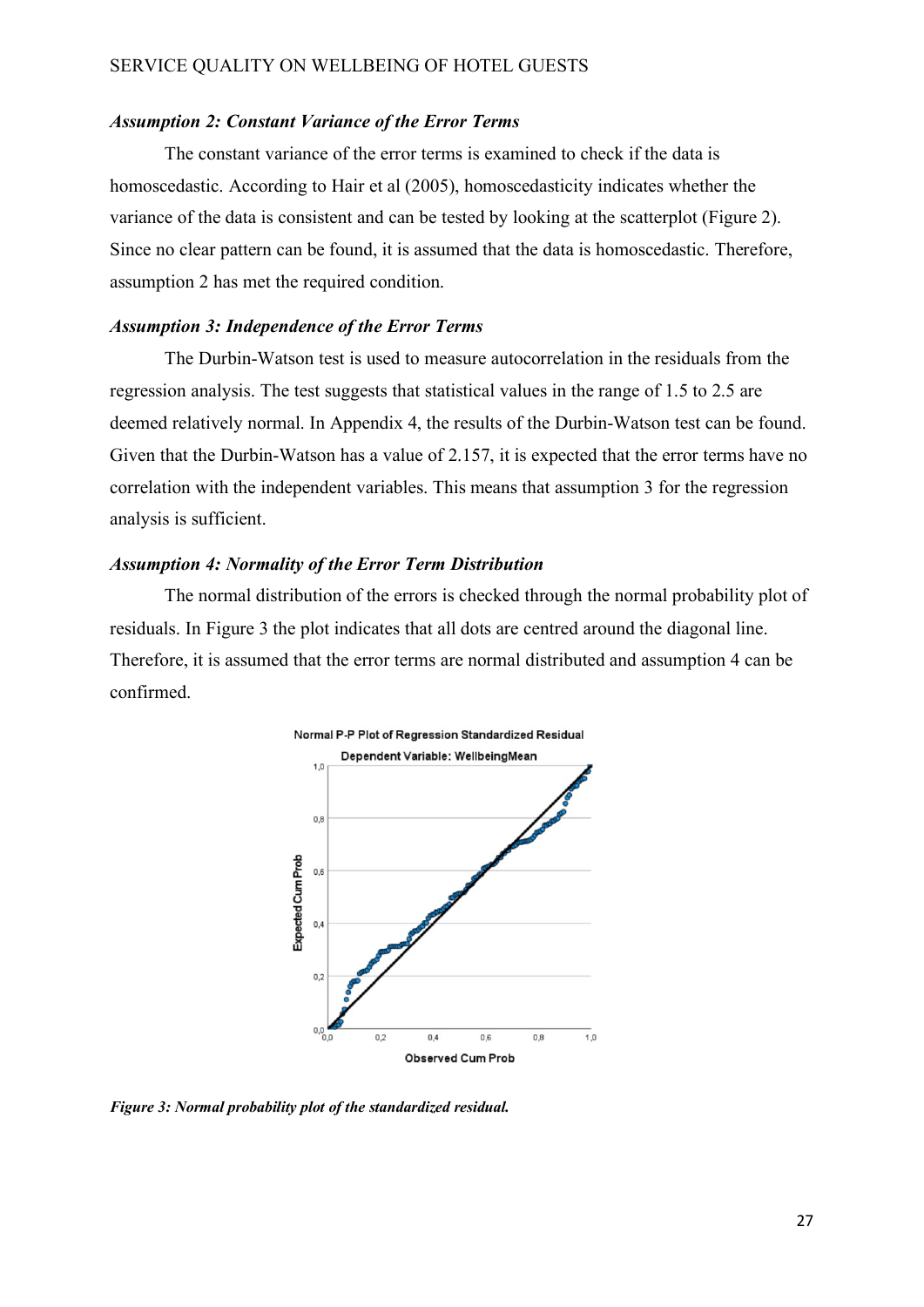#### *Assumption 5: Multicollinearity of the Independent Variables*

The Variance Inflation Factor (VIF) is used to examine whether there is multicollinearity between the independent variables. According to Hair et al (2019), a VIF value of less than 5 is recommended. This is explained, as a higher value of VIF indicates a higher degree of multicollinearity. In Appendix 4 the table of Coefficients can be found. From this table, it is evident that for all independent variables the VIF value is less than the recommended value of 5. Hence, it is concluded that the assumption of multicollinearity is satisfied.

#### **Regression Analysis**

Since the results of the assumption testing so far show that the conditions have been met, the regression analysis is conducted. First, the goodness of model fit is tested to measure whether the observed data corresponds to the assumed model. Second, the multiple regression analysis with an enter method is performed, which provides insight into the results of the conducted research.

#### *Goodness of Model Fit*

The goodness of model fit in this research is tested with the adjusted  $R^2$  and the F change. The adjusted  $\mathbb{R}^2$  is used to assess the significance of the model. According to Hair et al (2019), values of below 0.3 indicate no effect, values of  $0.3 \le r \le 0.5$  induce a low effect and values of 0.5 or above are considered as large effects. Since the  $R^2$  has a value of 0.350, it is deemed that the independent variables explain a well proportion of the variance in the dependent variable. In addition, the F change is used to evaluate the overall model fit and has to be significant (Hair et al., 2019). Since the F change has a value of 0.000, it implies that the model has a good overall fit for the regression analysis to proceed. The following estimation model is underlying the analysis:

 $WB_y = \beta_0 + \beta_{1*}T + \beta_{2*}RL + \beta_{3*}RS + \beta_{4*}ASS + \beta_{5*}EM$ 

#### where

 $WB_y =$  dependent variable wellbeing  $\beta_0$  = constant value of WB<sub>y</sub>  $\beta_1$  = absolute change in WB<sub>y</sub> for an increase in T  $T =$  independent variable tangibles  $\beta_2$  = absolute change in WB<sub>y</sub> for an increase in RL  $RL =$  independent variable reliability  $\beta_3$  = absolute change in WB<sub>y</sub> for an increase in RS RS = independent variable responsiveness  $\beta_4$  = absolute change in WB<sub>y</sub> for an increase in ASS ASS = independent variable assurance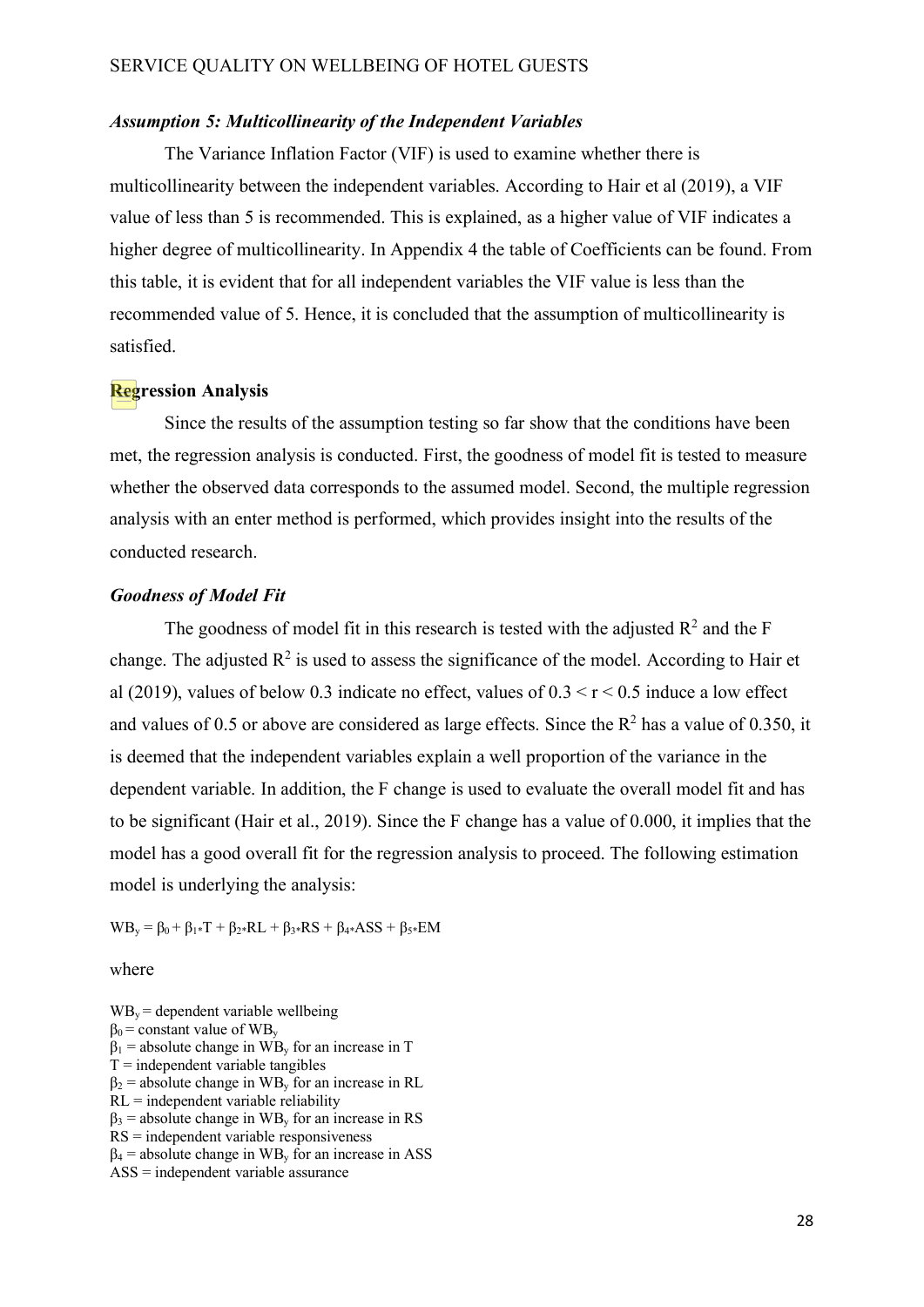$\beta_5$  = absolute change in WB<sub>y</sub> for an increase in EM  $EM =$  independent variable empathy

#### *Results of the Regression Analysis*

The multiple regression analysis is conducted to test whether the hypotheses are correctly formulated and therefore can be confirmed. The 'purpose of stay' is used as the selection variable in order to get the results for business- and private guests. Here, entering 'purpose of stay = 1' in selection variable demonstrates the results for business guests, whereas entering 'purpose of stay  $= 2$ ' provides the results for private guests.

From Table 9 it is evident that for both segments other dimensions have significant effects on wellbeing. Responsiveness ( $\beta$  = 0.429, p<0.05, t = 2.313) is the only dimension found significant to wellbeing for business guests. Meanwhile, for tangibles ( $\beta = 0.115$ , p>0.05, t = 0.760), reliability (β = 0.233, p>0.05, t = 1.299), assurance (β = -0.050, p>0.05, t  $= -0.248$ ) and empathy ( $\beta = 0.299$ , p $> 0.05$ , t = 1.944) no significant is found. This implies that for business guests 'responsiveness' is the only predictor of wellbeing.

For private guests, positively significant effects on wellbeing are found for tangibles  $(\beta = 0.356, p < 0.001, t = 3.791)$ , assurance  $(\beta = 0.344, p < 0.01, t = 3.251)$  and empathy  $(\beta = 0.356, p < 0.001, t = 3.791)$ 0.228, p<0.05, t = 2.524). However, no significant effects are found for reliability ( $\beta$  = -0.18, p>0.05, t = -0.155) and responsiveness (β = -0.130, p>0.05, t = -1.169). This means that for private guests, 'tangibles', 'assurance' and 'empathy' are the predictors of wellbeing.

|                         | <b>Business Guests</b> |                              |            | <b>Private Guests</b>        |  |
|-------------------------|------------------------|------------------------------|------------|------------------------------|--|
| <b>Service Quality</b>  | t-value                | <b>St. Coefficients Beta</b> | t-value    | <b>St. Coefficients Beta</b> |  |
| Tangibles               | 0.760                  | 0.115                        | $3.791***$ | 0.356                        |  |
| Reliability             | 1.299                  | 0.233                        | $-0.155$   | $-0.18$                      |  |
| Responsiveness          | $2.313*$               | 0.429                        | $-1.169$   | $-0.130$                     |  |
| Assurance               | $-0.248$               | $-0.050$                     | $3.251**$  | 0.344                        |  |
| Empathy                 | 1.944                  | 0.299                        | $2.524**$  | 0.228                        |  |
| F change                |                        | $4.128**$                    |            | 14.036***                    |  |
| $\mathbb{R}^2$          |                        | 0.433                        |            | 0.415                        |  |
| Adjusted $\mathbb{R}^2$ |                        | 0.328                        |            | 0.385                        |  |

| Table 9.                                            |
|-----------------------------------------------------|
| Regression Results on Service Quality and Wellbeing |
| <b>Business vs Private Guests</b>                   |

*Note. \*p<0.05, \*\*P<0.01, \*\*\*p<0.001*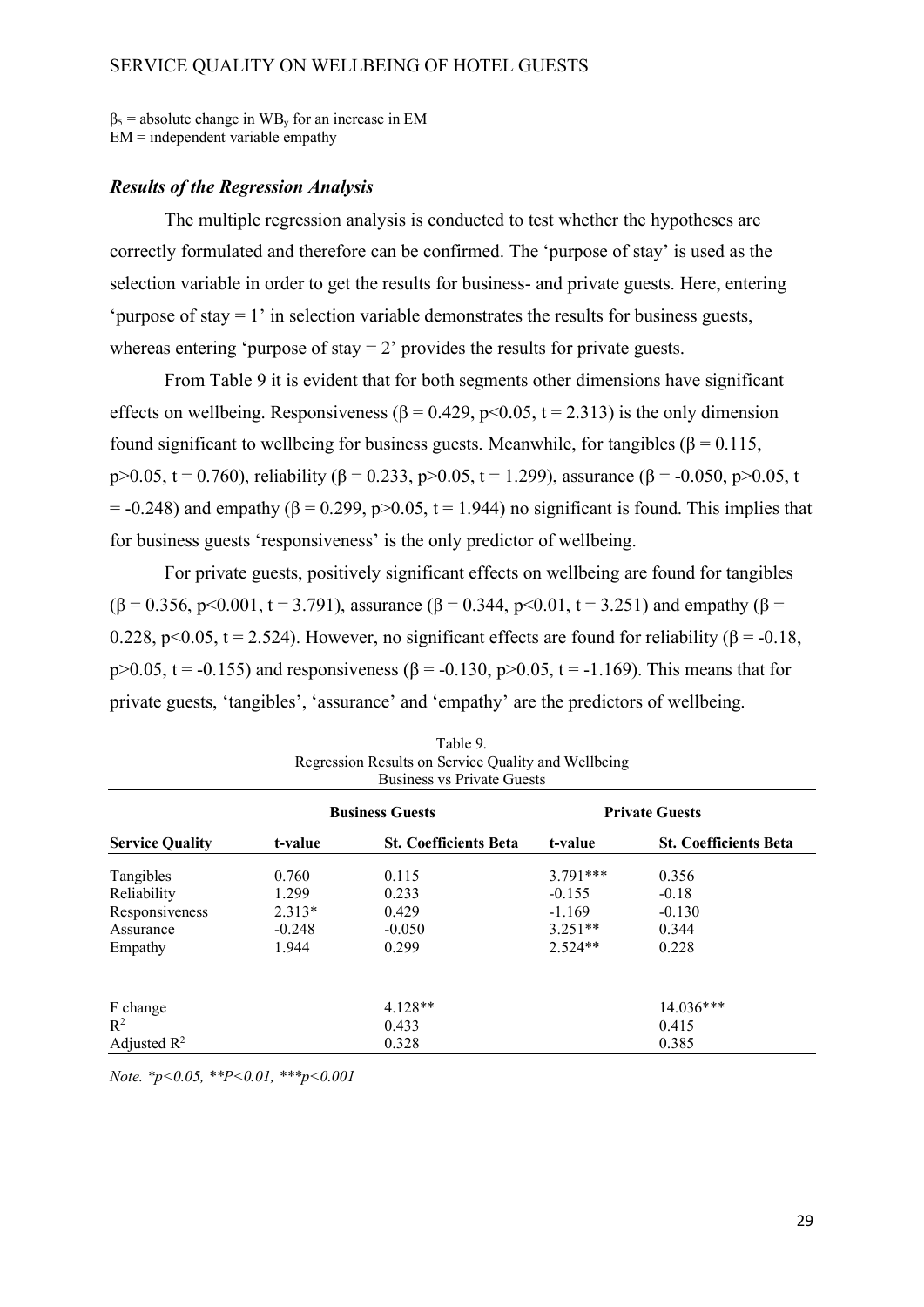#### **Hypotheses Testing**

The results from the regression analysis manifest different effects for both segments. It turns out that a significant effect of 'tangibles' applies to private guests but not to business guests. Since a stronger positive effect of tangibles was reasoned for business guests, hypothesis 1 is not accepted. 'Reliability' is found to be non-significant for both business- and private guests. This implies that the assumption about a stronger positive effect of reliability for business guests is incorrect, with the consequence that hypothesis 2 is not supported.

For 'responsiveness' the effect is found to be positively significant to business guests, whereas no comparable effect is found for private guests. Hence, it is deemed that hypothesis 3 is supported. With respect to 'assurance', the positive effect was expected to be equal for both segments. However, the results show that the positive significant effect of 'assurance' only applies for private guests. Herewith, hypothesis 4 is not accepted. Finally, 'empathy' proves to be positively significant for private guests. Since this effect is not proven positively significant with business guests, the assumption was formulated correctly. Hence, hypothesis 5 is accepted.

#### **Additional Explorative Analyses**

The existence of possible differences in the effects between socio-demographic factors is an avenue worth pursuing. However, in contrast to the main effects hypothesized, the current literature does not provide a solid foundation to develop substantive hypotheses regarding these effects. Therefore, we take a more exploratory stance and investigate whether there are any effects of service quality on wellbeing for the categories of age and gender. In addition, for business guests it is investigated whether there is a difference in the effects with regard to the position.

For business guests no different effects are found for the age categories. Meanwhile, through performing the analysis for the categories of gender, a significant effect of 'empathy'  $(\beta = 0.398, p<0.05, t = 2.424)$  on wellbeing is found for males. Final, for business guests the analysis is performed to investigate whether a difference in the effects can be found with regard to the position. The results show that for business guests with a managerial position, significant effects of 'reliability' ( $\beta$  = 0.525, p<0.05, t = 2.516) and 'empathy' ( $\beta$  = 0.450,  $p<0.05$ ,  $t = 2.373$ ) on wellbeing are found.

For private guests, the analyses were performed for the categories of age and gender. The results prove that no difference in the effects can be found for these categories. Given that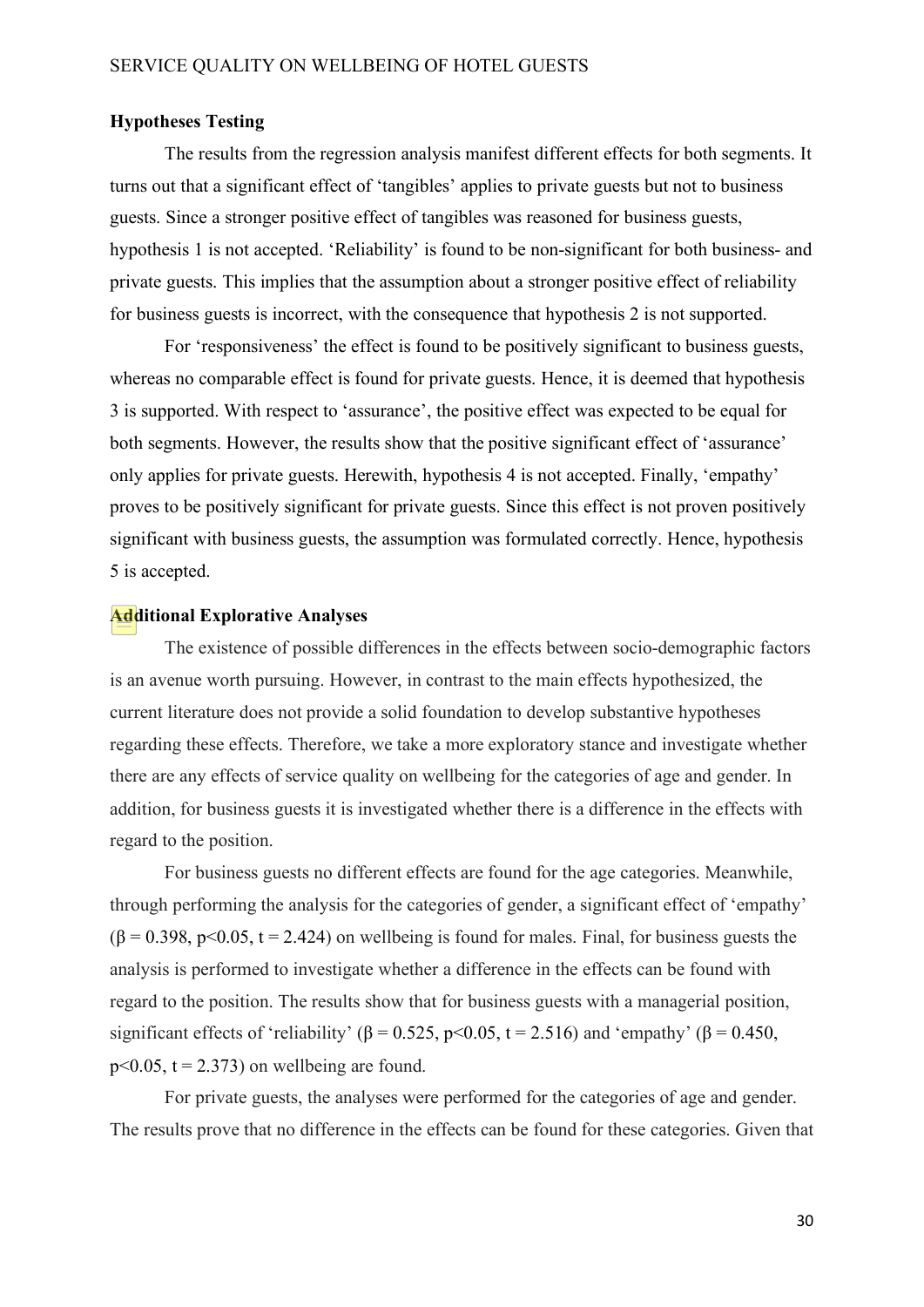no hypotheses have been formulated prior to these exploratory analyses, the results are not included in the discussion and conclusion.

#### **Discussion and Conclusion**

#### **Introduction**

In this section, the findings of the research are interpreted and critically reflected on. Furthermore, a conclusion is provided that gives answer to the research question.

#### **Discussion**

This research examined the relationship between service quality and wellbeing of hotel guests. More explicitly, this research examined how the relationship is different for businessand private guests. Table 10 assists in obtaining a clear overview of the results. The findings indicate that the predictors of wellbeing are different for business- and private guests. This supports the idea that the SERVQUAL model is suitable for predicting wellbeing in the hotel industry for the two major guest segments.

The findings of this research indicate that the predictor of wellbeing for business guests is 'responsiveness'. This agrees well with the reasoning made in this research, regarding that more requests will be made by business guests through their higher degree of presence in the hotel which results in a stronger effect of 'responsiveness' on their wellbeing. The reasoning therefore seems to be drawn well from Lockyer (2002) and Masiero et al (2015), whose studies have found that business guests highly prefer the degree to which claims are handled and extra service is delivered.

Furthermore, the findings show that for private guests, the most important predictor of wellbeing is 'tangibles' followed by 'assurance' and 'empathy'. This is inconsistent with the reasoning made in this research that 'tangibles' are evaluated higher by business guests due to more intensive use of the service, and thus have a stronger effect on their wellbeing. Although previous studies (e.g., Lockyer, 2002; Yavas & Babakus, 2005; Umasuthan et al., 2017) found that aspects of the service related to 'tangibles' are high preferred by business guests, it can not be said that 'tangibles' are therefore predictors of their wellbeing. Meanwhile, against the expectations of this research, 'tangibles' is found to be a predictor of wellbeing for private guests.

Then, the findings are somewhat contrary with the reasoning made in this research that 'assurance' is evaluated high by both segments and thus is expected to be a predictor of the wellbeing of business- and private guests. Despite Lockyer (2002) and Yavas & Babakus (2005) evince that both, business- and private guests, prefer aspects of the service related to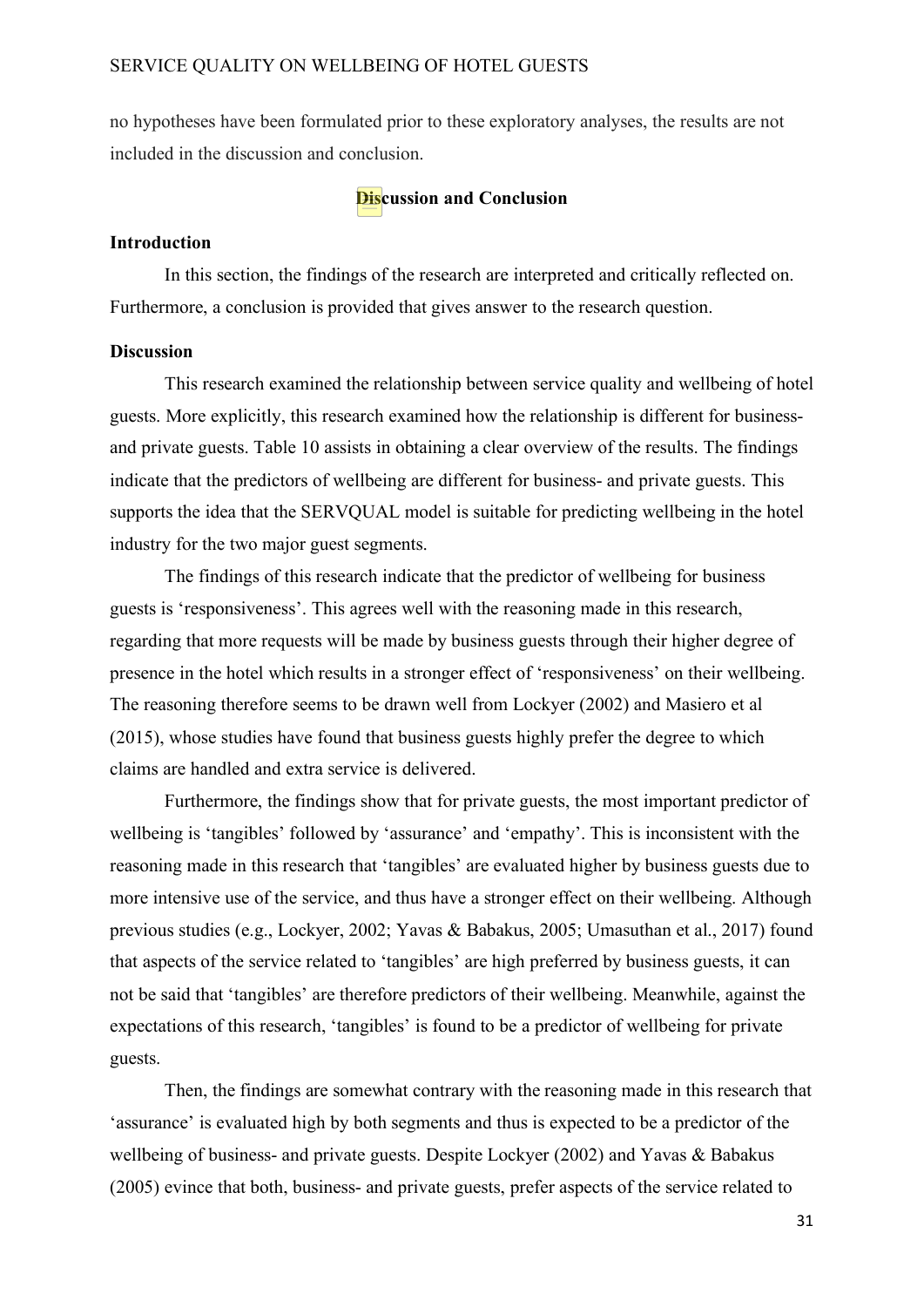'assurance', it cannot be said that 'assurance' is therefore a predictor of the wellbeing of both segments.

In addition, the findings agree with the reasoning made in this research, that 'empathy' is evaluated higher by private guests and thus has a stronger effect on their wellbeing. Therefore, this reasoning seems to be drawn well from previous studies (e.g., Yavas & Babakus, 2005; Lehto et al., 2017; Umasuthan et al., 2017; Zhang et al., 2019), claiming that the personal attention and emotional interaction is especially high preferred by private guests.

Finally, the findings show that 'reliability' is not a predictor of wellbeing for businessand private guests. Although previous studies ( e.g., Lockyer, 2002; Fawzy, 2010; Ramanathan, 2010; Kivuva et al., 2014) argue that business guests evaluate the reliability of the service more critically, the results so far show that 'reliability' is not a predictor for their wellbeing. The reasoning made in this research, that 'reliability' is evaluated higher by business guests and thus has a stronger effect on their wellbeing, is therefore not supported.

Among the five hypotheses formulated in this research, three hypotheses are rejected based on the findings. This can be explained by a number of reasons. In this research, the preferences and needs of business- and private guests were studied to reason how both segments evaluate each dimension of service quality. Depending on how the SERVQUAL dimensions were evaluated by business- and private guests, certain effects on wellbeing were expected (i.e., whether a stronger effect for one of the segments or an equal effect for both segments) and corresponding hypotheses were formulated. First, it is possible that based on the preferences and needs, no reasoning can be made about how both segments evaluate the dimensions of service quality. More explicitly, the preferences and needs studied for this research may not fully match with the items of the SERVQUAL dimensions. Another reason can be that service quality is not directly related to wellbeing. This means that potential moderators should be included to see if service quality explains wellbeing better indirectly.

Last, the findings on service quality and wellbeing in this research may not have been representative, due to the fact that data was collected during the covid-19 pandemic. For respondents who had their last stay less than one year ago, service quality could not be measured properly since hotels were restricted in their provision of service. In addition, the covid-19 circumstances may had consequences on how these respondents experienced wellbeing.

| Table 10.                   |  |
|-----------------------------|--|
| Overview Hypotheses Testing |  |

**Hypotheses Result**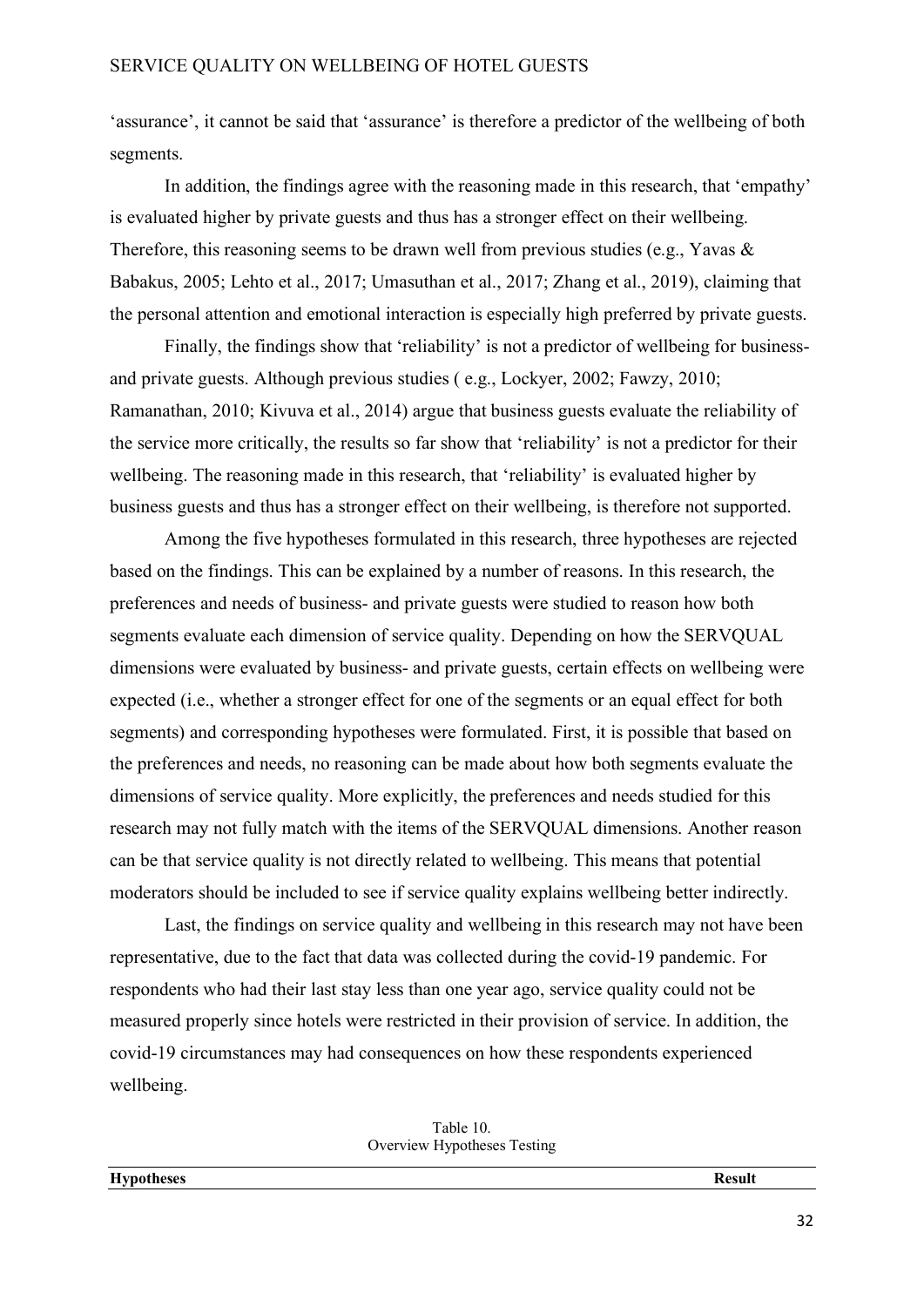| H4: The positive effect of assurance on wellbeing is equal for business- and private guests | rejected  |
|---------------------------------------------------------------------------------------------|-----------|
| H3: The positive effect of responsiveness on wellbeing is stronger for business guests      | confirmed |
| <b>H2:</b> The positive effect of reliability on wellbeing is stronger for business guests  | rejected  |
| <b>H1:</b> The positive effect of tangibles on wellbeing is stronger for business guests    | rejected  |

#### **Conclusion**

The findings of this research provide an answer to the research question: ''*What is the effect of service quality on the wellbeing of hotel guests during a hotel stay?''* In general, it can be concluded that the dimensions of service quality have a different effect on wellbeing for business- and private guests.

The findings of this research suggest that among the five dimensions of service quality, 'responsiveness' has emerged as the predictor of wellbeing for business guests. This means that with business guests, hotel managers should among others focus on the extent to which they respond to business guests adequately and on time. For private guests, the best predictor of wellbeing is ´tangibles´, followed by 'assurance' and 'empathy'. Therefore, with private guests it is especially important that the tangibles in the hotel look well maintained and service employees appear well. Besides, hotel managers have to make sure that the service employees are reliable and provide enough attention to private guests.

To conclude, hotels should properly manage the 'responsiveness' of service employees to ensure the wellbeing of business guests. Meanwhile, hotels need to maintain a good provision of 'tangibles', 'assurance' and 'empathy' to contribute to the wellbeing of private guests.

#### **Research Limitations and Avenues for Future Research**

#### **Introduction**

The limitations of this research are discussed in this section, which simultaneously provide an overview of the areas for improvement. In addition, the avenues for future research are provided that give other researchers the opportunity to build on.

#### **Limitations and Future Research**

The findings may not be representative as this research is conducted during the covid-19 pandemic. Since the data is based on respondent's last hotel stay, a few issues can be questioned. First, for business guests, 65% of the respondents indicated that their last stay was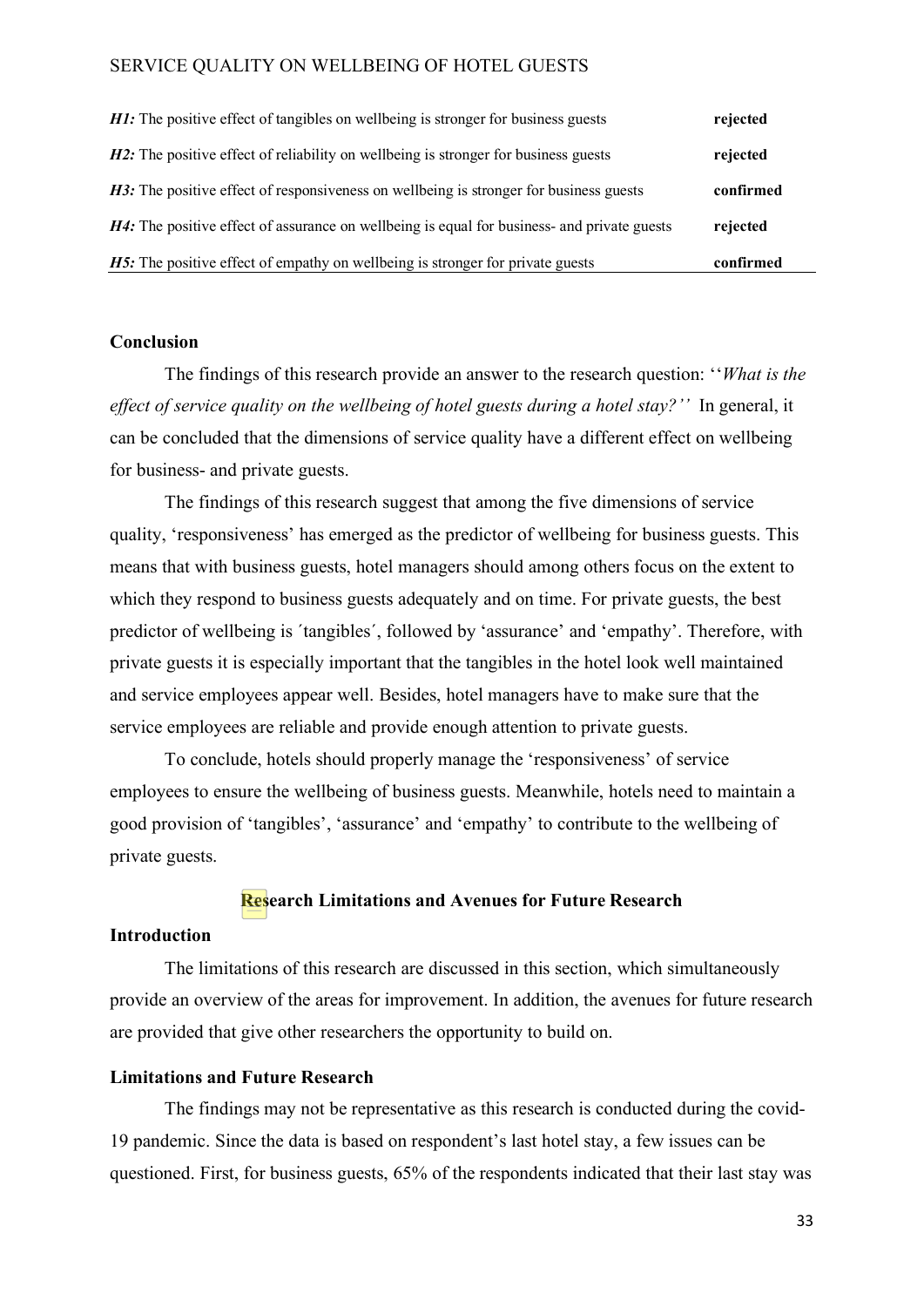one to three years ago. This is explained, as hotels have been closed for a longer period. In addition, since it is strictly advised to work from home, business people stayed less in hotels due to work-related reasons. Therefore, a memory bias has to be taken into account, implying that the experiences for these respondents may have been difficult to remember. This can be related to service quality, for instance not remembering whether the hotel had up-to-date equipment, but also to wellbeing when respondents cannot remember whether they felt happy after their last hotel stay.

Given that for private guests, 57% of the respondents had their last hotel stay less than one year ago, the results should also be taken with caution due to the limited service hotels were able to provide. Since it was required to avoid contact between different people as much as possible, hotels had to provide their service at distance. It is plausible that this limitation had consequences for the service quality private guests experienced during their last hotel stay, which possibly also had consequences for the experience of their wellbeing. To be able to generalize findings which are more representative of a normal situation, this research should be conducted again when the covid-19 pandemic is over. This is necessary as hotels will then not be limited in their provision of service quality and the wellbeing of hotel guests will not be affected by the covid-19 circumstances.

Besides, the findings of this research may not be representative for the whole population because of the sampling method used to collect data. By distributing the survey on LinkedIn and Facebook, the respondents for this research are limited to the own network. Despite there were no inclusion criteria regarding the country of origin or residence, it is likely that the majority of the respondents are from the Netherlands. Further research could focus on a variety of countries or regional settings, to see if a difference in the findings can be attributed to this. In this context, the role of culture can also be examined in the relationship of service quality and wellbeing.

Furthermore, despite the SERVQUAL scale has been proven useable for every service organisation, it can be considered whether the composition of the items should be adjusted for the hotel industry. This is explained, as the SERVQUAL scale is developed in the 1980's and can therefore be out-dated. Further research could see whether dimensions should be replaced or added, which are more in line with the values of hotel guests today. This can for instance pertain to food and beverage or more technical aspects such as Wi-Fi.

Next, this research was limited due to the fact that the SERVQUAL model has not often been used in combination with consumer-related outcomes. In all, previous research on service quality and wellbeing could not be built on. It is therefore not known whether the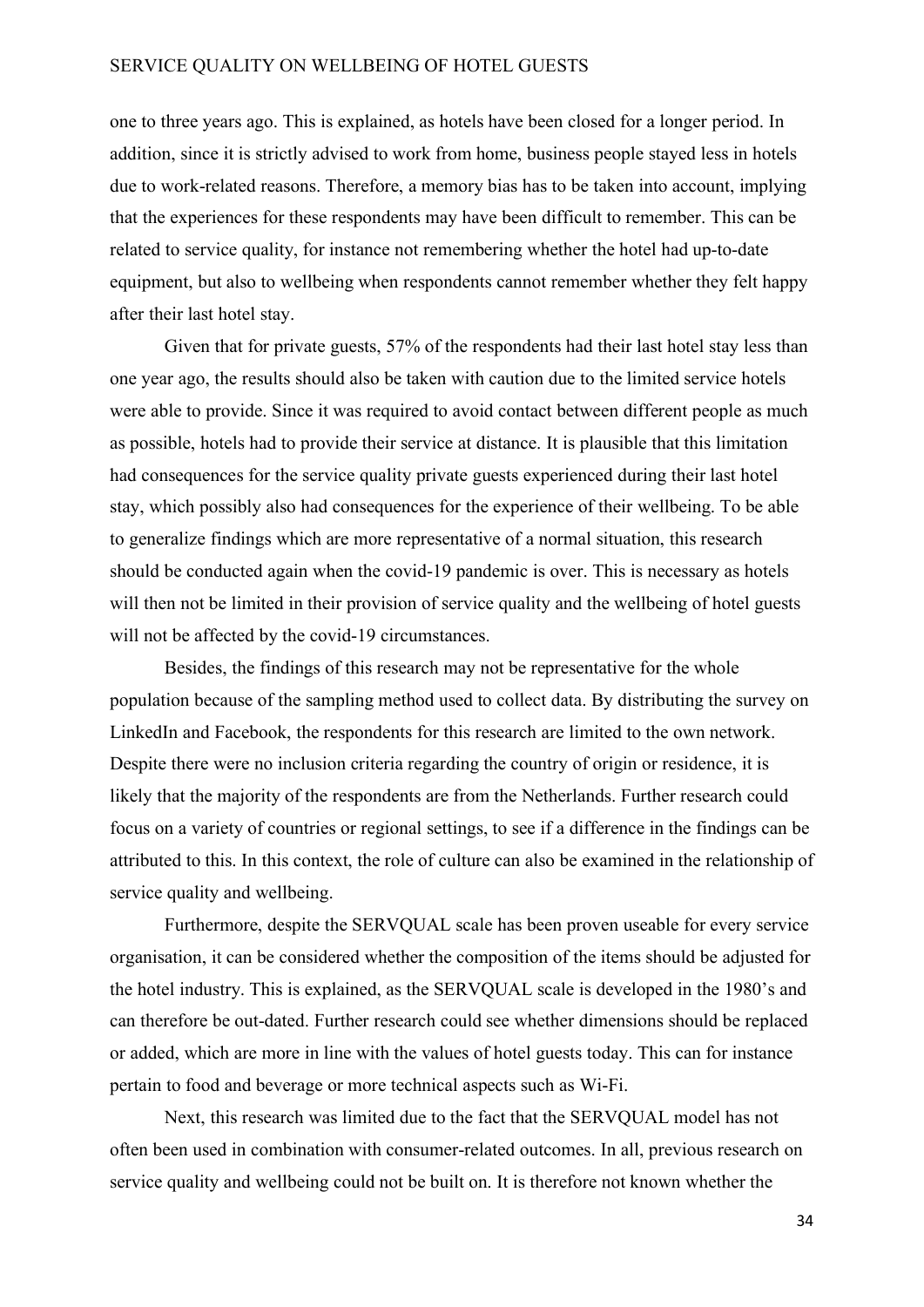SERVQUAL model is useful in predicting wellbeing. For the future, it is recommended that researchers first investigate potential predictors of consumer wellbeing in a service context. For this, the SERVQUAL model can be built on. However, it is also possible that alternative models need to be developed.

Finally, this research included a domain-specific perspective of wellbeing, implying that the wellbeing of hotel guests is related to the hotel industry. With this, little can be said about how service quality in hotels affects the wellbeing of hotel guests in the longer run. Future research can therefore use a scale which measures the overall wellbeing of respondents. In addition, it is important to note that wellbeing can be conceptualised in multiple ways. This research has been limited to the affective- and cognitive aspects of wellbeing. Further research can therefore focus more on the hedonic- or eudaimonic dimensions of wellbeing. Another recommendation for future research is to explore the effect of service quality on the physical- or mental wellbeing of hotel guests. This is interesting, as it examines whether hotels can contribute to the wellbeing of hotel guests who are in recovery. Herewith, knowledge on the contributions hotels are able to make to the society can be expanded.

# **Implications**

#### **Introduction**

In this section, the implications on further research regarding wellbeing of hotel guests are provided. Furthermore, the practical actions encouraged by this research are discussed.

#### **Scientific Implications**

The scientific relevance of this research concerns the application of the SERVQUAL model to investigate wellbeing as a consumer-relevant outcome of service quality. Since the model is previously used to examine outcomes that are more beneficial to the company (Rosenbaum, 2015), the results of this research differ as it shows how service quality can be important to consumers. This means that the wellbeing of consumers is addressed.

In addition, by investigating the wellbeing of hotel guests, a contribution is simultaneously made to research on transformative services. More specifically, as TSR strives for service organizations to show more interest in the enhancement of consumer wellbeing (Anderson & Ostrom, 2013; Rosenbaum, 2015), with this research it is now known for hotels that the quality of service can have a role in responding to this topic. Herewith, knowledge has been obtained about which dimensions of service quality exactly predict wellbeing.

Furthermore, this research is moderated by the segments of hotel guests, implying that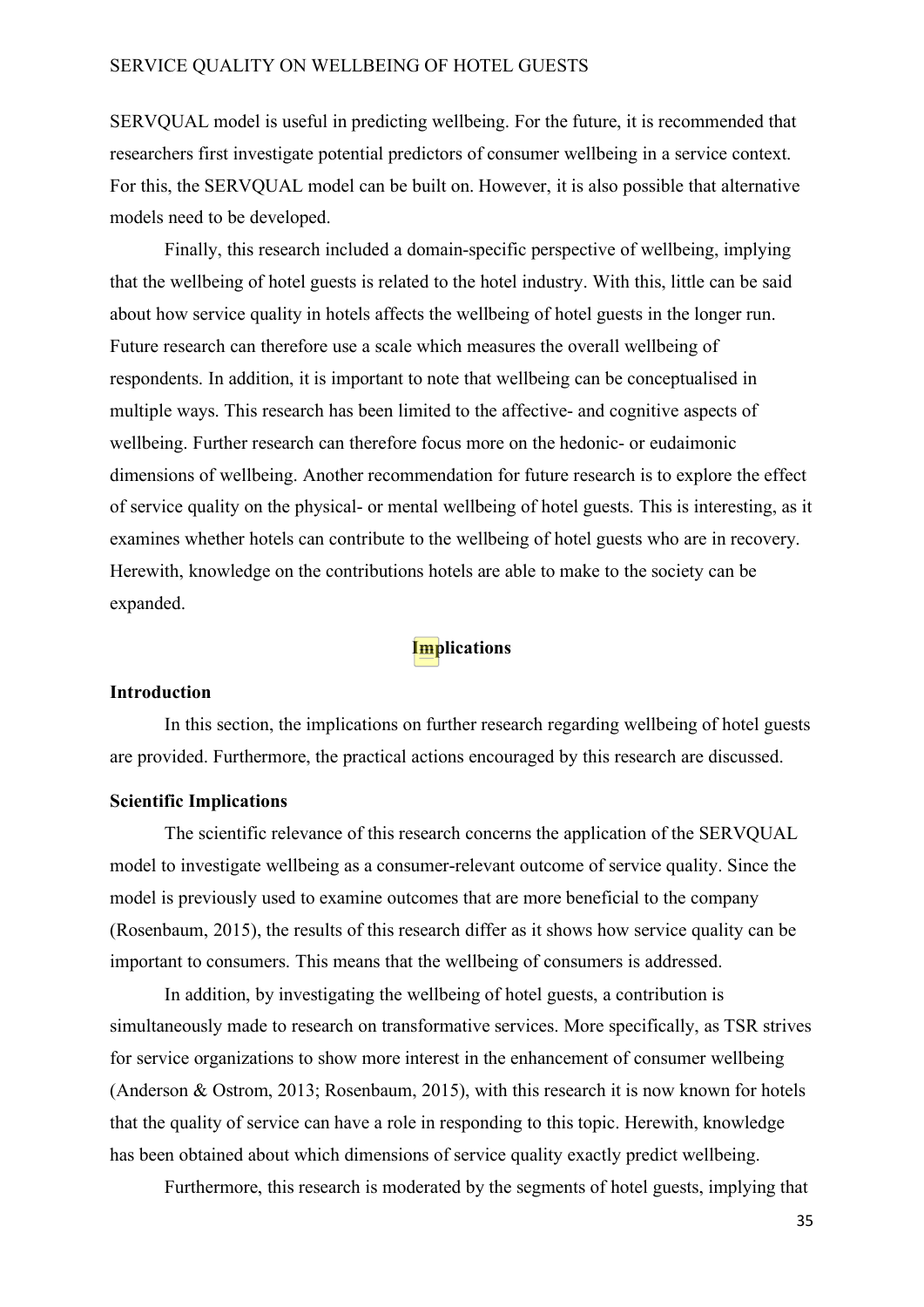knowledge has been expanded on the importance for hotels to serve business- and private guests separately. Although the focus of previous research was initially on investigating the different preferences and needs or factors of satisfaction and loyalty for business- and private guests (Amin et al., 2013), it is now proven that the drivers of wellbeing also vary for both segments. For business guests the findings so far prove that 'responsiveness' contributes to wellbeing, whereas for private guests it is now evident that 'tangibles', 'assurance' and 'empathy' are determinative to wellbeing.

#### **Societal Implications**

This research obtained interesting knowledge for hotel managers to apply in practice. The findings can help managers in the prevention of failure to recognize the power of service quality on the wellbeing of hotel guests. Subsequently, the findings can encourage managers that the interests of hotel guests should not be overlooked, due to an extensive focus on service quality and managerial relevant outcomes. Therefore, this research helps managers in setting new standards for their provision of service. Additionally, this research emphasizes the importance for hotels themselves, the individual and the society when hotels ensure the wellbeing of their hotel guests.

In the first instance, it is important that hotel managers distinguish between businessand private guests, in providing service quality that contributes to wellbeing. For business guests, hotel managers should carefully focus on the execution of responsiveness. Hotels can respond to this by telling when certain services are delivered, but also through a degree of flexibility. The latter concerns the provision of prompt service on for example requests. Furthermore, it is important that the service employees show business guests their willingness to help. Following these recommendations, can enhance the feeling of happiness during the hotel stay and the satisfaction with the hotel setting of business guests.

Then hotel managers should note that with private guests, the main investment should be in the tangibles of the hotel. This can relate to the appearance of several facilities, the condition of equipment but also to the extent in which service employees neatly appear. Besides, the provision of assurance by the hotel should also be taken into account for private guests. For this, it is especially important that service employees behave reliable and reassure guests that they can be trusted. It is recommended that service employees will be trained to perform reliable and receive adequate support in this. Further, the service employees themselves can contribute to the provision of assurance by being polite in the first place.

Finally, hotel managers have to assure that the service employees show enough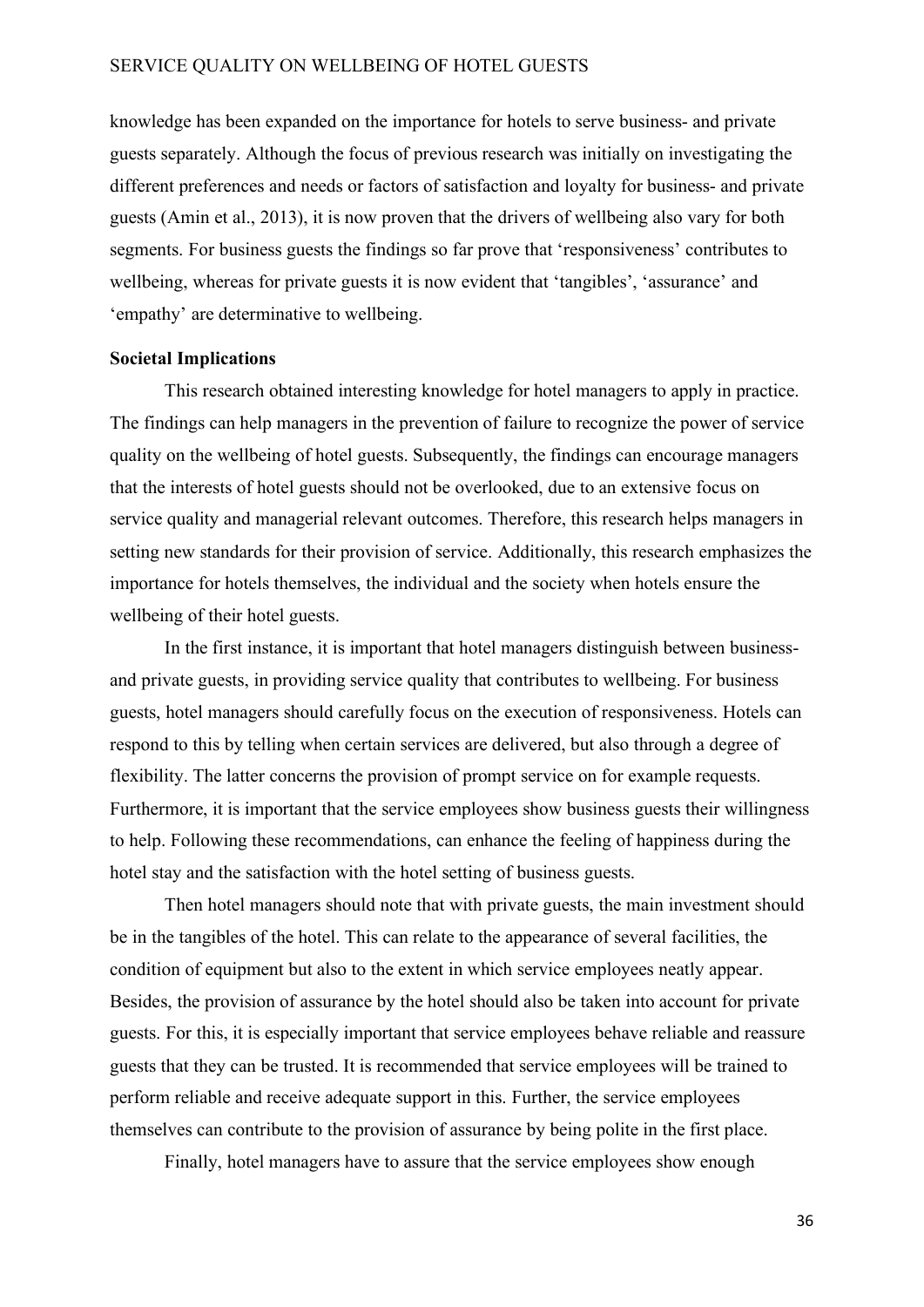empathy towards the private guests. Here, it is mainly important that service employees are consciousness about the needs and interests of the guests, in such a way that personal attention can be provided. The proper maintenance of tangibles, together with a good provision of assurance and empathy, can make sure that private guests feel happy during the hotel stay and are satisfied with the hotel setting.

These findings assure that hotels are now well-prepared that the quality of their service plays an important role for the wellbeing of hotel guests. It is encouraged that hotels invest in those dimensions of service quality that uplift the wellbeing of hotel guests. Herewith, it is especially important to distinguish between business- and private guests. Besides, it is made clear that not only the hotels as a whole, but every service employee is important in delivering service quality. Therefore, it is recommended that hotels understand how the service employees perform and offer additional trainings to them if necessary.

When hotels are known for their interest in the wellbeing of the hotel guests, this can be good for their image. This relates to the fact that hotels not only operate in managerial interest but also in interest of the society. With this reputation, hotel managers are better able to attract employees who have the same concerns as the hotel. Hence, it is plausible that hotels can save time on the selection of employees, but also on providing trainings. In addition, a good fit between employees and the hotel can also save time on employee retention. Furthermore, when hotels take social responsibility, it can potentially help them excel in the growing hospitality industry.

Then, the responsibility taken by hotels for the wellbeing of hotel guests is also important for the individual and the society. Hotels can this way prevent that they cause negative consequences for the work- and private lives of their hotel guests. These negative consequences may relate to absenteeism, implying that the hotel guests call in sick for a longer period of time, which also has consequences for the organization they work for. Besides, the negative consequences can also concern the private circumstances at home with spouses, children and family which can result in home crises. Moreover, the negative consequences can pertain to other close networks such as associations, committees and clubs the hotel guests are part of. Here, hotel guests can also be out of the running for a longer period of time.

Finally, when harming the wellbeing of many hotel guests this can put pressure on care providers. For hotels as a widely used service organization, it is thus also important to ensure the wellbeing of hotel guests to prevent the major implications for the individual and society.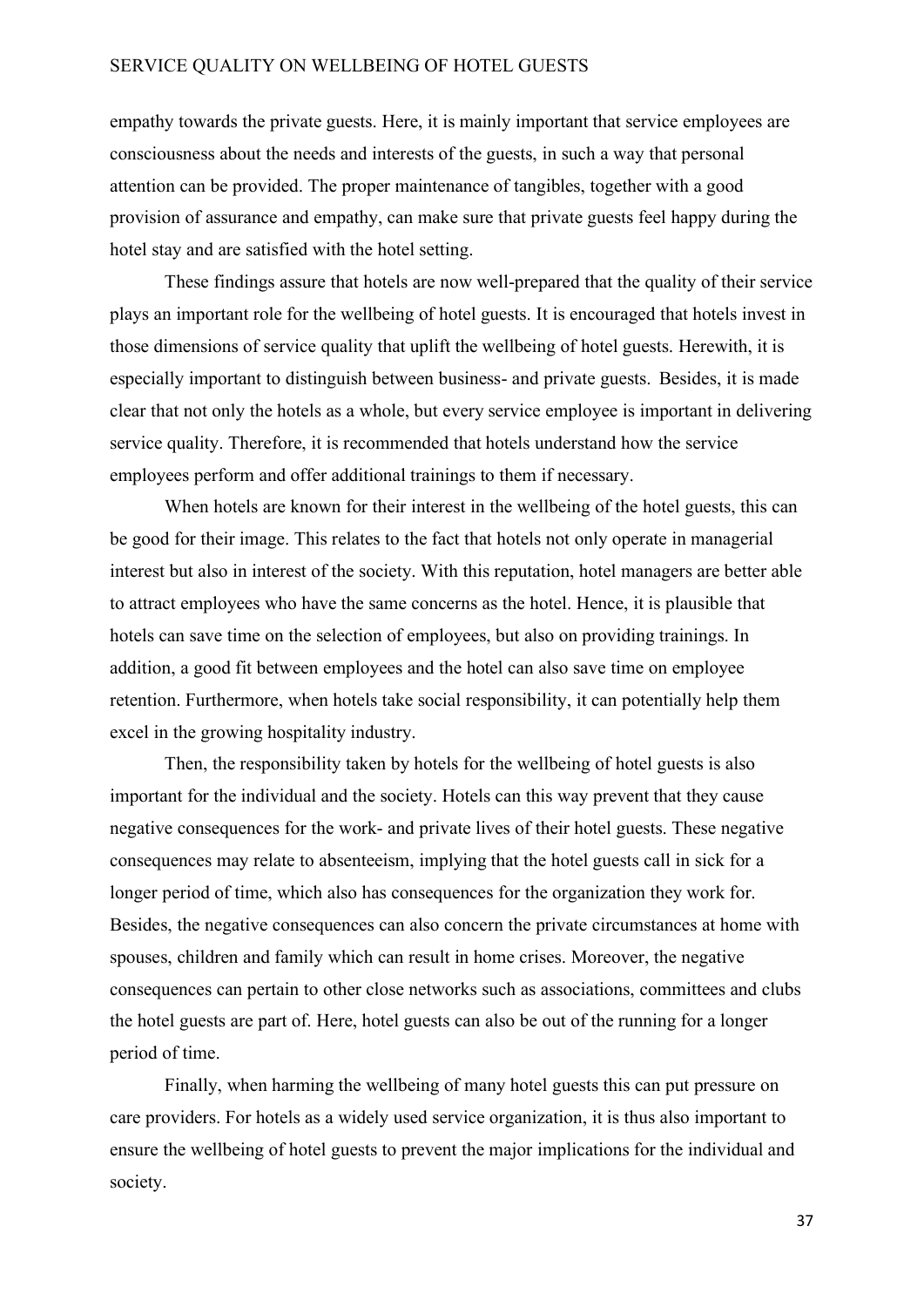#### **References**

Akbaba, A. (2006). Measuring service quality in the hotel industry: A study in a business hotel in Turkey. *International Journal of Hospitality Management, 25,* 170-192

Al-Ababneh, M.M. (2016). Employees' perspectives of service quality in hotels. *Research in Hospitality Management, 6,* 189-194.

Amin, M., Yahya, Z., Ismayatim, W.F.A., Nasharuddin, S.Z., & Kassim, E. (2013). Service Quality Dimension and Customer Satisfaction: An Empirical Study in the Malaysian Hotel Industry. *Journal of Services Marketing Quarterly, 34,* 115-125.

Anderson, L., & Ostrom, A.L. (2013). Transformative Service Research: Advancing Our Knowledge About Service and Well-Being. *Journal of Service Research, 3,* 243-249.

Anderson, L., Ostrom, A.L., Corus, C., Fisk, R.P., Gallan, A.S., Giraldo, M., Mende, M., Mulder, M., Rayburn, S.W., Rosenbaum, M.S., Shirahada, K., & Williams, J.D. (2013). Transformative service research: An agenda for the future. *Journal of Business Research, 66,*  1203-1210.

Chavez, A.C., Backett-Milburn, K., Parry, O., & Platt, S. (2005). Understanding and researching wellbeing: Its usage in different disciplines and potential for health research and health promotion. *Health Education Journal, 64,* 70-87.

Cherry, K. (2020). APA Ethics Code Principles and Standards. Retrieved from: <https://www.verywellmind.com/apa-ethical-code-guidelines-4687465>

Davis, B., & Pechmann, C. (2013). Introduction to the Special Issue on Transformative Consumer Research: Developing Theory to Mobilize Efforts that Improve Consumer and Societal Wellbeing. *Journal of Business Research, 66,* 1168-1170.

Dodge, R., Daly, A., Huyton, J., & Sanders, L. (2012). The challenge of defining wellbeing. *International Journal of Wellbeing,* 2, 222-235.

Enquist, B., & Johnston, R. (2010). Design dimensions of experience rooms for service test drives. *Managing Service Quality, 20,* 312-327.

Fawzy, A. (2010). Business Travelers' Accommodation Selection: A Comparative Study of Two International Hotels in Cairo. *International Journal of Hospitality & Tourism Administration, 11,* 138-156.

Finsterwalder, J., & Kuppelwieser, V.G. (2016). Transformative service research and service dominant logic: QuoVaditis?. *Journal of Retailing and Consumer Services, 28,* 91-98.

Finsterwalder, J., & Kuppelwieser, V.G. (2020). Intentionality and transformative services: Wellbeing co-creation and spill-over effects. *Journal of Retailing and Consumer*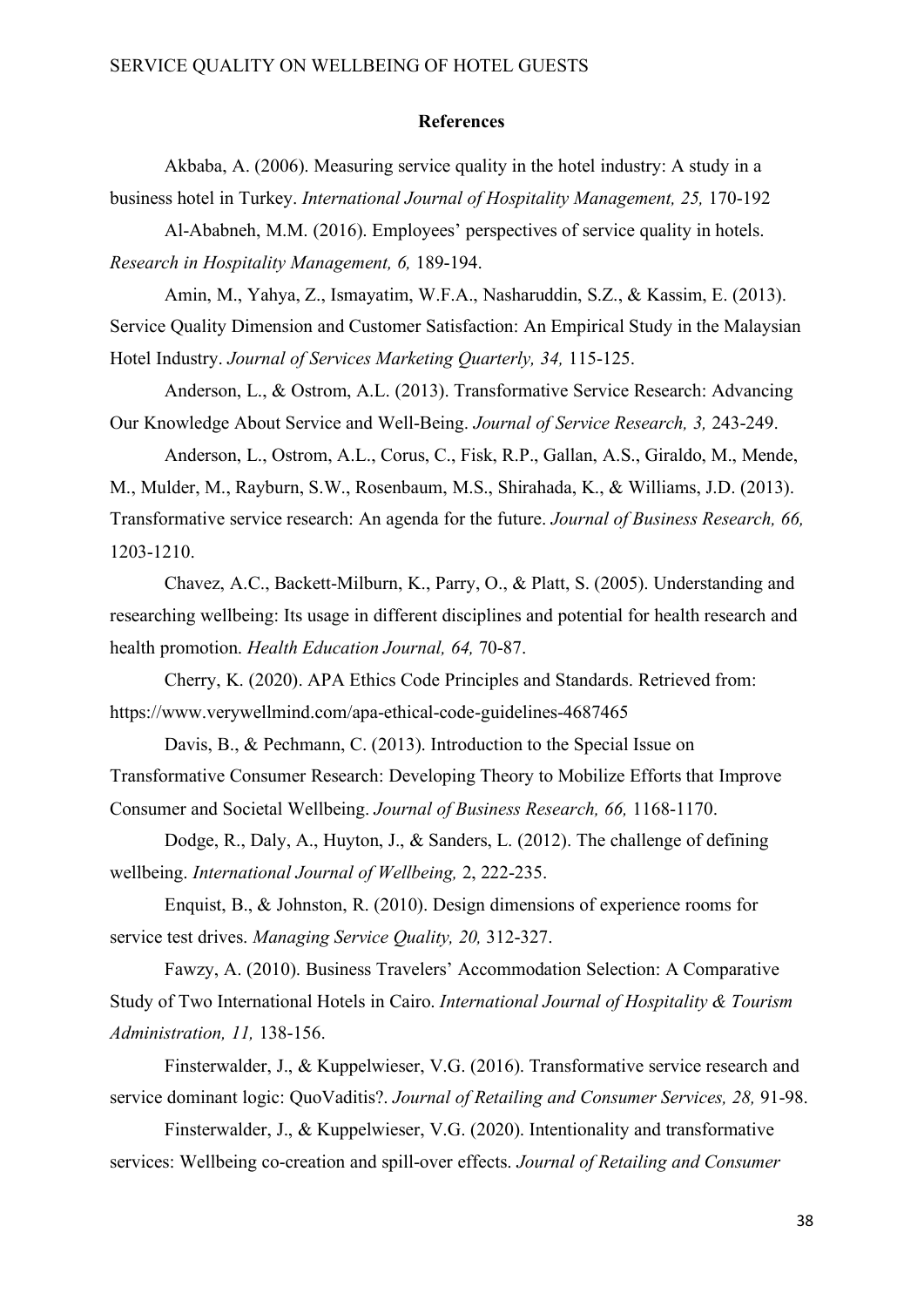#### *Services, 52,* 1-12.

Gržinić, J. (2007). Concepts Of Service Quality Measurement In Hotel Industry. *Department of Economics and Tourism,* 1-18.

Hair, J.F., Black, W.C., Babin, B.J., & Anderson, R.E. (2019). Multivariate Data Analysis (8<sup>th</sup> ed): Cengage Learning EMEA.

Hartline, M.D., & Jones, K.C. (1996). Employee performance cues in a hotel service environment: Influence on perceived service quality, value, and word-of-mouth intentions. *Journal of Business Research, 35,* 207-215.

Henderson, L.W., Knight, T., Richardson, B. (2013). The Hedonic and Eudaimonic Validity of the Orientations to Happiness Scale. *School of Psychology, 115,* 1087-1099.

Kivuva, A.K., Kihima, B.O., & Nzioka, A.M. (2014). Selecting non-classified hotels in Kenya: what really matters for business guests? *African Journal of Hospitality, Tourism and Leisure, 3,* 1-12.

Lehto, X.Y., Park, O.J., & Gordon, S.E. (2015). Migrating to New Hotels: A Comparison of Antecedents of Business and Leisure Travelers' Hotel Switching Intentions. Journal of Quality Assurance in Hospitality & Tourism, 16, 235-258.

Lent, R.W. (2004). Toward a Unifying Theoretical and Practical Perspective on Well-Being and Psychological Adjustment. *Journal of Counseling Psychology, 51,* 482-509.

Lockyer, T. (2002). Business guests' accommodation selection: the view from both sides. *International Journal of Contemporary Hospitality Management, 14, 294-300.* 

Markovic, S., & Raspor, S. (2010). Measuring Perceived Service Quality Using SERVQUAL: A Case Study of the Croatian Hotel Industry. *Academic Journal of Management, 5,* 195-209.

Masiero, L., Yoonjoung, C., & Pan, B. (2015). Determining guests' willingness to pay for hotel room attributes with a discrete choice model. *International Journal of Hospitality Management, 49,* 117-124.

Ostrom, A.L., Parasuraman, A., Bowen, D.E., Patricio, L., & Voss, C.A. (2015). Service Research Priorities in a Rapidly Changing Context. *Journal of Service Research, 18,*  127-159.

Parasuraman, A., Zeithaml, V.A., & Berry, L.L. (1985). A Conceptual Model of Service Quality and Its Implications for Future Research. *Journal of Marketing, 49,* 41-50.

Parasuraman, A., Zeithaml, V.A., & Berry, L.L. (1988). SERVQUAL: A Multiple-Item Scale for Measuring Consumer Perceptions of Service Quality. *Journal of Retailing, 64,*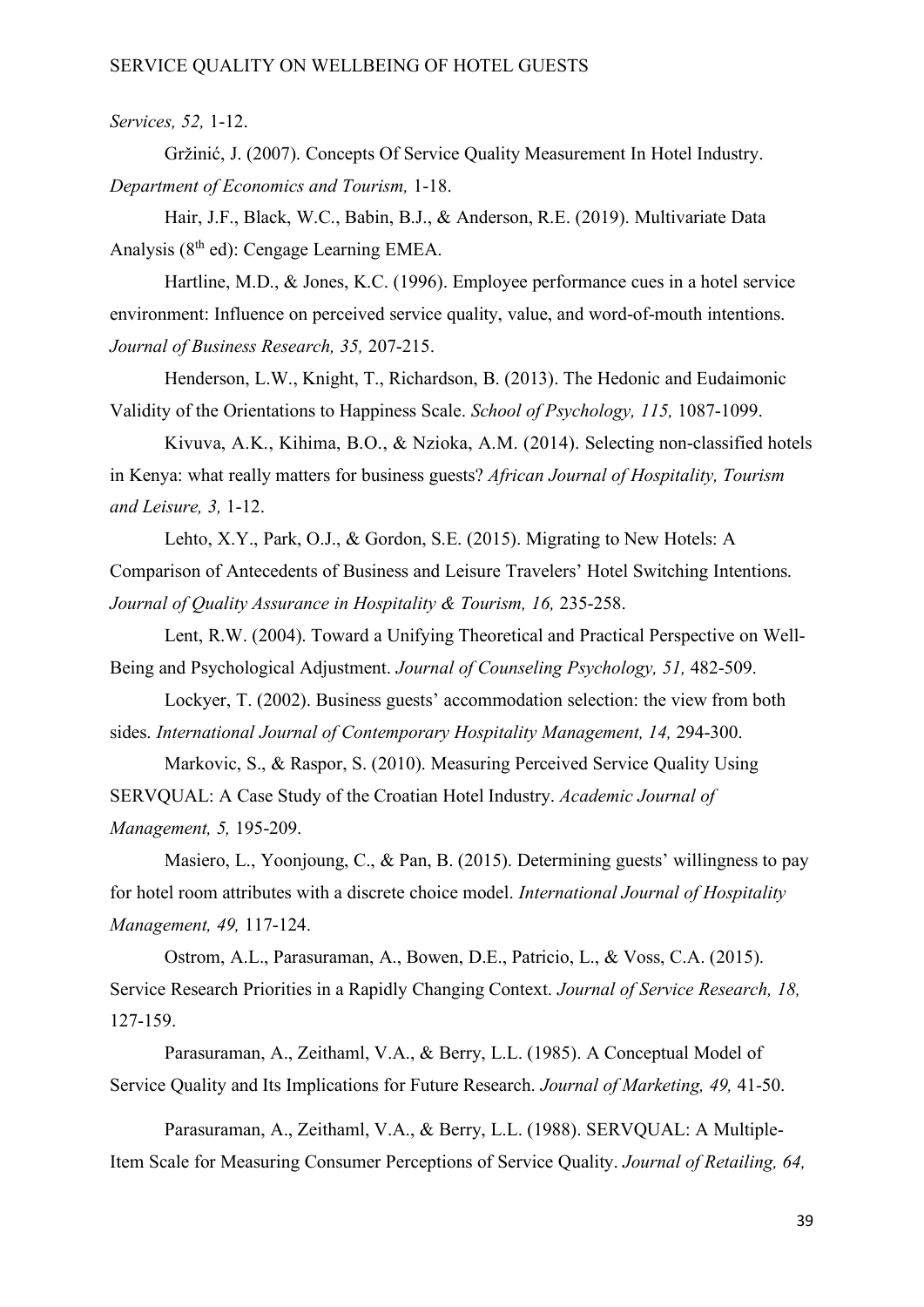12-40.

Rahman, A. (2020). Sources and categories of well-being: a systematic review and research agenda. *Journal of Service Theory and Practice, 31,* 2-33.

Rajaguru, R. & Hassanli, N. (2017). The role of trip purpose and hotel star rating on guests' satisfaction and WOM. *International Journal of Contemporary Hospitality Management, 30,* 2268-2286.

Ramanathan, R. (2010). An exploratory study of marketing, physical and people related performance criteria in hotels. *International Journal of Contemporary Hospitality Management, 24,* 44-61.

Ramanathan, U., & Ramanathan, R. (2009). Guests' perceptions on factors influencing customer loyalty. *International Journal of Contemporary Hospitality Management, 23, 7-25.* 

Ramzi, A., & Badaruddin, M. (2010). Customer Loyalty and the Impacts of Service Quality: The Case of Five Star Hotels in Jordan. *International Journal of Economics and Management Engineering, 4,* 1702-1708.

Rath, T. & Harter, J. (2010). *Wellbeing: The Five Essential Elements.* Gallup Pres Rosenbaum, M.S. (2015). Transformative service research: focus on well-being. *The Service Industries Journal, 35,* 363-367.

Rosenbaum, M.S., Corus, C., Ostrom, A.L., Anderson, L., Fisk, R.P., Gallan, A.S., Giraldo, M., Mende, M., Mulder, M., Rayburn, S.W., Shirahada, K., & Williams, J.D. (2011). Conceptualisation and Aspirations of Transformative Service Research. *Journal of Research for Consumers,* 1-6.

Ryan, R.M. & Deci, E.L. (2001). On happiness and human potentials: a review of research on hedonic and eudaimonic well-being, *Annual Review of Psychology, 52,* 141-166.

Ryff, C.D. (1989). Happiness is everything, or is it? Explorations on the meaning of psychological well-being. *Journal of Personality and Social Psychology,57*, 1069-1081.

Santos, M.F. (2019). Transformative Service Research: History and Venues of Research. *Conference Paper,* 1-12.

Steptoe, A. (2019). Happiness and Health. *Annual Review of Public Health, 40,* 339- 359.

Tsai, Y.H., Wu, C.T., Chen, S.L. (2015). Hotel Choice Criteria By Business And Leisure Travellers. *International Journal of Organizational Innovation, 7,* 1-200.

Umasuthan, H., Park, O.J., & Ryu, J.H. (2017). Influence of empathy on hotel guests' emotional service experience. *Journal of Services Marketing, 31,* 618-635.

Yavas, U., & Babakus, E. (2005). Dimensions of hotel choice criteria: congruence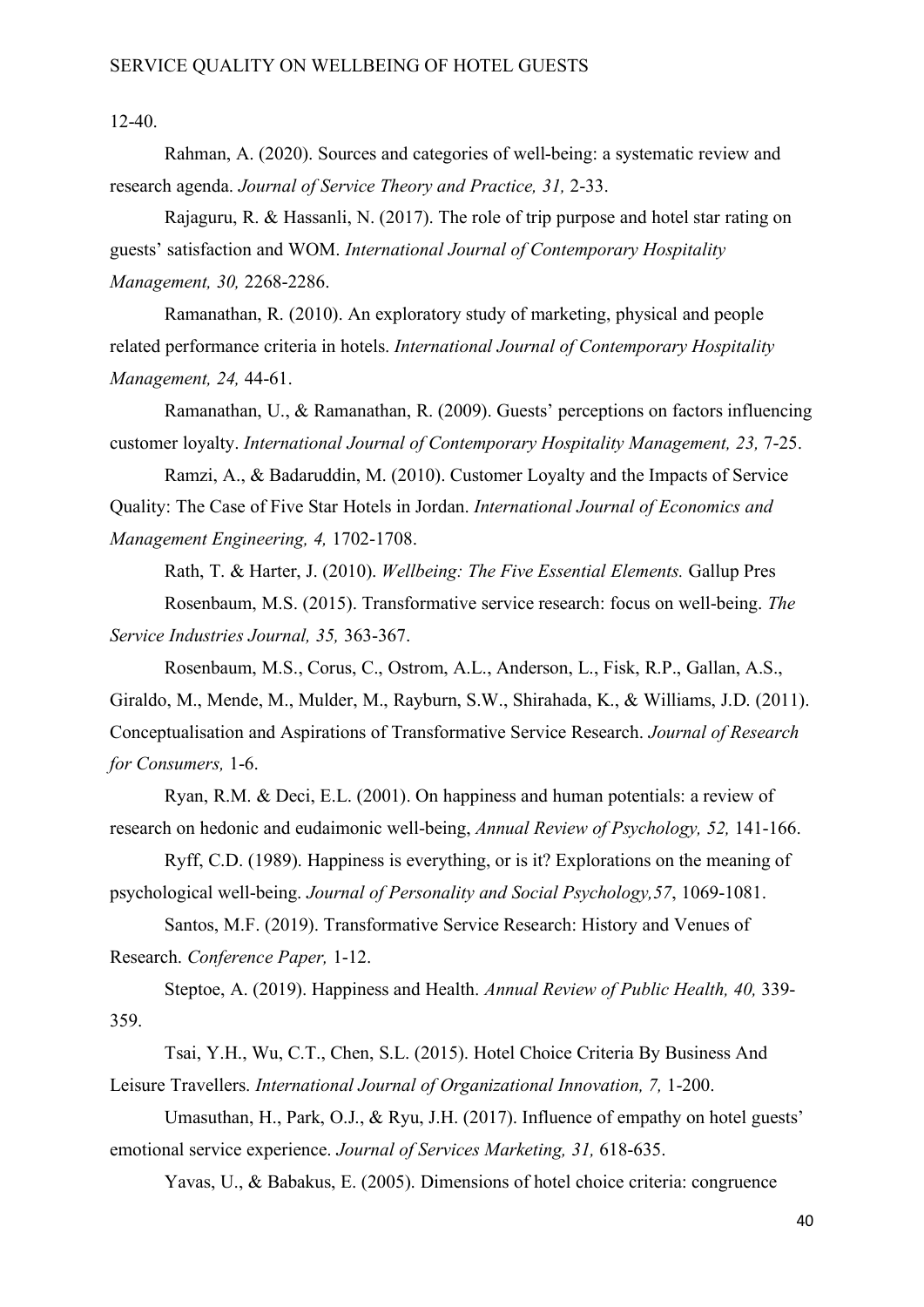between business and leisure travelers. *International Journal of Hospitality Management, 24,*  359-367.

Zhang, T., Seo, S., & Ahn, A. (2019). Why hotel guests go mobile? Examining motives of business and leisure travelers. *Journal of Hospitality Marketing & Management, 28,* 621-644.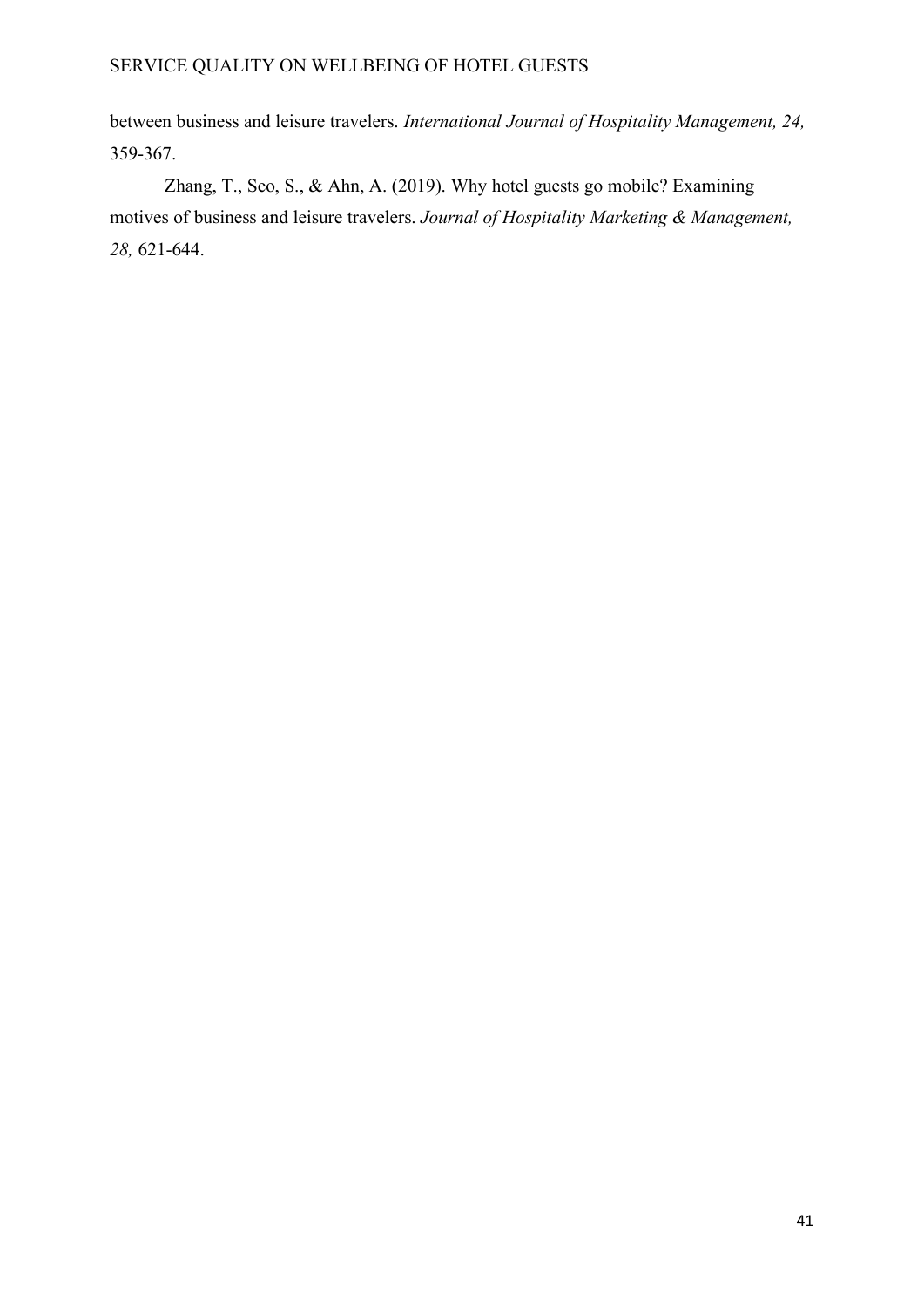# **Appendices**

#### **Appendix 1. Design of the survey**

*Q1. Did you stay in a hotel for at least once?*

- Yes
- $\bullet$  No

#### *Q2. Was the last time you stayed in a hotel due to work-related matters?*

- Yes
- $\bullet$  No  $\rightarrow$  skip to Q7

#### *Q3. When was the last time you stayed in a hotel due to work-related matters?*

- One to three years ago
- Three to five years ago
- More than five years ago

#### *Q4. Do you have managerial position?*

- Yes
- $\bullet$  No

#### *Q5. What was the duration of your stay?*

- *One to three days*
- *Three to five days*
- *Five to seven days*
- *More than a week*

#### *Q6. What level of service characterized the hotel?*

- *World-Class Service (Luxury – Five stars hotel)*
- *Mid-range Service (3 to 4 stars hotel)*
- *Budget/Limited Service*

 $\rightarrow$  *Skip to Q10* 

#### *Q7. When was the last time you stayed in a hotel?*

- *Less than one year ago*
- *One to three years ago*
- *Three to five years ago*
- *More than five years ago*

#### *Q8. What was the duration of your stay?*

- *One to three days*
- *Three to five days*
- *Five to seven days*
- *More than a week*

#### *Q9. What level of service characterized the hotel?*

- *World-Class Service (Luxury – Five stars hotel)*
- *Mid-range Service (3 to 4 stars hotel)*
- *Budget/Limited service*

 $\rightarrow$  *Skip to Q10*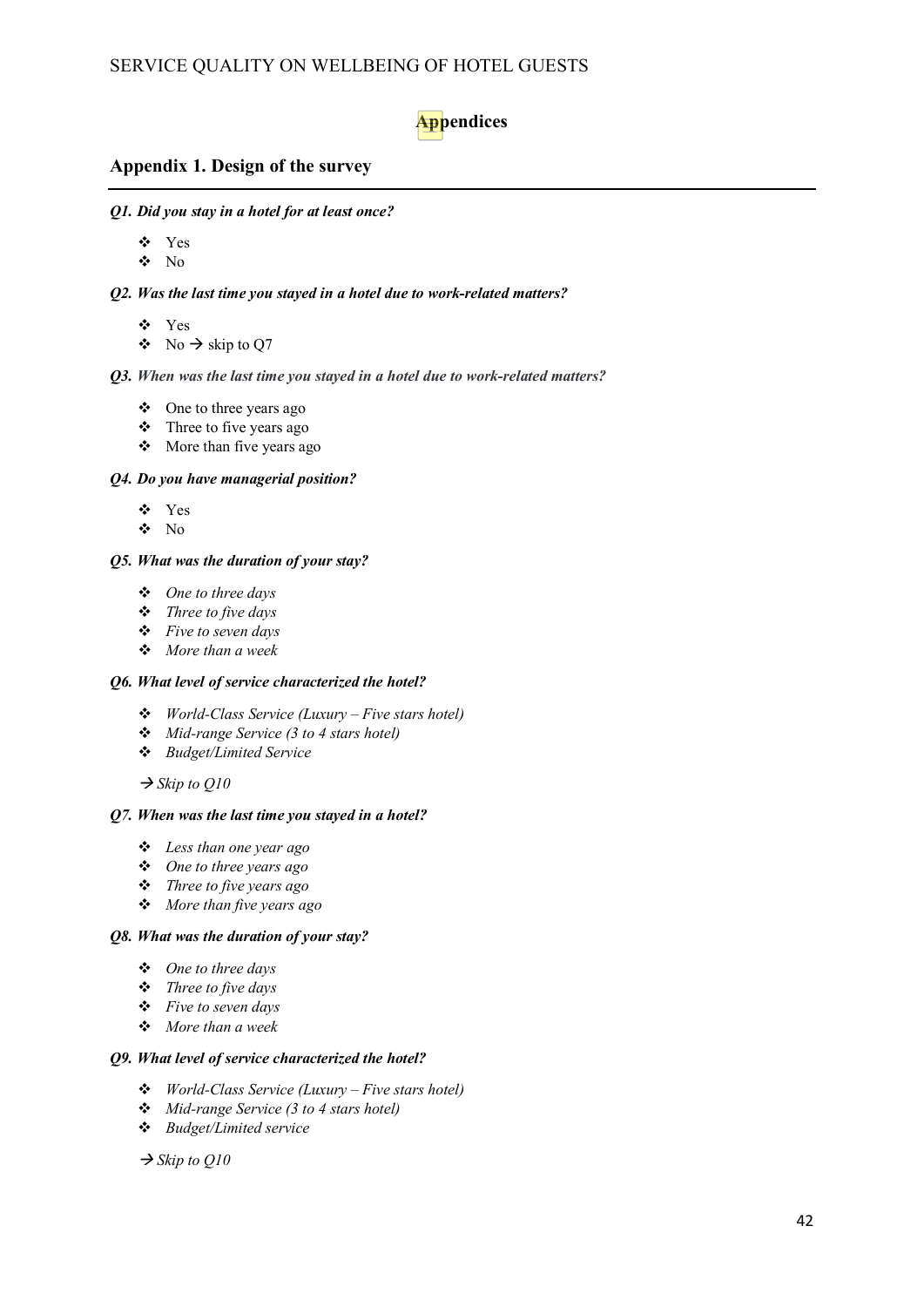#### *Q10. To what extent do you agree with the following statements:*

(Strongly Disagree – Disagree – Somewhat agree – Neither agree nor disagree – somewhat agree – agreestrongly agree)

During my last hotel stay:

The hotel had up-to-date equipment The physical facilities were visually appealing The service employees were well dressed and appeared neat The appearance of physical facilities was in keeping with the hotel

#### *Q11. To what extent do you agree with the following statements:*

(Strongly Disagree – Disagree – Somewhat agree – Neither agree nor disagree – somewhat agree – agreestrongly agree)

During my last hotel stay:

The service employees were doing things by the time they promised me Whenever I faced a problem, the service employees were sympathetic and reassuring The service employees were dependable The hotel provided the service at the time they promised me The hotel kept accurate records

#### *Q12. To what extent do you agree with the following statements:*

(Strongly Disagree – Disagree – Somewhat agree – Neither agree nor disagree – somewhat agree – agreestrongly agree)

#### During my last hotel stay:

The hotel told me when the services will be performed The service employees provided prompt service The service employees were willing to help me The service employees were not too busy to respond to my requests promptly

#### *Q13. To what extent do you agree with the following statements:*

(Strongly Disagree – Disagree – Somewhat agree – Neither agree nor disagree – somewhat agree – agreestrongly agree)

During my last hotel stay:

I had trust in the service employees I felt safe in the transaction with the service employees The service employees were polite The service employees were provided adequate support to do their jobs well

#### *Q14. To what extent do you agree with the following statements:*

(Strongly Disagree – Disagree – Somewhat agree – Neither agree nor disagree – somewhat agree – agreestrongly agree)

During my last hotel stay:

The hotel gave me individual attention The service employees gave me personal attention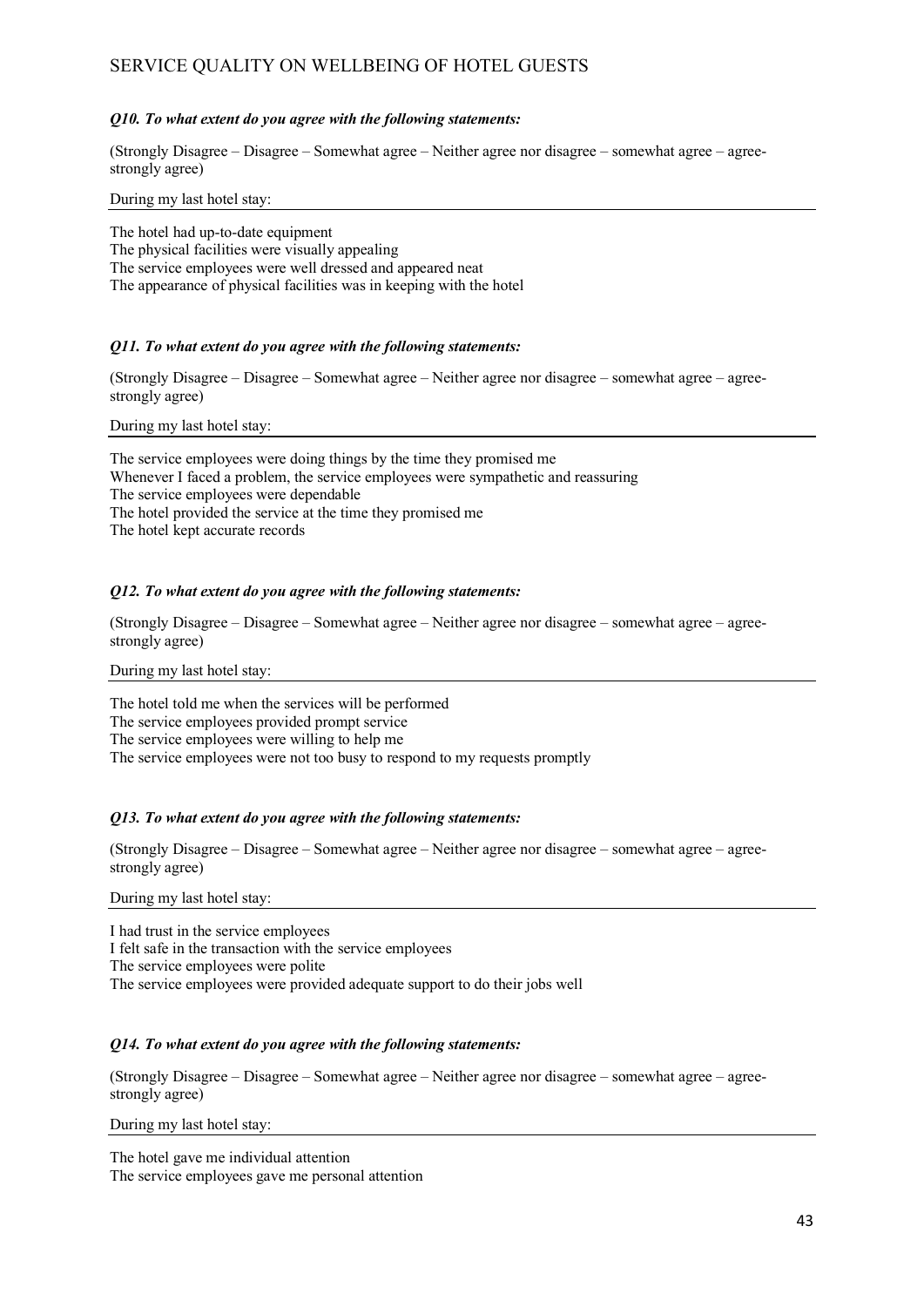The service employees knew what my needs were The service employees had my best interest at heart The service employees had operating hours that were convenient to me

#### *Q15. To what extent do you agree with the following statements:*

(Strongly Disagree – Disagree – Somewhat agree – Neither agree nor disagree – somewhat agree – agreestrongly agree)

After my last stay in a hotel:

I felt happy I was satisfied

#### *Q16. What is your age?*

*---*

#### *Q17. With which gender do you identify yourself?*

- *Male*
- *Female*
- *Prefer not to say*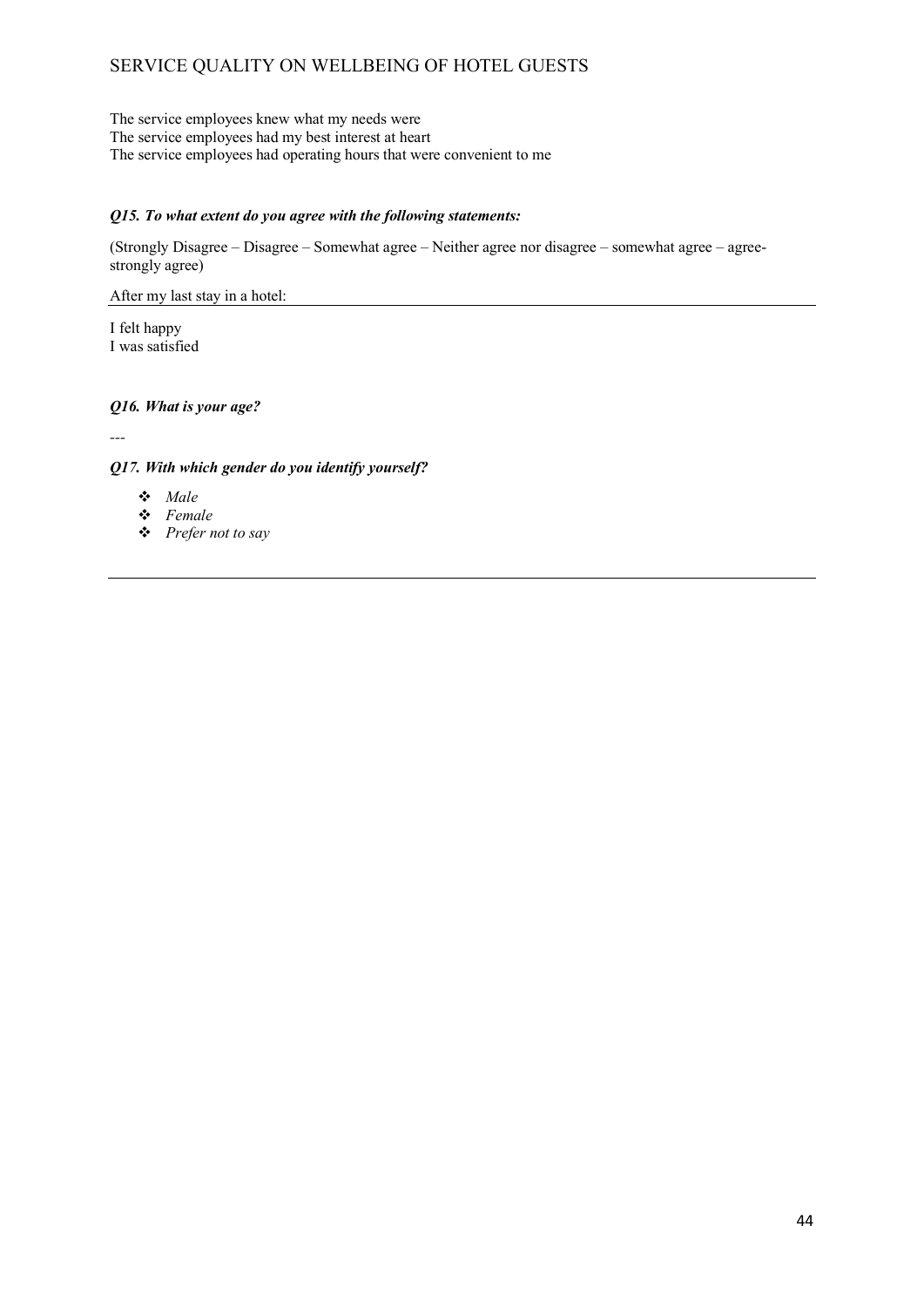# **Appendix 2. Factor Analysis**

## *2.1 Total Variance Explained*

| Total Variance Explained |                            |              |  |  |  |  |
|--------------------------|----------------------------|--------------|--|--|--|--|
|                          | <b>Initial Eigenvalues</b> |              |  |  |  |  |
| Factor                   | % of Variance              | Cumulative % |  |  |  |  |
| $\mathbf{1}$             | 52.798                     | 52.798       |  |  |  |  |
| $\overline{2}$           | 13.682                     | 66.480       |  |  |  |  |
| $\mathfrak{Z}$           | 12.467                     | 78.948       |  |  |  |  |
| $\overline{4}$           | 9.185                      | 88.133       |  |  |  |  |
| 5                        | 6.503                      | 94.635       |  |  |  |  |
| 6                        | 5.365                      | 100.00       |  |  |  |  |

*Note. The orange marking indicates that the value does not meet the recommended criteria.* 

## *2.2 Communalities*

| Communalities  |                |                   |  |  |
|----------------|----------------|-------------------|--|--|
| Variable       | <b>Initial</b> | <b>Extraction</b> |  |  |
| Tangibles      | 0.282          | 0.308             |  |  |
| Reliability    | 0.501          | 0.588             |  |  |
| Responsiveness | 0.499          | 0.514             |  |  |
| Assurance      | 0.507          | 0.610             |  |  |
| Empathy        | 0.285          | 0.269             |  |  |
| Wellbeing      | 0.350          | 0.354             |  |  |

*Extraction Method: Principal Axis Factoring*

## *2.3 Correlation Matrix*

|                | Correlation Matrix <sup>a</sup> |             |                       |           |         |           |
|----------------|---------------------------------|-------------|-----------------------|-----------|---------|-----------|
| Correlation    | <b>Tangibles</b>                | Reliability | <b>Responsiveness</b> | Assurance | Empathy | Wellbeing |
| Tangibles      | 1.000                           | 0.419       | 0.399                 | 0.425     | 0.216   | 0.411     |
| Reliability    | 0.419                           | 1.000       | 0.616                 | 0.549     | 0.462   | 0.392     |
| Responsiveness | 0.399                           | 0.616       | 1.000                 | 0.617     | 0.305   | 0.325     |
| Assurance      | 0.425                           | 0.549       | 0.617                 | 1.000     | 0.375   | 0.495     |
| Empathy        | 0.216                           | 0.462       | 0.305                 | 0.375     | 1.000   | 0.413     |
| Wellbeing      | 0.411                           | 0.392       | 0.325                 | 0.495     | 0.413   | 1.000     |

 $a.$  Determinant = 0.135

*Note. The orange markings indicate loadings between unintended constructs.*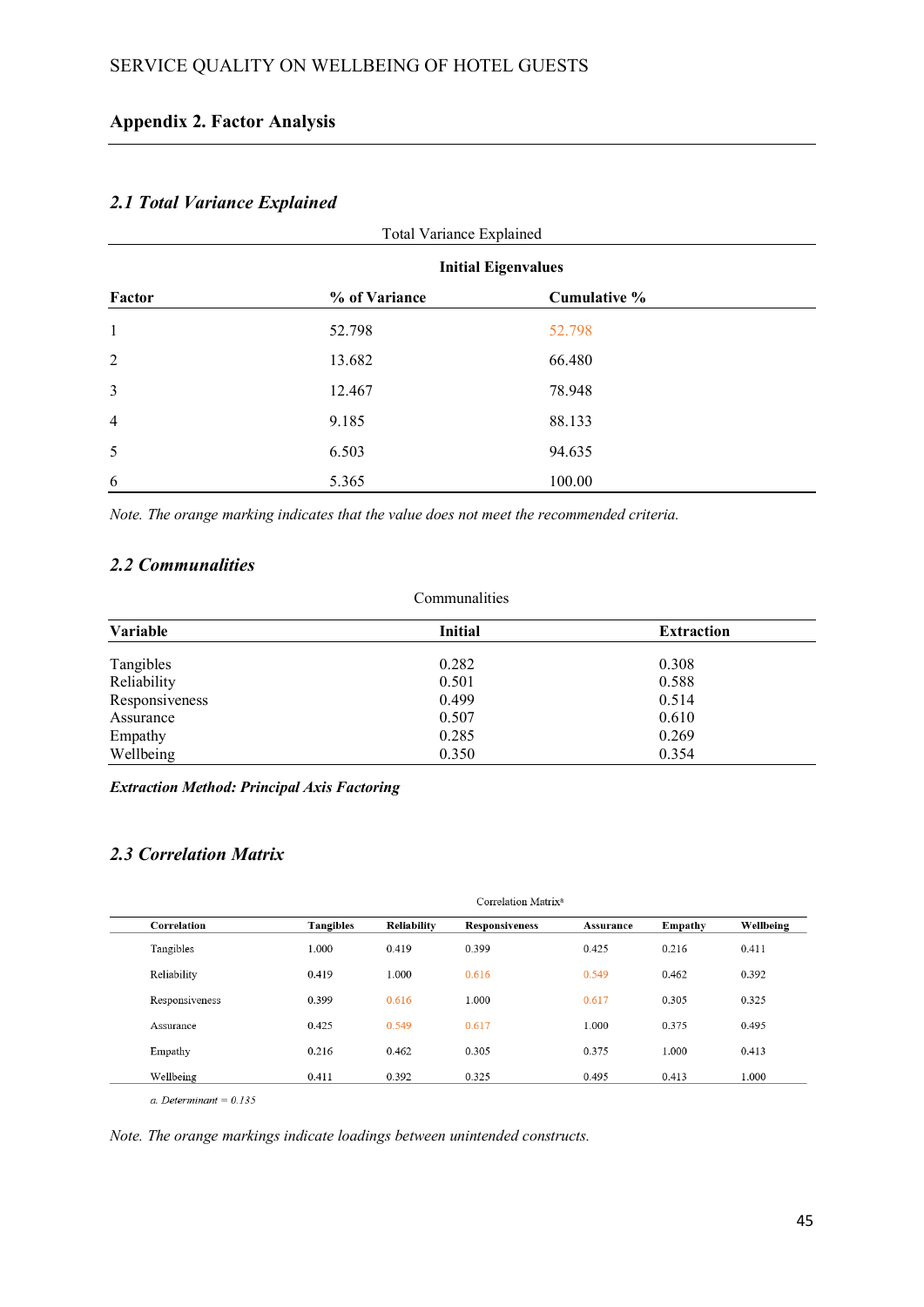# **Appendix 3. Reliability Analysis**

# *3.1 Reliability Analysis*

| Reliability Analysis |                         |  |  |
|----------------------|-------------------------|--|--|
| Variable             | <b>Cronbach's Alpha</b> |  |  |
| Tangibles            | 0.864                   |  |  |
| Reliability          | 0.848                   |  |  |
| Responsiveness       | 0.784                   |  |  |
| Assurance            | 0.833                   |  |  |
| Empathy              | 0.846                   |  |  |
| Wellbeing            | 0.887                   |  |  |

Table 9.